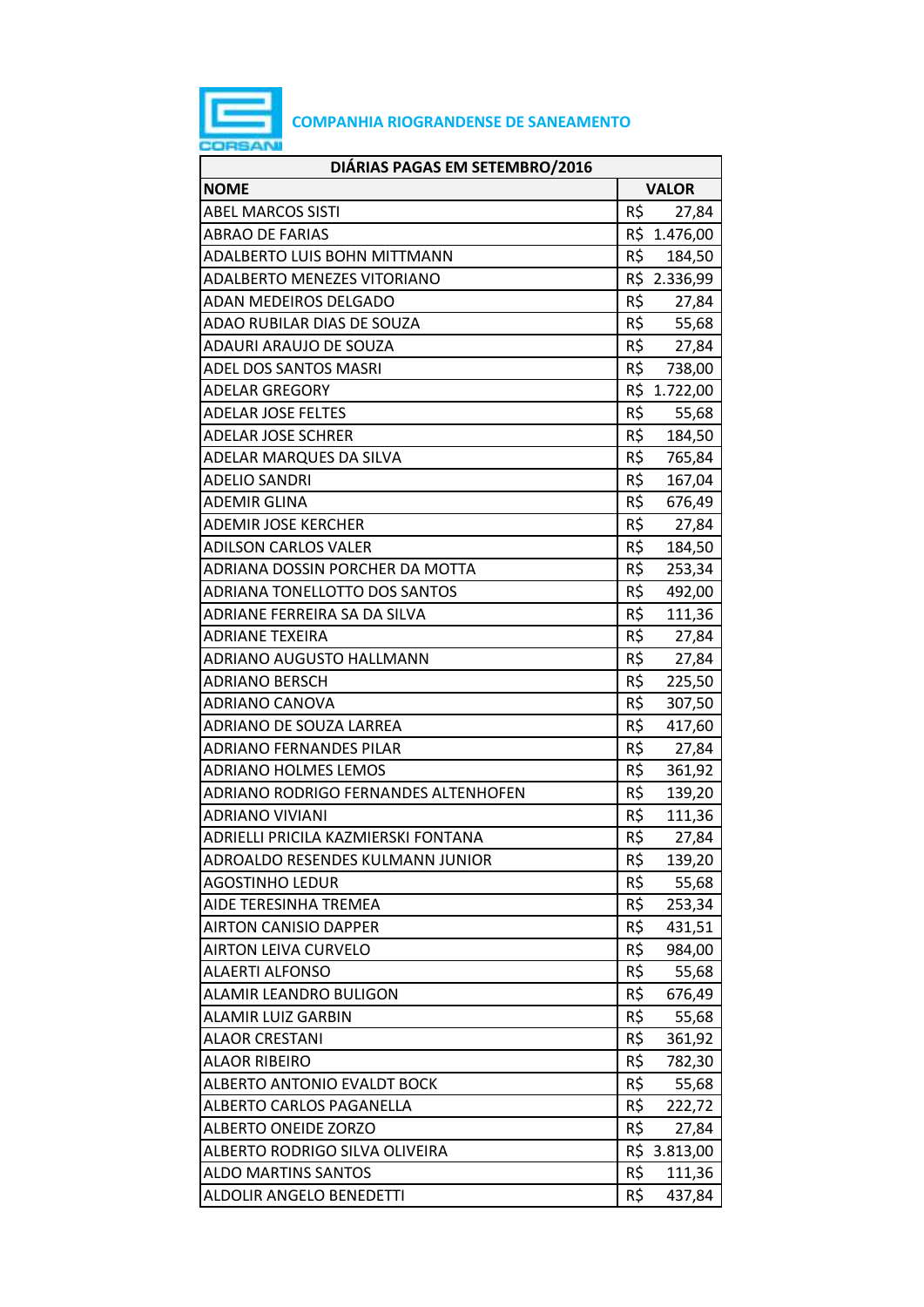| <b>ALDOMIR ANTONIO SANTI</b>         | R\$ | 629,17       |
|--------------------------------------|-----|--------------|
| <b>ALESANDRO SILVA TAVARES</b>       | R\$ | 111,36       |
| <b>ALESSANDRA GOMES MACHADO</b>      | R\$ | 512,48       |
| ALESSANDRA YOSHIDA                   | R\$ | 512,48       |
| <b>ALESSANDRO LOPES</b>              |     | R\$ 2.214,00 |
| ALESSANDRO QUEIROZ LENCINA           |     | R\$ 55,68    |
| ALEX BENEVENUTO SILVEIRA             |     | R\$ 528,96   |
| <b>ALEX ELY</b>                      | R\$ | 194,88       |
| <b>ALEX SANDRI DOS SANTOS</b>        | R\$ | 950,34       |
| <b>ALEX SANDRO DE MORAES</b>         |     | R\$ 2.214,00 |
| ALEX SANDRO DIAS CASTRO              |     | R\$ 1.107,00 |
| ALEXANDRE ANTONIO THIEL WALL         | R\$ | 27,84        |
| ALEXANDRE BOURSCHEIDT GABRIEL        | R\$ | 417,60       |
| ALEXANDRE CAVALHEIRO MARCHESAN       |     | R\$ 1.107,00 |
| ALEXANDRE DOS SANTOS DE OLIVEIRA     | R\$ | 526,16       |
| <b>ALEXANDRE FERREIRA TOLFO</b>      |     | R\$ 686,88   |
| ALEXANDRE MARQUES DA SILVA           |     | R\$ 250,56   |
| <b>ALEXANDRE MIETH DOS SANTOS</b>    |     | R\$ 1.476,00 |
| ALEXANDRE SILVA PRESTES SOUZA        | R\$ | 281,18       |
| ALEXANDRE SOUZA SCHNEID              | R\$ | 55,68        |
| ALEXANDRE SUSIN                      |     | R\$ 1.052,31 |
| <b>ALEXANDRE TEDESCO FARIAS</b>      | R\$ | 83,52        |
| ALEXANDRO ANTONIO MARCON             | R\$ | 212,34       |
| <b>ALEXANDRO RODRIGUES MARCON</b>    | R\$ | 27,84        |
| ALEXSANDER CERENTINI PACICO          | R\$ | 375,83       |
| ALEXSANDER MIRANDA                   |     | R\$ 3.443,99 |
| ALFREDO LEONARDO GUEDES FULBER       | R\$ | 250,56       |
| ALHESTERTOLINO DOS SANTOS OLIVEIRA   | R\$ | 901,99       |
| ALIDA LETICIA ROCHA VAN DER MAAT     | R\$ | 240,18       |
| ALINE DE MELLO MARIN                 | R\$ | 55,68        |
| ALINE DOS SANTOS LOPES               |     | R\$ 1.845,00 |
| ALINE FATIMA ZDONEK DE MARCO         | R\$ | 55,68        |
| <b>ALINE GARTNER</b>                 | R\$ | 55,68        |
| ALINE MACHADO LIMA                   | R\$ | 194,88       |
| <b>ALINE ROBERTA VARGAS</b>          | R\$ | 278,40       |
| <b>ALIONSO DE PAULA ALVES</b>        | R\$ | 501,12       |
| <b>ALISON FAO HOFART</b>             | R\$ | 676,50       |
| ALLAN DROESCHER FERREIRA             | R\$ | 361,92       |
| ALLAN MACHADO KOVALSCKI              | R\$ | 512,48       |
| ALMIR EDISON CORLETA DA SILVA        | R\$ | 612,48       |
| <b>ALOISIO MELLO</b>                 | R\$ | 1.845,00     |
| <b>ALOISIO SCHNEIDER</b>             | R\$ | 556,80       |
| <b>ALTAIR MATTER</b>                 | R\$ | 27,84        |
| <b>ALTEMIR PAULO FINGER</b>          | R\$ | 111,36       |
| ALVARINO LIMA PEREIRA                | R\$ | 369,00       |
| <b>ALVARO AUGUSTO STEFFEN TORRES</b> | R\$ | 424,68       |
| <b>ALVARO LEITE FERNANDES</b>        |     | R\$ 1.559,52 |
| ALVARO MOISES SILVEIRA JACOBSEN      | R\$ | 225,50       |
| ANA CAROLINA ABI RODRIGUES           |     | R\$ 1.148,00 |
| ANA LAURA CABREIRA BORNES            | R\$ | 526,16       |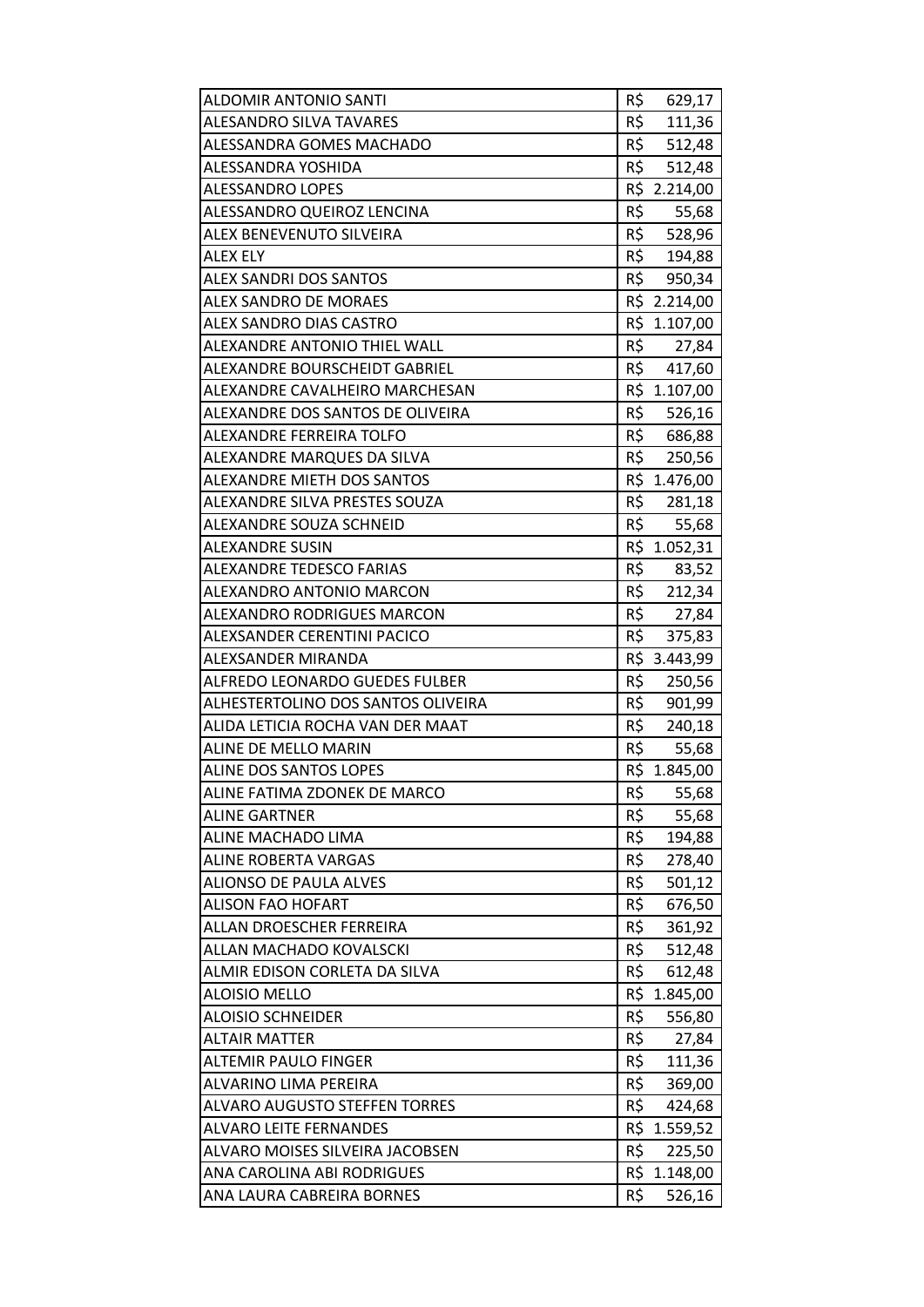| ANA MARIA MERLOTTI CAVALCANTI       | R\$ | 111,36       |
|-------------------------------------|-----|--------------|
| ANA MARIA PRESTES BRUM DA SILVEIRA  | R\$ | 55,68        |
| ANA PAULA BENETTI PACHECO           |     | R\$ 2.706,00 |
| ANA PAULA MACEDO                    | R\$ | 27,84        |
| <b>ANDERSON BARBOZA GOMES</b>       | R\$ | 27,84        |
| ANDERSON DA SILVA VIEIRA            | R\$ | 27,84        |
| <b>ANDERSON HERMES</b>              | R\$ | 609,18       |
| <b>ANDERSON ISMAEL CYGAINSKI</b>    | R\$ | 27,84        |
| ANDERSON LEAO SOLANO                | R\$ | 27,84        |
| ANDERSON MEDINA FONSECA             | R\$ | 389,76       |
| ANDRE ALEXANDRE LEITE DA SILVA      |     | R\$ 278,40   |
| ANDRE ALVES MACHADO                 | R\$ | 361,92       |
| ANDRE ANTONIO BRANDELLI             |     | R\$ 1.030,08 |
| ANDRE BELTRAO FINAMOR               | R\$ | 603,36       |
| ANDRE COSTA DA SILVA                | R\$ | 250,56       |
| ANDRE DA MOTTA MONTAGNER            | R\$ | 139,20       |
| ANDRE DA SILVA MACEDO               | R\$ | 27,84        |
| ANDRE DE MATOS BRANCO               | R\$ | 111,36       |
| <b>ANDRE GUTTERRES BORGES</b>       | R\$ | 27,84        |
| ANDRE LUIS DA SILVA OLIVEIRA        |     | R\$ 1.107,00 |
| <b>ANDRE LUIS DE CAMPOS</b>         |     | R\$ 250,56   |
| ANDRE LUIS DE OLIVEIRA LOPES        |     | R\$ 375,83   |
| <b>ANDRE LUIS GUERRA</b>            | R\$ | 27,84        |
| <b>ANDRE LUIS HECK</b>              |     | R\$ 2.767,50 |
| <b>ANDRE LUIS KREIN</b>             | R\$ | 184,50       |
| ANDRE LUIS MACHADO MOREIRA          |     | R\$ 2.118,84 |
| ANDRE LUIS MAURICIO DOS SANTOS      |     | R\$ 3.813,00 |
| ANDRE LUIS ROCHA DA COSTA           | R\$ | 676,49       |
| ANDRE LUIZ SILVEIRA LOPES           | R\$ | 55,68        |
| <b>ANDRE MITO DORNELLES</b>         | R\$ | 27,84        |
| ANDRE PEREIRA DE ARAUJO             | R\$ | 974,40       |
| ANDRE RAMOS ROMERO                  | R\$ | 55,68        |
| ANDRE RICARDO BERNARDI              | R\$ | 139,20       |
| <b>ANDRE VIANA</b>                  | R\$ | 55,68        |
| ANDRE ZARPELON DA SILVA             |     | R\$ 1.168,50 |
| ANDREA BANDEIRA SANCHES             | R\$ | 27,84        |
| ANDREA DE ARAUJO BORGES             | R\$ | 250,56       |
| ANDREA VIDAL DOS ANJOS              | R\$ | 307,50       |
| ANDREI MOREIRA VASSALLI             | R\$ | 27,84        |
| <b>ANDREI PARIS BIANCHETTI</b>      | R\$ | 3.013,50     |
| ANDREIA CRISTINA PAES PIRES         | R\$ | 55,68        |
| ANDREIA DE MORAES ZANINI            | R\$ | 225,50       |
| ANDREIA JAQUES ELESBAO              | R\$ | 27,84        |
| ANDREIA MEDIANEIRA MARIN LORO       | R\$ | 27,84        |
| ANDREIA OLIVEIRA SOARES             | R\$ | 83,52        |
| ANDREIA VARGAS DOS SANTOS           | R\$ | 27,84        |
| ANDRESSA DE OLIVEIRA REBELLO MORAES | R\$ | 55,68        |
| ANDRESSA REINHEIMER BERNARDES       | R\$ | 375,83       |
| ANDRESSA RODRIGUES MIRANDA          | R\$ | 139,20       |
| <b>ANDREY JAIME POGORECKI</b>       | R\$ | 1.233,29     |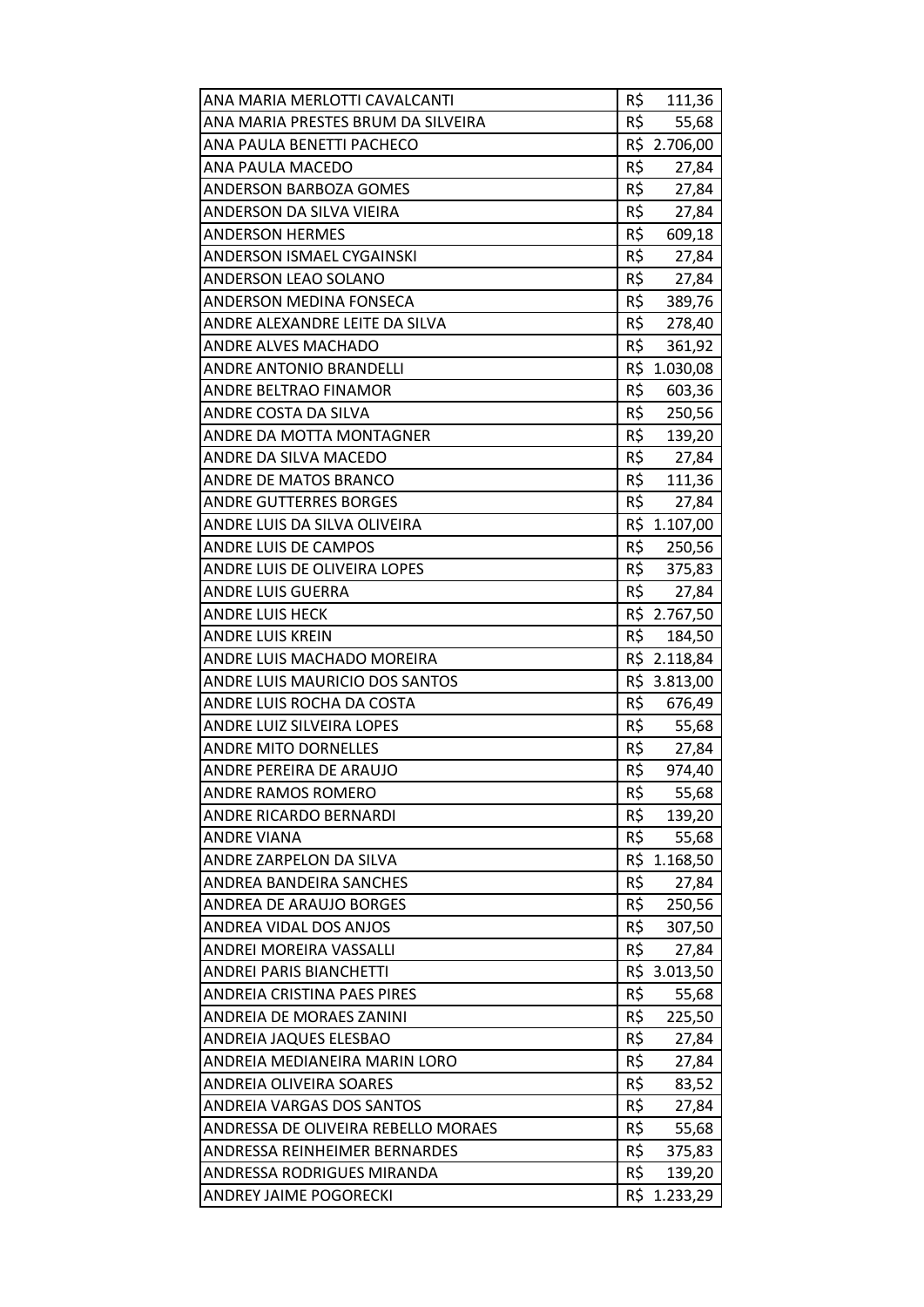| ANDREY REICHELT AZAMBUJA                | R\$<br>306,24   |
|-----------------------------------------|-----------------|
| ANDREZA CONCEICAO VARGAS DA SILVA       | R\$<br>83,52    |
| ANDRIELE CRUZ DA SILVA                  | R\$<br>375,83   |
| ANDRIGO JAMUR DA SILVA                  | R\$<br>445,44   |
| <b>ANELIZE BELLIO TEIXEIRA</b>          | R\$<br>1.107,00 |
| ANETE CRISTINE KLOPPENBURG PINA         | R\$<br>111,36   |
| ANGELA BEATRIZ DE SOUZA STORCH          | R\$ 2.214,00    |
| ANGELA BORCHARTT LEMES                  | R\$<br>212,34   |
| <b>ANGELA COCIO MARTINS</b>             | R\$<br>184,50   |
| ANGELICA SOUZA DA SILVEIRA RITTER       | R\$<br>27,84    |
| ANGELITA PINHEIRO ROSA                  | R\$ 528,96      |
| <b>ANGELO FANTONI</b>                   | R\$<br>787,86   |
| ANGELO JOSE DALLAGNOL                   | R\$<br>55,68    |
| ANGELO MARCIO RIBEIRO                   | R\$<br>184,50   |
| <b>ANGELO SCHWARZ</b>                   | R\$<br>1.660,50 |
| ANILDO ADRIANO NUNES DOS SANTOS         | R\$<br>27,84    |
| <b>ANTONIA LORITA ABATTI</b>            | R\$ 554,00      |
| ANTONIO CARLOS CARATI GENERALI          | R\$<br>27,84    |
| ANTONIO CARLOS DE BORBA                 | R\$<br>250,56   |
| <b>ANTONIO CARLOS DE MORAIS</b>         | R\$<br>922,50   |
| ANTONIO CARLOS PINTO DA SILVA           | R\$<br>27,84    |
| ANTONIO CARLOS TORRES FERREIRA          | R\$ 3.443,99    |
| <b>ANTONIO CARLOS VEIGA</b>             | R\$<br>111,36   |
| ANTONIO FLAVIO DA SILVA                 | R\$<br>27,84    |
| ANTONIO GABRIEL SILVA DA SILVA          | R\$<br>662,82   |
| ANTONIO GIBRAIL DE CARNEIRO             | R\$<br>27,84    |
| <b>ANTONIO GOMES</b>                    | R\$<br>494,50   |
| ANTONIO LUIZ NOGUEIRA JUNIOR            | R\$<br>278,40   |
| <b>ANTONIO MARCOS DEMOLINER</b>         | R\$<br>83,52    |
| ANTONIO MARCOS PAGANI DUARTE            | R\$<br>55,68    |
| <b>ANTONIO PIVETTA</b>                  | R\$<br>501,12   |
| ANTONIO RICARDO CANDIDO                 | R\$<br>676,49   |
| ANTONIO RICARDO DE OLIVEIRA RODRIGUES   | R\$<br>222,72   |
| ANTONIO ROBERTO MACHADO SILVEIRA        | R\$<br>250,56   |
| <b>ANTONIO RODOLFO FERNANDES JUNIOR</b> | R\$<br>676,49   |
| ARAMIS GONCALVES DELFINO FILHO          | R\$<br>1.968,00 |
| <b>ARGEMIRO GALVES</b>                  | R\$<br>268,02   |
| ARIANE SOMMER TORRES RUFATTO            | R\$<br>375,83   |
| ARIOVALDO DAROIT                        | R\$<br>55,68    |
| ARIOVALDO OLIVEIRA DOS SANTOS           | R\$<br>27,84    |
| ARY SA DE FIGUEIREDO                    | R\$<br>55,68    |
| <b>AUGUSTO CESAR NICODEMO RODRIGUES</b> | R\$<br>534,52   |
| AURELIO ROCHA PEREIRA                   | R\$<br>27,84    |
| <b>AURIO VIANA</b>                      | R\$<br>306,24   |
| BEN HUR DE SOUZA JENSEN                 | R\$<br>835,20   |
| <b>BIANCA GIULIANI FANTINEL</b>         | R\$<br>692,70   |
| <b>BRAULIO ROSA LEAO</b>                | R\$<br>751,68   |
| BRUNA RODRIGUES DA SILVA                | R\$<br>723,84   |
| BRUNA STANGHERLIN OLIVEIRA              | R\$<br>27,84    |
| BRUNO DA COSTA BANDEIRA                 | R\$<br>1.783,49 |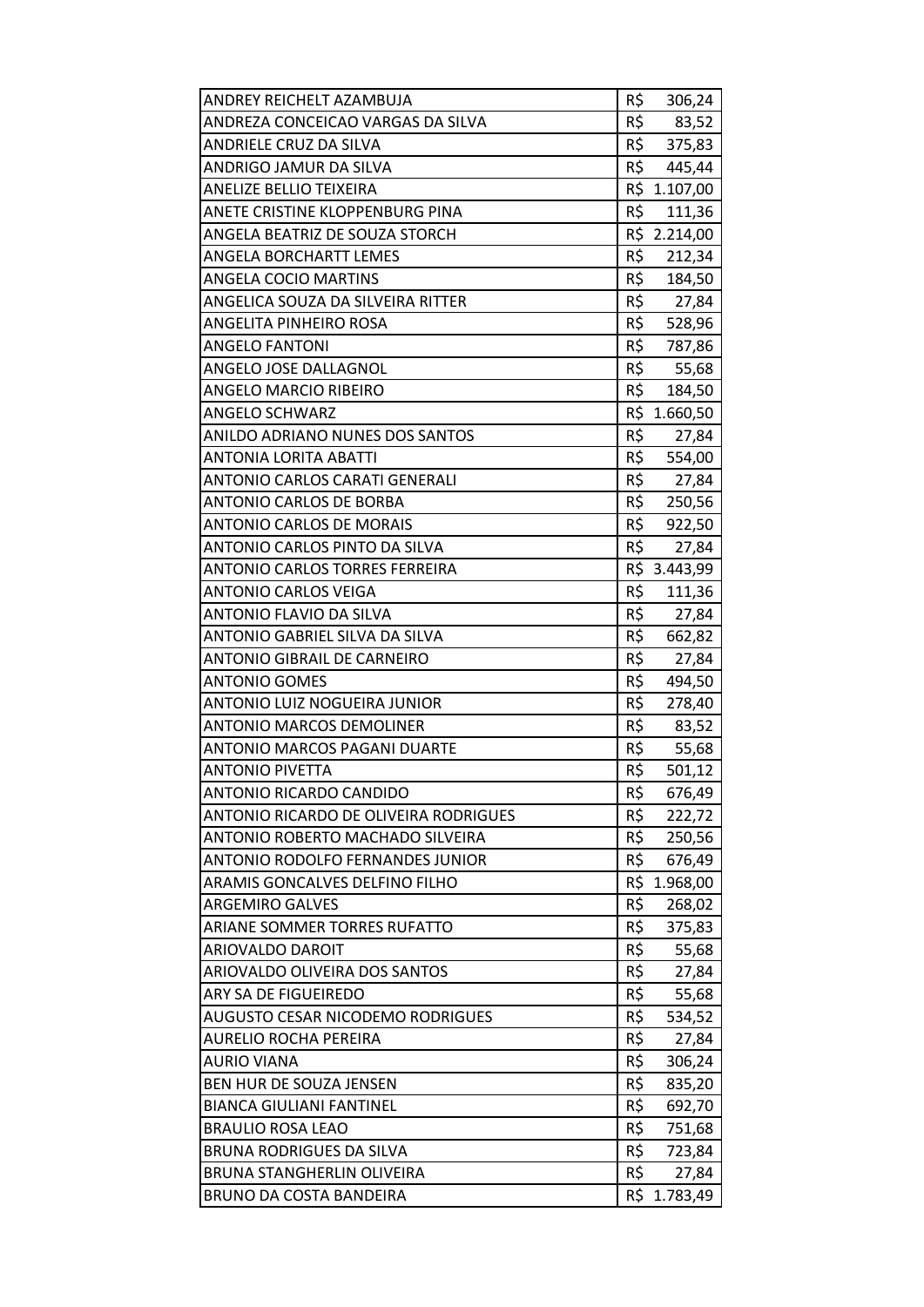| <b>BRUNO DOS SANTOS BRAUN</b>           | R\$ | 556,80       |
|-----------------------------------------|-----|--------------|
| <b>BRUNO FERRAZ DOS SANTOS</b>          | R\$ | 83,52        |
| <b>BRUNO FOGLIATTO MARIOT</b>           | R\$ | 139,20       |
| BRUNO FRANCISCO DA SILVA PANICHI        | R\$ | 751,68       |
| <b>BRUNO LINDNER MARQUISIO</b>          | R\$ | 821,52       |
| <b>BRUNO RAFAEL SCHMITZ</b>             | R\$ | 27,84        |
| <b>BRUNO SAMUEL SCHONS</b>              | R\$ | 27,84        |
| CAMILA DE FARIAS ARAUJO                 | R\$ | 55,68        |
| CAMILA MORAIS DE MELLO                  | R\$ | 184,50       |
| CARINA ROSANI DOLFINI KOCH              | R\$ | 27,84        |
| CARLA FEISTAUER                         | R\$ | 55,68        |
| CARLA GIOVANA NOGUEIRA CARDOSO          |     | R\$ 111,36   |
| CARLA LUANA BRAGA DOS SANTOS            | R\$ | 278,40       |
| CARLA MEURER                            | R\$ | 1.537,50     |
| CARLA VARGAS MACHADO                    | R\$ | 111,36       |
| <b>CARLOS AFONSO KRAEMER</b>            | R\$ | 111,36       |
| CARLOS ALBERTO BERTUOL MACHADO          |     | R\$ 27,84    |
| <b>CARLOS ALBERTO CARON</b>             | R\$ | 27,84        |
| CARLOS ALBERTO CORREA DOS SANTOS        | R\$ | 55,68        |
| <b>CARLOS ALBERTO KUNZLER</b>           | R\$ | 83,52        |
| CARLOS ALBERTO PINTO FERREIRA           | R\$ | 27,84        |
| <b>CARLOS ALBERTO SOARES ANTUNES</b>    |     | R\$ 1.045,50 |
| <b>CARLOS ALEXANDRE PINHEIRO</b>        | R\$ | 676,49       |
| <b>CARLOS ANDRE GOMES GULARTE</b>       | R\$ | 55,68        |
| CARLOS ANTONIO SCHNEIDER DA SILVA       |     | R\$ 1.107,00 |
| <b>CARLOS AUGUSTO GONCALVES LEITE</b>   | R\$ | 27,84        |
| <b>CARLOS AUGUSTO PETERSEN</b>          | R\$ | 55,68        |
| CARLOS AUGUSTO WALLAU DE JESUS          |     | R\$ 2.214,00 |
| <b>CARLOS AURELIO FREITAS DIAS</b>      | R\$ | 278,40       |
| CARLOS BENJAMIN DE MACEDO COSTA         | R\$ | 184,50       |
| <b>CARLOS BIBIANO DALLA NORA BORGES</b> | R\$ | 83,52        |
| <b>CARLOS DANIEL MAZONI MENDES</b>      | R\$ | 222,72       |
| <b>CARLOS EDUARDO BARBOSA</b>           | R\$ | 55,68        |
| <b>CARLOS EDUARDO LAGES KRONBAUER</b>   | R\$ | 676,49       |
| CARLOS EDUARDO OLIVEIRA                 | R\$ | 27,84        |
| <b>CARLOS ERMILO POHLMANN</b>           | R\$ | 55,68        |
| <b>CARLOS ESTEVAN GUEX</b>              | R\$ | 27,84        |
| CARLOS GIOVANE OLIVEIRA PASSINATO       | R\$ | 1.845,00     |
| <b>CARLOS JOSE RUIZ COELHO</b>          | R\$ | 278,40       |
| <b>CARLOS MOISES DA SILVA FLORES</b>    | R\$ | 167,04       |
| <b>CARLOS RENAN MENDES</b>              | R\$ | 281,18       |
| CARLOS ROBERTO AMARAL DOS SANTOS        | R\$ | 820,00       |
| <b>CARLOS SCHERER SCHRAMM</b>           |     | R\$ 2.460,00 |
| CARLOS UBIRAJARA MOREIRA GARCIA         | R\$ | 375,83       |
| CARMEN LUCIA DAVILA SCHUTTZ             | R\$ | 111,36       |
| CAROLINA KUHN CASTRO                    | R\$ | 27,84        |
| <b>CAROLINA SCHMITT</b>                 |     | R\$ 2.555,63 |
| CASSIA JOSIANE RODRIGUES SOARES         |     | R\$ 3.444,00 |
| <b>CASSIANE KOLCENTI</b>                | R\$ | 526,16       |
| <b>CASSIANE LAGEMANN</b>                | R\$ | 184,50       |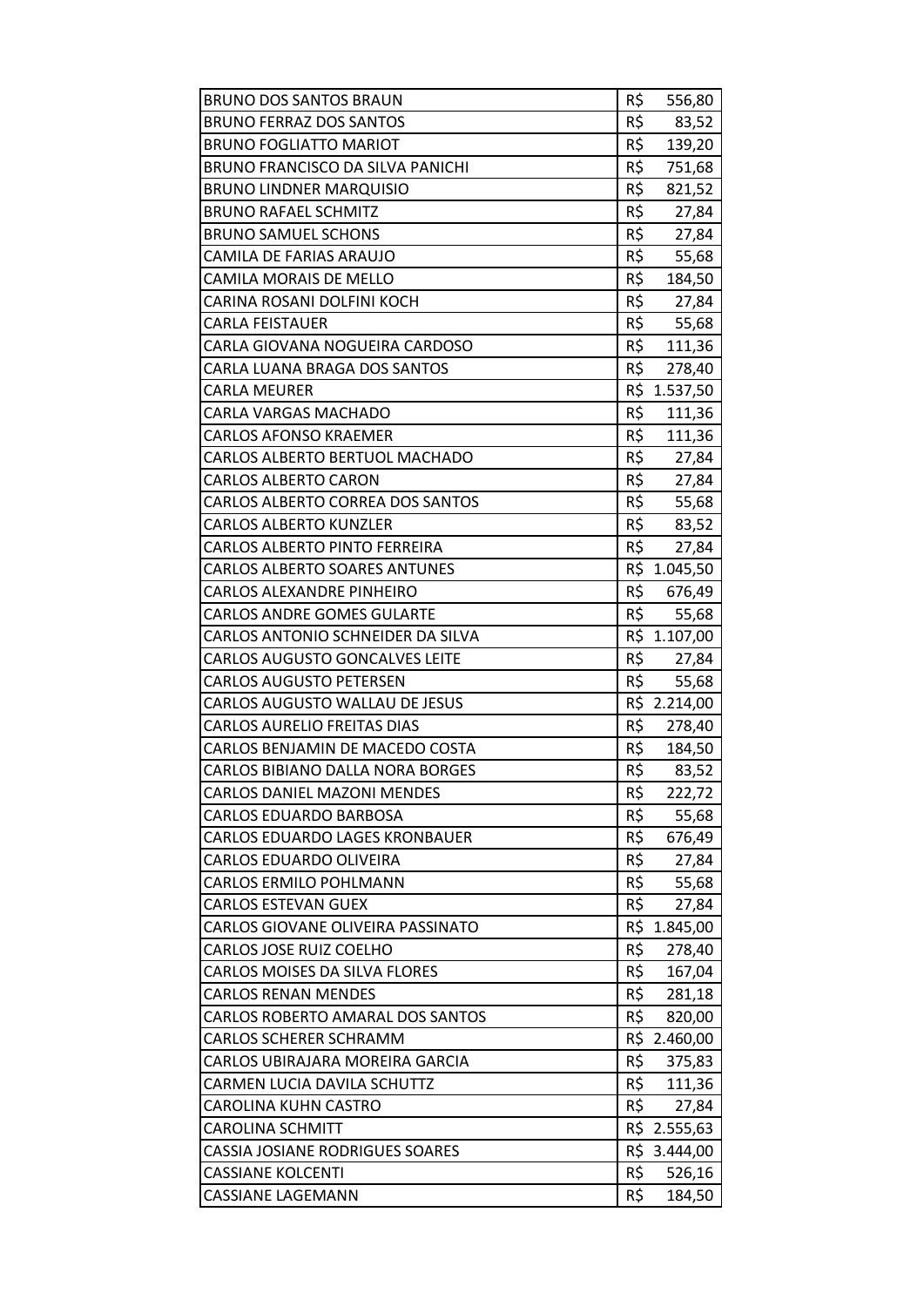| CASSIANO CAMERA                        |     | R\$ 1.544,33 |
|----------------------------------------|-----|--------------|
| <b>CASSIANO DAL PONTE</b>              |     | R\$ 306,24   |
| <b>CASSIANO FAGUNDES</b>               | R\$ | 139,20       |
| <b>CASSIO CHAVES BERTOLDO</b>          |     | R\$ 2.214,00 |
| <b>CASSIO EMANUEL OPPITZ</b>           | R\$ | 139,20       |
| CASSIO LEONEL PEIXOTO DE CARVALHO      |     | R\$ 1.107,00 |
| CATIA SIMONE ARAUJO                    |     | R\$ 375,83   |
| CATIANE MARISETE RAMBORGER ALVES       | R\$ | 55,68        |
| <b>CATIELE RODRIGUES DE LIMA</b>       | R\$ | 361,92       |
| CECILIA STRZYKALSKA FONSECA            | R\$ | 1.722,00     |
| <b>CELSO DONATO</b>                    | R\$ | 111,36       |
| <b>CELSO GNOATTO</b>                   | R\$ | 253,34       |
| <b>CELSO TADEU WILLE</b>               | R\$ | 526,16       |
| <b>CESAR FERNANDO MARTINS</b>          | R\$ | 323,70       |
| <b>CESAR LUIS BONNEBERGER</b>          | R\$ | 556,80       |
| CESAR LUIS RAMBO                       | R\$ | 334,08       |
| <b>CESAR ORTIZ BERLET</b>              | R\$ | 815,69       |
| <b>CESAR SALVETTI</b>                  | R\$ | 581,84       |
| <b>CEZAR LUIZ KAHL</b>                 | R\$ | 212,34       |
| CHARLENE CRISTINA DOS SANTOS SILVEIRA  | R\$ | 306,24       |
| CHARLES IVAIR JONER                    | R\$ | 577,04       |
| <b>CHARLINE BRIGO</b>                  |     | R\$ 225,50   |
| <b>CHRISTIAN GARDA</b>                 | R\$ | 601,33       |
| <b>CILDO MARCOS VONTROBA</b>           |     | R\$ 1.660,50 |
| <b>CINTIA PROTZEN FONSECA</b>          | R\$ | 3.813,00     |
| CIRINEU ATTILIO ZUCHETTO               |     | R\$ 1.353,00 |
| <b>CLAILTON ROGERIO SEGER</b>          |     | R\$ 306,24   |
| <b>CLAIRTON CAMINI</b>                 | R\$ | 590,20       |
| <b>CLAIRTON VIDI</b>                   | R\$ | 55,68        |
| <b>CLAITO ALMEIDA DORNELES</b>         | R\$ | 27,84        |
| CLARA DELAMARINA DE MORAES MICHELON    | R\$ | 111,36       |
| <b>CLAUDEMIR WEBER</b>                 | R\$ | 27,84        |
| <b>CLAUDENIR PINTO LEIVAS</b>          | R\$ | 3.443,99     |
| CLAUDIA GUTIELI CABREIRA RODRIGUES     | R\$ | 27,84        |
| CLAUDIA MARIA ACOSTA                   | R\$ | 139,20       |
| CLAUDIA SILVEIRA DE OLIVEIRA           |     | R\$ 1.476,00 |
| CLAUDIA VIEIRA DAS NEVES VIANA         | R\$ | 765,84       |
| <b>CLAUDIO ANDRE CARDOSO</b>           | R\$ | 278,40       |
| CLAUDIO CARVALHO NUNES                 | R\$ | 250,56       |
| <b>CLAUDIO KAZANOWSKI</b>              | R\$ | 27,84        |
| <b>CLAUDIO SEIBEL</b>                  | R\$ | 27,84        |
| <b>CLAUDIOMAR GONCALVES DOS SANTOS</b> |     | R\$ 3.443,99 |
| CLAUDIOMIRO DA SILVA CEZAR             | R\$ | 27,84        |
| <b>CLAUDIOMIRO PEDROSO DE BASTOS</b>   | R\$ | 27,84        |
| CLAUDIOMIRO VAGNER DA SILVA            | R\$ | 27,84        |
| CLAUDIR LUIZ ALVES                     | R\$ | 533,00       |
| <b>CLEBER AURELIO MACHADO</b>          | R\$ | 307,50       |
| CLEBER DIAS DE OLIVEIRA AMARAL         | R\$ | 3.594,84     |
| <b>CLEDIR STURZBECHER RIBEIRO</b>      | R\$ | 278,40       |
| <b>CLEIMAR ROGERIO PRESOTTO</b>        | R\$ | 55,68        |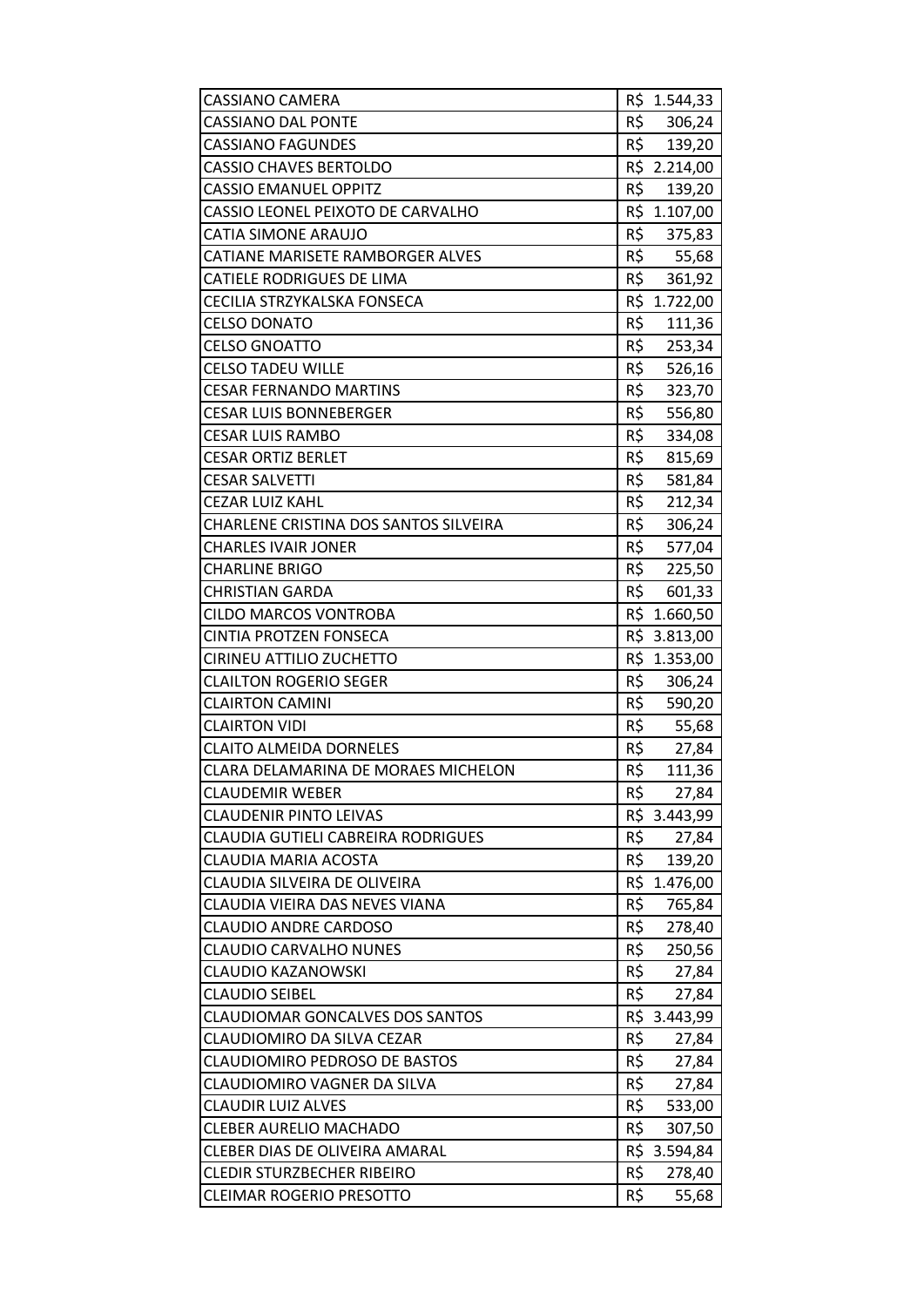| <b>CLEITON BERNSMULLER NUNES</b>      |     | R\$ 1.660,50 |
|---------------------------------------|-----|--------------|
| <b>CLEMIR ANTONIO MORAS</b>           | R\$ | 584,64       |
| <b>CLEO LOPES PACHECO</b>             | R\$ | 55,68        |
| <b>CLEO PEREIRA MACHADO</b>           | R\$ | 710,66       |
| <b>CLEOCIR BARBIERI</b>               | R\$ | 278,40       |
| <b>CLEOMAR MARINO POLESSO</b>         | R\$ | 27,84        |
| <b>CLEOMAR PEDRO MACHIAVELLI</b>      | R\$ | 212,34       |
| <b>CLERIO BARBOSA DE OLIVEIRA</b>     | R\$ | 194,88       |
| CLEUSA MARIA MACHADO CUNHA            | R\$ | 83,52        |
| <b>CLOVIS ANTONIO RODRIGUES</b>       | R\$ | 676,49       |
| <b>CRISTIAN REGIS VIGOLO</b>          | R\$ | 676,49       |
| <b>CRISTIAN ROSA DE FREITAS</b>       | R\$ | 167,04       |
| CRISTIAN SCANFERLA DA CRUZ            | R\$ | 27,84        |
| CRISTIANE CELANIRA FERREIRA           | R\$ | 676,49       |
| CRISTIANE WAIKAMP DO AMARAL           | R\$ | 835,20       |
| CRISTIANO BESSAUER DA SILVA           | R\$ | 27,84        |
| <b>CRISTIANO CESAR BOTTAN</b>         | R\$ | 27,84        |
| <b>CRISTIANO COCHLAR DE MATOS</b>     | R\$ | 861,00       |
| <b>CRISTIANO GOULART OLIVEIRA</b>     |     | R\$ 1.845,00 |
| CRISTIANO LINO DE CARVALHO SEGUETTO   | R\$ | 194,88       |
| CRISTIANO MACHADO DA SILVA            | R\$ | 375,83       |
| <b>CRISTIANO MOREIRA MEDEIROS</b>     |     | R\$ 3.443,99 |
| <b>CRISTIANO PERES PALMEIRA NUNES</b> |     | R\$ 2.152,50 |
| <b>CRISTIANO RODRIGUES DE JESUS</b>   | R\$ | 184,50       |
| <b>CRISTINA FINAMOR FROTA</b>         | R\$ | 225,50       |
| DAGOBERTO SILVEIRA DA SILVA           | R\$ | 27,84        |
| DAIANA CANABARRO HEINZMANN            |     | R\$ 55,68    |
| DAIANA REINALDO LISBOA                | R\$ | 225,50       |
| DAIANE CECCHIN RODRIGUES              |     | R\$ 3.813,00 |
| DAIANE DIAS DA SILVA                  | R\$ | 676,49       |
| DAILO DALLA VECCHIA                   | R\$ | 27,84        |
| <b>DAISE RODRIGUES MORAES</b>         | R\$ | 676,49       |
| DALMIRENE LEMES MUNHOZ                | R\$ | 55,68        |
| DALTO GOMES DA SILVA FRAGA            | R\$ | 55,68        |
| DALVANE DA ROSA BANDEIRA              |     | R\$ 3.443,99 |
| DAMASIO ROGERIO REGIS SANTOS          | R\$ | 27,84        |
| DANIEL ALVES BARCELLOS                | R\$ | 111,36       |
| DANIEL ANDRADES DE FRAGA              | R\$ | 111,36       |
| DANIEL CARLOS SPIES                   |     | R\$ 1.845,00 |
| DANIEL DA ROCHA GARCIA                | R\$ | 473,28       |
| DANIEL DAMIAN LAUREANO                | R\$ | 184,50       |
| DANIEL DE AGUIAR FONTOURA             | R\$ | 55,68        |
| DANIEL FARIAS JACINTO                 | R\$ | 250,56       |
| DANIEL FERRAZ DOS SANTOS              | R\$ | 27,84        |
| DANIEL FRANCO MUTTI                   | R\$ | 51,38        |
| DANIEL GONCALVES BOTELHO              | R\$ | 27,84        |
| DANIEL JOSIAS DOS SANTOS              | R\$ | 27,84        |
| <b>DANIEL LINCK</b>                   | R\$ | 601,33       |
| DANIEL LUIS PEDRETTI                  |     | R\$ 1.230,00 |
| DANIEL PIOVESAN ULIANA                | R\$ | 240,18       |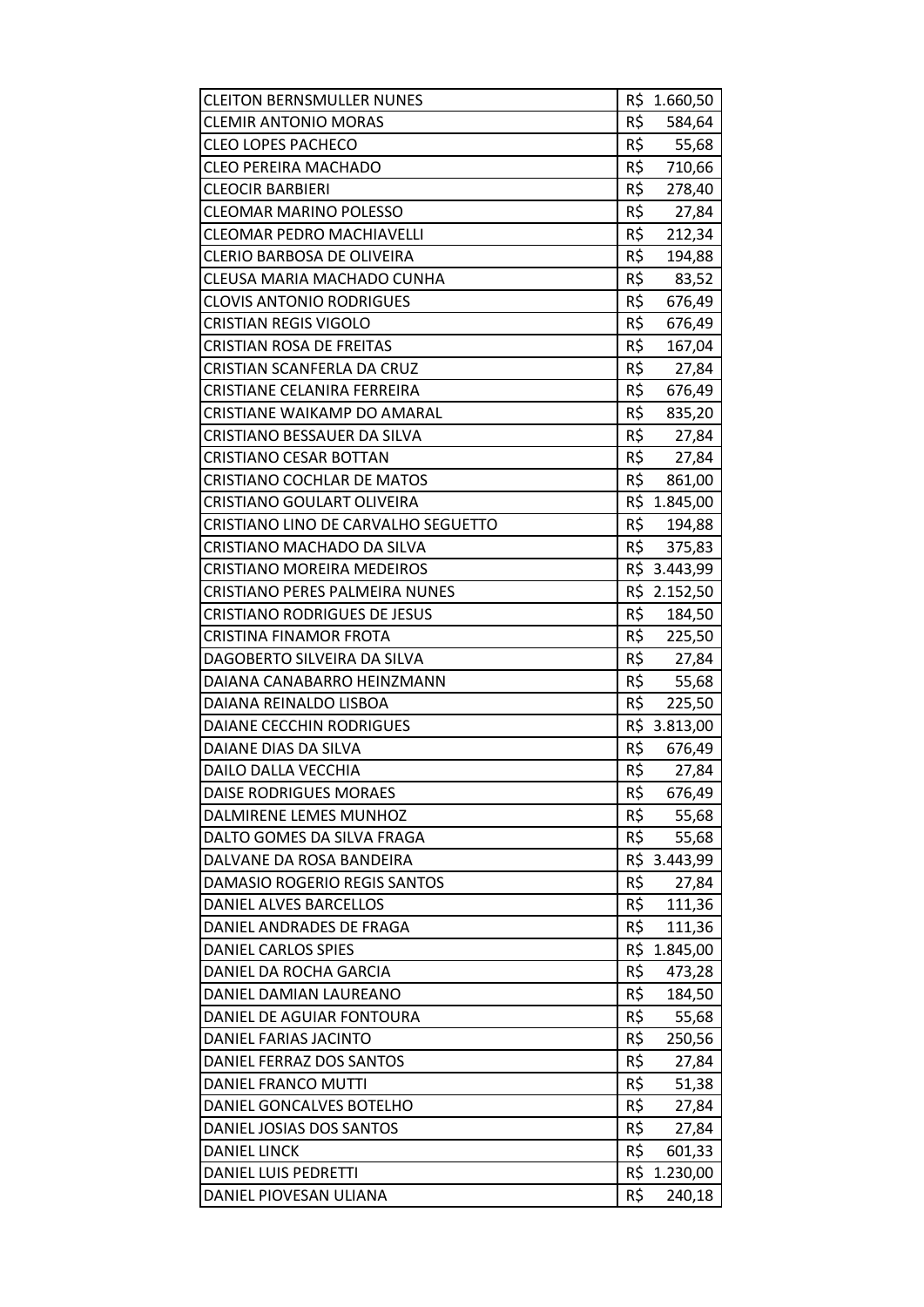| <b>DANIEL POZZATTI</b>           |     | R\$ 3.443,99 |
|----------------------------------|-----|--------------|
| DANIEL VALDEMAR FLORES PINHEIRO  | R\$ | 375,83       |
| DANIEL VITORIA PINHEIRO          |     | R\$ 1.660,50 |
| DANIELA DE MARCHI MARCOLAN       |     | R\$ 1.045,50 |
| DANIELA SILVA DE CARVALHO        |     | R\$ 2.214,00 |
| DANIELE DE MORAIS GONCALVES      |     | R\$ 1.107,00 |
| DANIELE STURMER MARTINS          | R\$ | 676,49       |
| DANILO PEREIRA GUELSO            | R\$ | 27,84        |
| <b>DANTON RENATO DIAS</b>        | R\$ | 206,01       |
| <b>DARCI ROMARIO BECKER</b>      | R\$ | 307,50       |
| DARI DA SILVA VARGAS             |     | R\$ 225,50   |
| <b>DARIO FRANCISCO SCHNEIDER</b> | R\$ | 184,50       |
| DAVID TUMME SILVA RABELO         | R\$ | 676,49       |
| DAYNNER MACHADO FARIAS           |     | R\$ 1.189,00 |
| <b>DEBORA CRISTINA CASUNI</b>    | R\$ | 27,84        |
| DEBORA MARIA DOS SANTOS          |     | R\$ 2.241,84 |
| <b>DEISE BUSKE BUHSE</b>         | R\$ | 526,16       |
| <b>DEISE NASCIMENTO NUNES</b>    | R\$ | 212,34       |
| <b>DEJAIR BRITO FERREIRA</b>     | R\$ | 184,50       |
| DEJALMA JUNIOR BONCOSKI BRIZOLA  | R\$ | 307,50       |
| DELMAR BORGES DA SILVA           | R\$ | 27,84        |
| <b>DELSO FRANCISCO ZWIRTES</b>   | R\$ | 225,50       |
| DENIS DOS SANTOS GONCALVES       | R\$ | 184,50       |
| DENIS FRANCISCO BONFANTI         | R\$ | 369,00       |
| <b>DENIS GONCALVES LEITE</b>     | R\$ | 139,20       |
| DENISE DA COSTA DORNELES         | R\$ | 375,83       |
| DENISE GRACIELI SCHALLEMBERGER   | R\$ | 184,50       |
| <b>DEONIR TADEU REIS GIL</b>     | R\$ | 556,80       |
| <b>DERLEI DORNELLES JACQUES</b>  |     | R\$ 1.537,50 |
| <b>DESYREE BATISTA RIBEIRO</b>   | R\$ | 139,20       |
| <b>DICKSON VON MUHLEN</b>        | R\$ | 55,68        |
| DIEGO ARTHUR GAVIAO MALLMANN     | R\$ | 375,83       |
| <b>DIEGO DIAS</b>                | R\$ | 139,20       |
| DIEGO DOS REIS DAKAN             | R\$ | 83,52        |
| <b>DIEGO FIORENZA NUNES</b>      | R\$ | 676,49       |
| <b>DIEGO JUNGES</b>              | R\$ | 225,50       |
| <b>DIEGO MATOS VENES</b>         | R\$ | 637,52       |
| <b>DIEGO NEVES SOARES</b>        | R\$ | 835,20       |
| <b>DIEGO RENAN SANTIN</b>        | R\$ | 334,08       |
| <b>DIEGO STRIEDER</b>            |     | R\$ 3.813,00 |
| DIEGO VAZ PAIXAO                 | R\$ | 1.168,50     |
| DILAMAR CAMARGO BARCELLOS        | R\$ | 307,50       |
| <b>DILMAR COLISSI</b>            | R\$ | 417,60       |
| DILNEI EDUARDO CORREA RIBEIRO    |     | R\$ 1.599,00 |
| <b>DIMITRY NARDI</b>             | R\$ | 27,84        |
| DIMITRYOS HELMANN KLUG           | R\$ | 55,68        |
| DIOGO GUSMAO                     | R\$ | 27,84        |
| DIOGO LOPES DA SILVA             | R\$ | 55,68        |
| <b>DIOGO NEVES MORAES</b>        | R\$ | 253,34       |
| DIOGO PEREIRA DA SILVEIRA        | R\$ | 194,88       |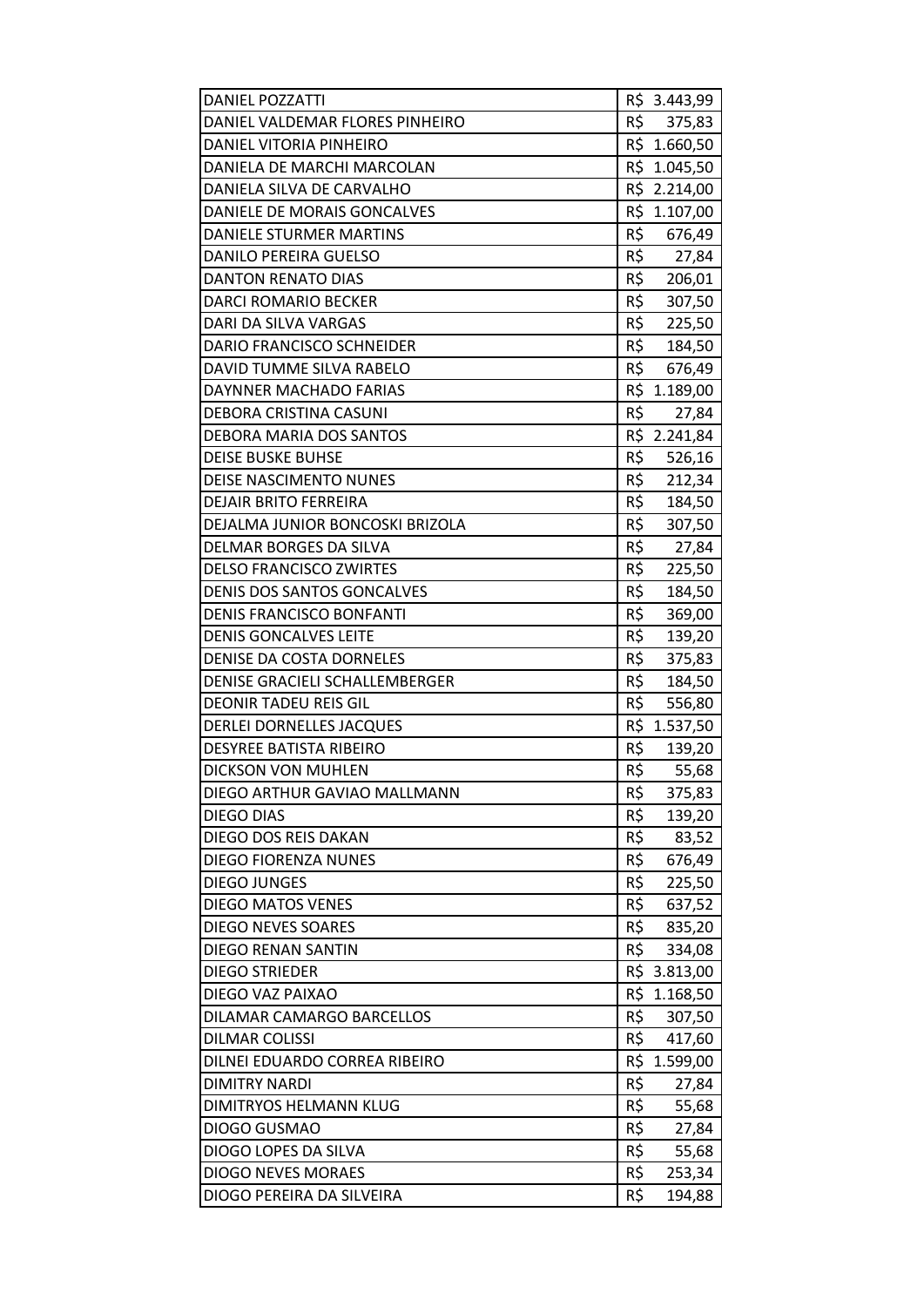| DIONATHAN DOS SANTOS SOARES             | R\$ | 974,40       |
|-----------------------------------------|-----|--------------|
| <b>DIONISIO LANIUS</b>                  | R\$ | 553,50       |
| <b>DIONISIO LUIZ RIGOTTI</b>            |     | R\$ 2.152,50 |
| DIRCE ISABEL FELTES SCHMITT             | R\$ | 55,68        |
| <b>DIRCEU CHAVIER</b>                   | R\$ | 55,68        |
| DIRLEI LUIZ BONCOSKI BRIZOLA            | R\$ | 55,68        |
| DIULIANO PAVLAK DAMASCENO               | R\$ | 451,00       |
| DJEISON FERNANDO STORCK                 | R\$ | 111,36       |
| DOUGLAS ELIAS CARVALHO                  | R\$ | 268,02       |
| DOUGLAS MACEDO AVILA                    | R\$ | 167,04       |
| DOUGLAS OSCAR GALVAO DO AMARAL          | R\$ | 83,52        |
| <b>DOUGLAS SCHEREN</b>                  |     | R\$ 1.783,49 |
| <b>DOUGLAS SCHMIDT</b>                  | R\$ | 526,16       |
| DULCAMAR ELISANDRO CONCEICAO            | R\$ | 717,50       |
| <b>EDEMAR ANTONIO BURATTI</b>           | R\$ | 268,02       |
| <b>EDEMILSON PROVENSI</b>               | R\$ | 430,50       |
| EDER ALVES QUINTANILHA                  | R\$ | 83,52        |
| <b>EDER LUIS PINTO BERTUOL</b>          | R\$ | 863,04       |
| <b>EDERSON ALMEIDA</b>                  | R\$ | 167,04       |
| EDERSON LEANDRO CARDOSO DA SILVA        | R\$ | 139,20       |
| <b>EDIMAR JOSE MARIO</b>                | R\$ | 765,84       |
| EDINARA ROSA DA ROCHA                   | R\$ | 835,20       |
| EDINEIA ROSSATO MEISNER                 | R\$ | 375,83       |
| EDISON LUIS ROCHA DE CASTRO             | R\$ | 751,66       |
| EDISON RICARDO DA SILVA                 | R\$ | 55,68        |
| <b>EDMILSON RODRIGUES VIEGAS</b>        | R\$ | 307,50       |
| EDSON ADAO FERREIRA DA SILVA            | R\$ | 27,84        |
| <b>EDSON CAMPOS DE AVILA</b>            | R\$ | 222,72       |
| <b>EDSON CASTILHO BATISTA DE CASTRO</b> | R\$ | 676,49       |
| <b>EDSON CASTILHOS URRUTIA</b>          | R\$ | 27,84        |
| <b>EDSON JARBAS DOS SANTOS</b>          | R\$ | 83,52        |
| <b>EDSON JOSBENTI GOTTARDO</b>          | R\$ | 139,20       |
| EDSON LUIS DA SILVA                     | R\$ | 27,84        |
| <b>EDSON LUIS KERN</b>                  | R\$ | 194,88       |
| EDSON MARIAO OLIVEIRA PITUCO            | R\$ | 1.277,82     |
| <b>EDSON NESTOR EMMEL</b>               |     | R\$ 1.353,00 |
| <b>EDSON SILVEIRA ANTONINI</b>          | R\$ | 1.325,66     |
| <b>EDSON VALDENES AIRES DE FRAGA</b>    | R\$ | 139,20       |
| EDU DA SILVA MARQUES                    | R\$ | 194,88       |
| EDUARDO ALVES DE SOUZA MOREIRA          | R\$ | 139,20       |
| EDUARDO BACIGALUZ GUIMARAES             | R\$ | 478,84       |
| <b>EDUARDO BIANCHI NETO</b>             | R\$ | 392,54       |
| EDUARDO BORBA DE LEMOS                  | R\$ | 1.230,00     |
| EDUARDO FERREIRA DE OLIVEIRA            | R\$ | 676,49       |
| <b>EDUARDO HERRMANN HECK</b>            | R\$ | 253,34       |
| EDUARDO JACOB TEICHMANN                 |     | R\$ 2.337,00 |
| EDUARDO JORGE DE QUEVEDO                | R\$ | 336,86       |
| EDUARDO LUIS PAOLAZZI                   |     | R\$ 2.398,50 |
| <b>EDUARDO MARTINS NUNES</b>            | R\$ | 194,88       |
| <b>EDUARDO PEREIRA ALVES</b>            |     | R\$ 1.107,00 |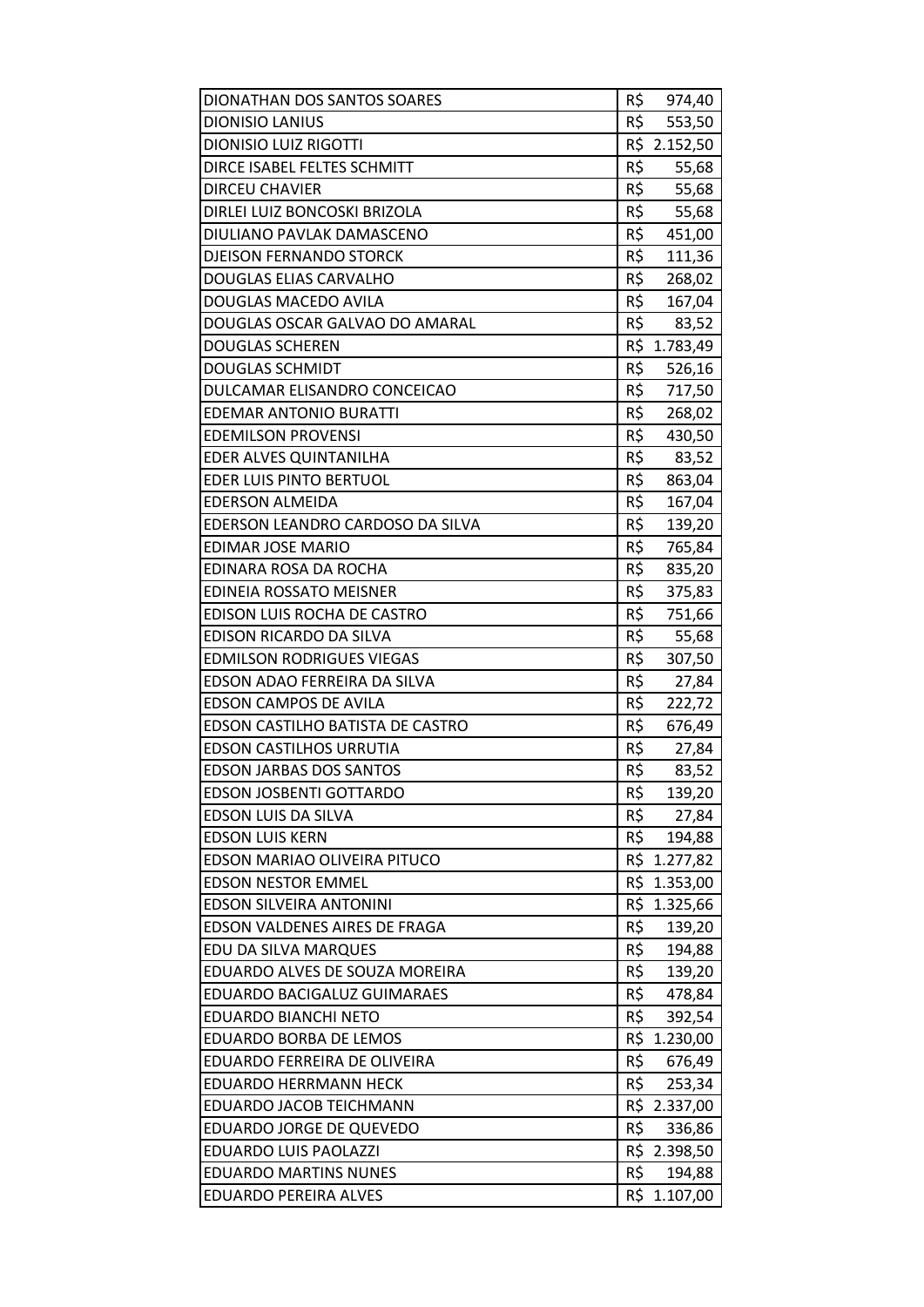| EDUARDO RAMALHO TOWNSEND             | R\$ | 194,88       |
|--------------------------------------|-----|--------------|
| <b>EDUARDO RAMOS BORBA</b>           | R\$ | 553,50       |
| EDUARDO RAMOS DA SILVA               | R\$ | 553,50       |
| EDUARDO VIEIRA MUNHOZ                | R\$ | 225,50       |
| <b>EDUINO HOFFERBER</b>              | R\$ | 55,68        |
| ELDER PEREIRA BONORINO               |     | R\$ 1.353,00 |
| ELEANDRO DE LIMA CARDOSO             |     | R\$ 1.864,50 |
| ELEDIANE MACHADO LIMA KLASSMANN      | R\$ | 27,84        |
| <b>ELEMAR ERENI WRUBEL</b>           | R\$ | 27,84        |
| ELEMAR JOSE MIX                      |     | R\$ 1.660,50 |
| ELIAMAR DA SILVEIRA PORTO            | R\$ | 799,50       |
| ELIANE ANDRIOLI MATOS MARAFON        | R\$ | 111,36       |
| ELIANE DE FATIMA BRUM DE SOUZA       | R\$ | 696,00       |
| ELIANE PACHECO DE SOUZA              | R\$ | 27,84        |
| <b>ELIANE PIRES DUARTE</b>           | R\$ | 27,84        |
| ELIEZER DA ROSA MORAIS               | R\$ | 27,84        |
| ELISANDRO GOERGEN VOGEL              | R\$ | 487,19       |
| <b>ELISEU BERNARDON</b>              |     | R\$ 2.521,50 |
| ELIZETE RAMBORGER CASSAFUZ           | R\$ | 184,50       |
| <b>ELOI JOSE STEFFEN</b>             | R\$ | 27,84        |
| ELOI MORINI FERRAZ                   | R\$ | 27,84        |
| ELOIR TADEU LEAL FAGUNDES            | R\$ | 410,00       |
| ELSON BIANOR DA SILVA                | R\$ | 184,50       |
| <b>ELTON LEAL MOSSATE</b>            | R\$ | 560,33       |
| <b>ELTON LUIZ ERNZEN</b>             | R\$ | 27,84        |
| <b>ELTON LUTHER NOGUEIRA</b>         | R\$ | 410,00       |
| ELTON MARQUES DA ROSA                | R\$ | 250,56       |
| <b>EMERSON DESCOVI</b>               | R\$ | 612,48       |
| <b>EMERSON LUIS CHARAO JOBIM</b>     | R\$ | 1.107,00     |
| <b>EMERSON LUIS KRAEMER BENDER</b>   | R\$ | 225,50       |
| <b>EMERSON SOARES</b>                | R\$ | 55,68        |
| <b>EMERSON VIEIRA DE BARROS</b>      | R\$ | 676,49       |
| <b>EMILENA FREITAS DE MORAES</b>     | R\$ | 375,83       |
| EMILIO OLIVEIRA DE OLIVEIRA          |     | R\$ 3.813,00 |
| EMMANUEL AVANCINI SCHIAM             | R\$ | 1.968,00     |
| <b>ENDERSON LUIZ VIANA</b>           | R\$ | 942,99       |
| <b>ENIO FRANCISCO DA ROSA</b>        | R\$ | 27,84        |
| <b>ENIO RICARDO TELLES</b>           | R\$ | 602,10       |
| ERICO JORGE PEREIRA DA SILVEIRA      | R\$ | 960,72       |
| ESMAEL OLICIO DA SILVA               | R\$ | 27,84        |
| ESTEVON ALEXANDRE DE SOUZA BOMBONATO | R\$ | 184,50       |
| <b>EUCLIDES LAURO WENDLER</b>        | R\$ | 55,68        |
| EUGENIO PEREZ FERREIRA               | R\$ | 250,56       |
| <b>EUGENIO RICARDO MAES</b>          | R\$ | 184,50       |
| <b>EULOGIO RODRIGUES ORNES FILHO</b> | R\$ | 111,36       |
| EUNIRA FAGUNDES DA SILVA             | R\$ | 184,50       |
| <b>EVAIR AMARAL</b>                  | R\$ | 27,84        |
| EVALDO ANTONIO DA ROSA NETO          | R\$ | 676,49       |
| <b>EVANDRO BORGHARDT</b>             | R\$ | 826,82       |
| <b>EVANDRO DA SILVA</b>              | R\$ | 1.329,72     |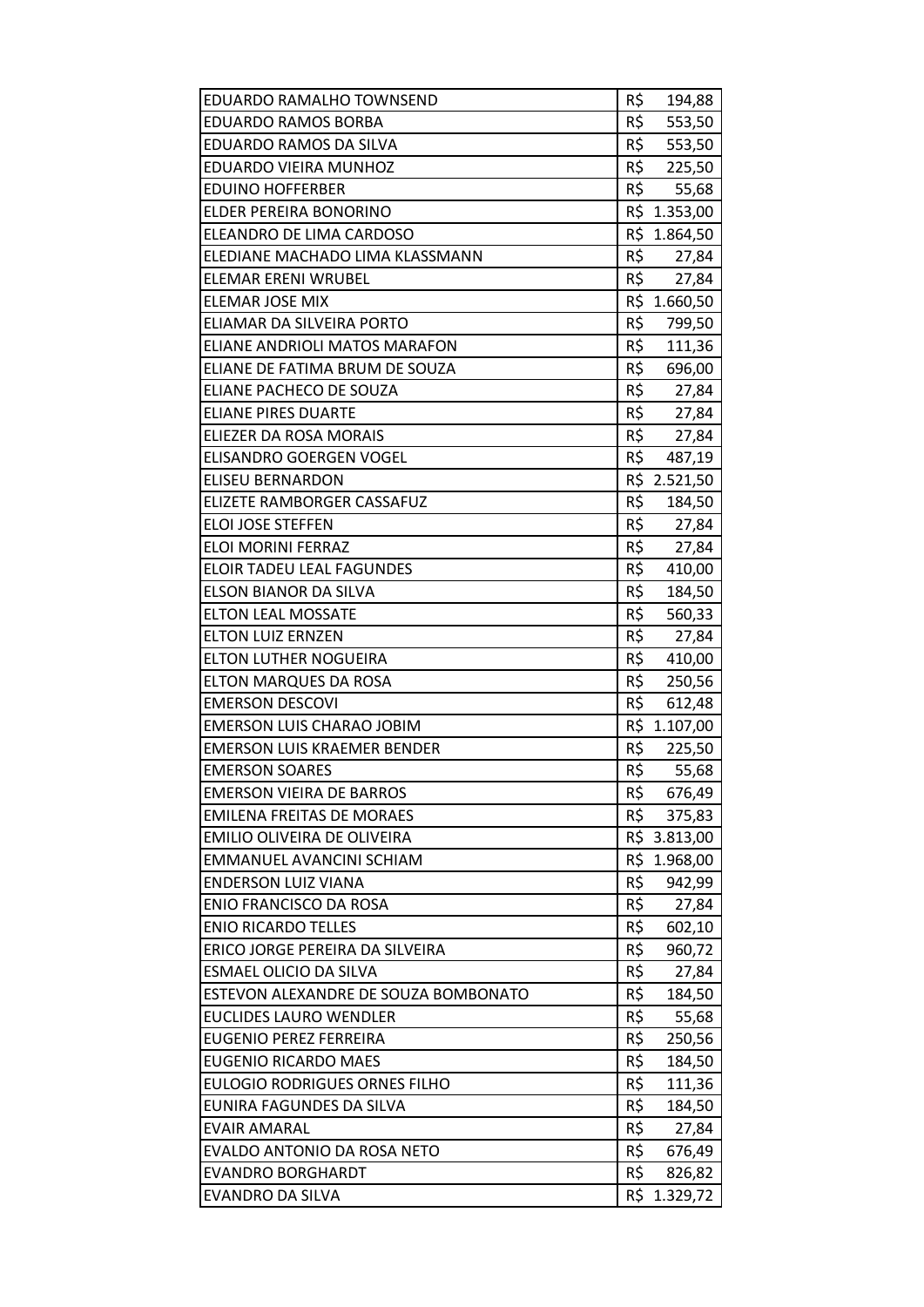| EVANDRO DA SILVEIRA CORONET            | R\$ | 27,84        |
|----------------------------------------|-----|--------------|
| <b>EVANDRO DE OLIVEIRA</b>             | R\$ | 27,84        |
| <b>EVANDRO KIEVEL</b>                  | R\$ | 83,52        |
| EVANDRO LUIZ ALVES CARDOSO             | R\$ | 167,04       |
| EVANDRO MAURICIO DA CUNHA MELLO        | R\$ | 27,84        |
| <b>EVANI PRUSCH VIEIRA</b>             | R\$ | 369,00       |
| <b>EVERALDO BONORINO DOS SANTOS</b>    |     | R\$ 1.134,84 |
| EVERALDO VIEIRA DE SOUZA               | R\$ | 55,68        |
| <b>EVERSON DE CONTO</b>                | R\$ | 27,84        |
| EVERTON CAETANO DA SILVA               | R\$ | 250,56       |
| <b>EVERTON CERATTI BONATTO</b>         |     | R\$ 55,68    |
| <b>EVERTON COSTA DE PAULO</b>          |     | R\$ 111,36   |
| EVERTON DA SILVA ROXO                  |     | R\$ 2.460,00 |
| <b>EVERTON LARA PERAZOLO</b>           |     | R\$ 1.319,34 |
| <b>EVERTON LUIZ BARBOSA DOS SANTOS</b> | R\$ | 111,36       |
| EVERTON LUIZ MOREIRA DIECKMANN         |     | R\$ 184,50   |
| <b>EVERTON MAGALHAES JACQUES</b>       |     | R\$ 1.134,84 |
| <b>EZEQUIEL FERRI</b>                  | R\$ | 375,83       |
| <b>EZEQUIEL GRACIKI</b>                | R\$ | 676,49       |
| FABIANA KOEHLER DO PRADO               | R\$ | 835,20       |
| <b>FABIANE RODRIGUES ZANONI</b>        |     | R\$ 55,68    |
| <b>FABIANO ALVES DE SOUZA</b>          |     | R\$ 222,72   |
| <b>FABIANO CASSOL DE VARGAS</b>        | R\$ | 212,34       |
| <b>FABIANO JARBAS PEDRALLI</b>         |     | R\$ 1.763,00 |
| <b>FABIANO MANETTI DA CRUZ</b>         | R\$ | 27,84        |
| <b>FABIANO SIQUEIRA</b>                |     | R\$ 111,36   |
| <b>FABIELI ALINE BRESSA</b>            |     | R\$ 526,16   |
| <b>FABIO ANTONIO SIRENA</b>            |     | R\$ 1.660,50 |
| <b>FABIO ARAUJO LOPES</b>              |     | R\$ 1.168,50 |
| FABIO AUGUSTO PEREIRA DE SOUZA         | R\$ | 922,50       |
| <b>FABIO BASTIANI PIAZER</b>           | R\$ | 111,36       |
| <b>FABIO CAMUCCE</b>                   | R\$ | 27,84        |
| <b>FABIO DIAS NIEVES</b>               | R\$ | 27,84        |
| FABIO JEAN DA SILVA GONCALVES          | R\$ | 594,50       |
| <b>FABIO JONI AIRES BRITTES</b>        | R\$ | 553,50       |
| FABIO JOSE DA SILVA GIBBON             | R\$ | 2.685,50     |
| <b>FABIO LEANDRO BUHLER</b>            | R\$ | 27,84        |
| <b>FABIO LUIS MATTES</b>               | R\$ | 553,50       |
| FABIO MARCELO DE PAULA PAVLAK          |     | R\$ 3.443,99 |
| <b>FABIO MARCELO OLING</b>             | R\$ | 556,80       |
| <b>FABIO MARTINS DOS SANTOS</b>        | R\$ | 194,88       |
| <b>FABIO RICARDO PINTO CANALS</b>      | R\$ | 1.660,50     |
| <b>FABIO ROYES REGADA</b>              | R\$ | 27,84        |
| <b>FABIO TASSONI COLLOVINI</b>         | R\$ | 27,84        |
| <b>FABIO TONDIM DE OLIVEIRA</b>        | R\$ | 27,84        |
| <b>FABRICIO RODRIGUES AMARAL</b>       | R\$ | 27,84        |
| <b>FABRICIO SPIERING</b>               | R\$ | 27,84        |
| FELIPE AGOSTINHO CAIMI                 | R\$ | 503,90       |
| FELIPE ANTONIO MAINARDI                | R\$ | 950,60       |
| <b>FELIPE BEN RODRIGUES</b>            | R\$ | 184,50       |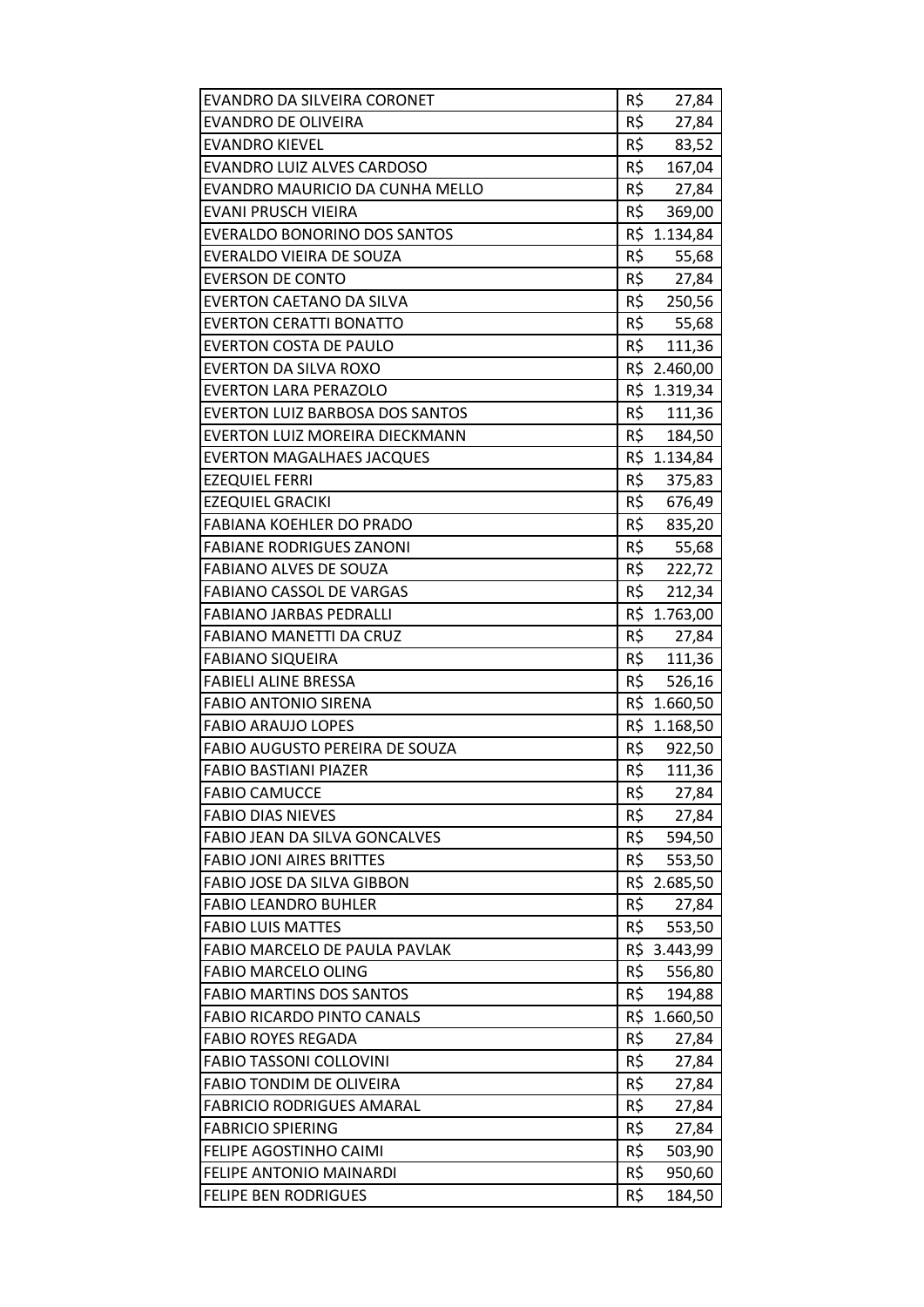| FELIPE COSTA DA CUNHA              | R\$ | 139,20       |
|------------------------------------|-----|--------------|
| <b>FELIPE HUFF</b>                 | R\$ | 167,04       |
| <b>FELIPE KERCHER</b>              |     | R\$ 1.783,49 |
| <b>FELIPE LAMB WERNER</b>          |     | R\$ 1.947,48 |
| <b>FELIPE LOPES CARDOSO</b>        | R\$ | 27,84        |
| <b>FELIPE PACHECO</b>              | R\$ | 27,84        |
| FELIPE RIBEIRO DE FREITAS          |     | R\$ 1.660,50 |
| FELIPE SOUZA CAMARGO               |     | R\$ 3.443,99 |
| FERNANDA ANZILIERO GONCALVES       | R\$ | 27,84        |
| FERNANDO ARTUR IMMICH              | R\$ | 307,50       |
| FERNANDO BOHRER DE OLIVEIRA        | R\$ | 27,84        |
| <b>FERNANDO GIONGO</b>             |     | R\$ 676,49   |
| <b>FERNANDO NUNES REIS</b>         | R\$ | 55,68        |
| FERNANDO SONKO DA SILVA            | R\$ | 83,52        |
| <b>FILIPE MINUSSI ROSSI</b>        | R\$ | 957,17       |
| <b>FLAMARION DA ROCHA MAIA</b>     | R\$ | 375,83       |
| FLAVIA DOS SANTOS DE OLIVEIRA      |     | R\$ 612,48   |
| <b>FLAVIO ANTONIO COLPO</b>        | R\$ | 27,84        |
| FLAVIO ELEMAR DA ROSA              | R\$ | 521,36       |
| <b>FLAVIO FAERMANN BARTH</b>       | R\$ | 1.052,31     |
| <b>FLAVIO FERREIRA PRESSER</b>     |     | R\$ 1.704,01 |
| FLAVIO LUIS CORREA VIEIRA          |     | R\$ 676,49   |
| <b>FLAVIO LUIZ KRAMPE</b>          | R\$ | 27,84        |
| FLAVIO LUIZ LUZ DE OLIVEIRA        | R\$ | 184,50       |
| <b>FLAVIO PERIN</b>                | R\$ | 225,50       |
| <b>FLAVIO RENAN FIALHO CIRIO</b>   | R\$ | 526,16       |
| <b>FLAVIO SONIMAR CAVALLI</b>      |     | R\$ 451,00   |
| FRANCIELE SANTOS SOUZA HANUSCH     | R\$ | 83,52        |
| FRANCIELI ANDRESSA CAVALLI         |     | R\$ 2.214,00 |
| <b>FRANCIELI SOTTILI</b>           | R\$ | 225,50       |
| <b>FRANCIELLE DA SILVA NUNES</b>   | R\$ | 253,34       |
| <b>FRANCISCO ALVES JUNIOR</b>      | R\$ | 27,84        |
| <b>FRANCISCO ANDRE DOS SANTOS</b>  | R\$ | 253,34       |
| <b>FRANCISCO LOPES</b>             | R\$ | 27,84        |
| <b>FRANCO CEZAR REICHSTEIN</b>     | R\$ | 139,20       |
| <b>FRANKO TELOKEN</b>              | R\$ | 27,84        |
| <b>GABRIEL AREND</b>               | R\$ | 167,04       |
| <b>GABRIEL BAUER NOVASKI</b>       | R\$ | 167,04       |
| <b>GABRIEL DOS SANTOS MACHADO</b>  | R\$ | 83,52        |
| <b>GABRIEL LUIZ VENCATO</b>        | R\$ | 55,68        |
| <b>GABRIEL MARQUES DA SILVA</b>    | R\$ | 111,36       |
| <b>GABRIEL ROSA DOS SANTOS</b>     | R\$ | 1.107,00     |
| <b>GABRIEL SILVA LORENCI</b>       | R\$ | 27,84        |
| <b>GABRIELA DE LIMA</b>            | R\$ | 139,20       |
| GABRIELA MARINA POMPEO QUEIROZ     | R\$ | 27,84        |
| <b>GABRIELE MENDES</b>             | R\$ | 27,84        |
| <b>GABRIELI RODRIGUES DE AVILA</b> |     | R\$ 2.767,50 |
| GARI BIBIANO DA ROSA CRIXEL        | R\$ | 27,84        |
| <b>GASPAR VICENTE BINSFELD</b>     | R\$ | 139,20       |
| <b>GEIZA CLAUDIA DE SOUZA</b>      | R\$ | 676,49       |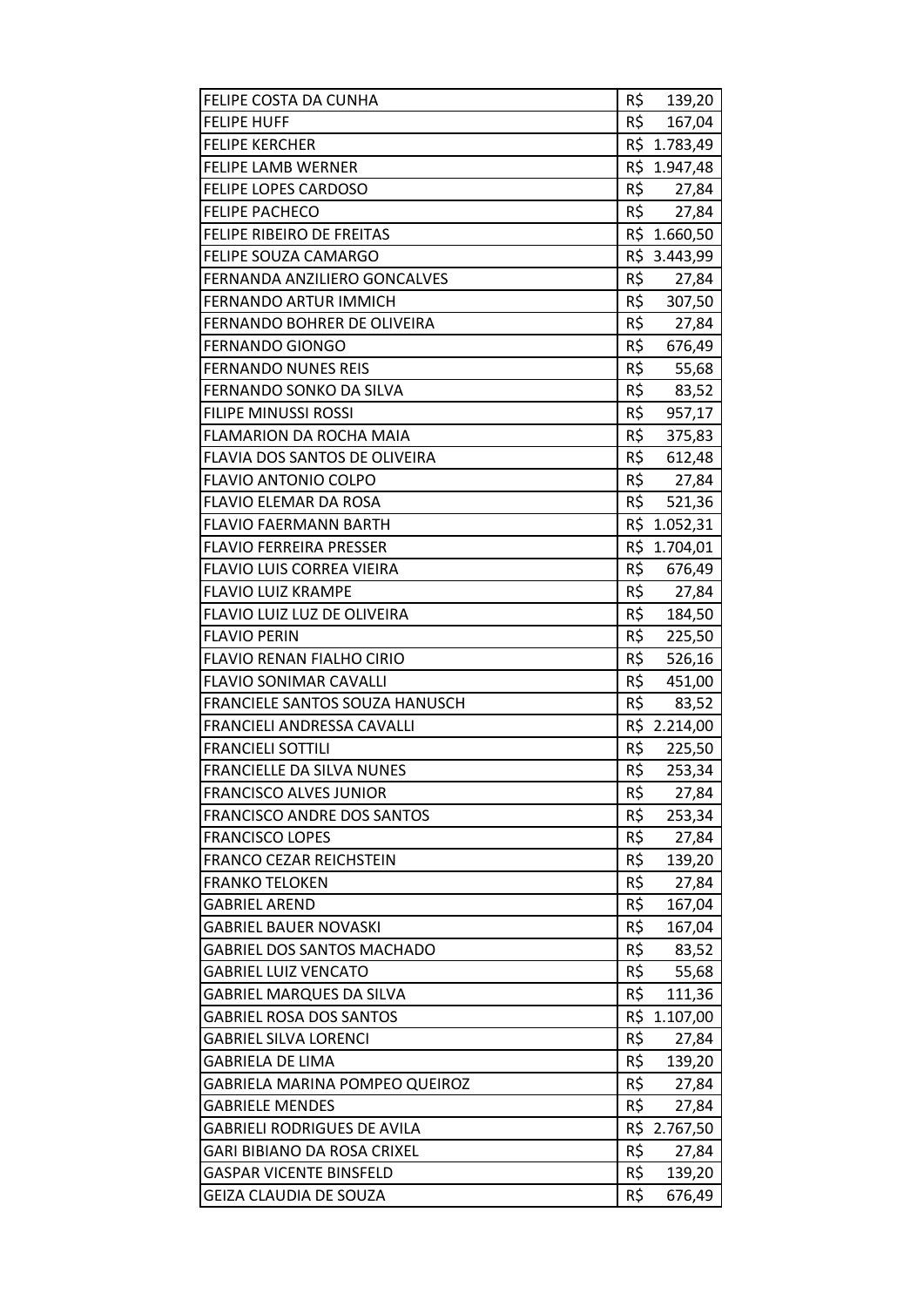| <b>GELCY SCHNEIDER</b>                    | R\$ | 55,68        |
|-------------------------------------------|-----|--------------|
| <b>GELSON LENZ</b>                        |     | R\$ 1.291,50 |
| <b>GELSON LUIZ FACCIN</b>                 |     | R\$ 1.291,50 |
| <b>GENIFER VIANA MACIEL</b>               | R\$ | 375,83       |
| <b>GERMANO FRANKE</b>                     | R\$ | 55,68        |
| GERMANO JUAREZ PEREIRA PEDROSO            |     | R\$ 27,84    |
| GERRI CLEI RODRIGUES DA SILVA             |     | R\$ 27,84    |
| GERSON ANTONIO DARONCO                    | R\$ | 307,50       |
| GERSON HAMMES                             |     | R\$ 2.275,50 |
| <b>GERSON JAIME RODRIGUES</b>             | R\$ | 335,34       |
| <b>GERSON KLEIN</b>                       |     | R\$ 278,40   |
| <b>GERSON SIDINEI PEZAROGLO BUENO</b>     |     | R\$ 1.291,50 |
| GIANCARLO KOSBY SCHMITT                   | R\$ | 27,84        |
| <b>GILBERTO BOBSIN</b>                    | R\$ | 307,50       |
| GILBERTO CORDOVA DA SILVA                 | R\$ | 389,76       |
| GILBERTO DA SILVA LIMA                    |     | R\$ 27,84    |
| <b>GILBERTO DE SOUZA SILVEIRA</b>         |     | R\$ 83,52    |
| <b>GILBERTO LARSEN ORIQUES</b>            | R\$ | 83,52        |
| GILMAR AZEREDO WALLAU                     |     | R\$ 1.347,18 |
| GILMAR ELENILTO PIRES                     | R\$ | 615,00       |
| <b>GILMAR TEIXEIRA DOS SANTOS</b>         | R\$ | 27,84        |
| GILNEI DA SILVA MACHADO                   |     | R\$ 111,36   |
| GILNEI NOGUEIRA DE SOUZA                  | R\$ | 225,50       |
| <b>GILSON DOS SANTOS FERREIRA</b>         | R\$ | 111,36       |
| <b>GILSON JULIANO VOLKART</b>             | R\$ | 55,68        |
| <b>GILSON LIMA FONTELLA</b>               |     | R\$ 27,84    |
| <b>GILVAN BARCELOS</b>                    |     | R\$ 27,84    |
| GIORGIO BENHUR RUI MASTELLA               |     | R\$ 2.336,99 |
| <b>GIOSEPE MAINO BICA</b>                 |     | R\$ 1.503,84 |
| <b>GIOVANI MARTINS DE SOUZA</b>           |     | R\$ 1.351,74 |
| GIOVANI PEDROSO DA SILVA                  |     | R\$ 1.107,00 |
| <b>GIOVANI TRICAI</b>                     | R\$ | 615,00       |
| <b>GIOVANNI SANT ANNA BRUM</b>            | R\$ | 492,00       |
| <b>GISELDA STEFANHAK</b>                  | R\$ | 27,84        |
| <b>GISELE FEIJO BRISOLARA CABEDA</b>      | R\$ | 55,68        |
| <b>GIULIANO CRAUSS DARONCO</b>            | R\$ | 139,20       |
| <b>GIVANILDO JOSE DOS ANJOS</b>           | R\$ | 278,40       |
| <b>GLENIO LUIZ MOMBACH</b>                | R\$ | 2.091,00     |
| GLEOCIR TADEU DOS SANTOS OLIVEIRA         | R\$ | 27,84        |
| <b>GRACIELE NAIANE MARAFIGA CONTERATO</b> | R\$ | 27,84        |
| <b>GRAZIELA BOHN FLORES</b>               | R\$ | 922,46       |
| <b>GREIKA CHAVES HOFFMANN</b>             | R\$ | 751,66       |
| GUACIRA LOPES TEIXEIRA DIAS               | R\$ | 861,00       |
| <b>GUILHERME BRIZOLA PORTELA</b>          | R\$ | 375,83       |
| <b>GUILHERME DA SILVA GUTLER</b>          | R\$ | 458,34       |
| GUILHERME DE AZAMBUJA FEIX                | R\$ | 501,12       |
| <b>GUILHERME DE OLIVEIRA SANTOS</b>       | R\$ | 27,84        |
| <b>GUILHERME PAIVA GOMES</b>              |     | R\$ 2.057,34 |
| <b>GUSTAVO DA SILVA</b>                   |     | R\$ 1.230,00 |
| <b>GUSTAVO GRAMS TEIXEIRA</b>             | R\$ | 83,52        |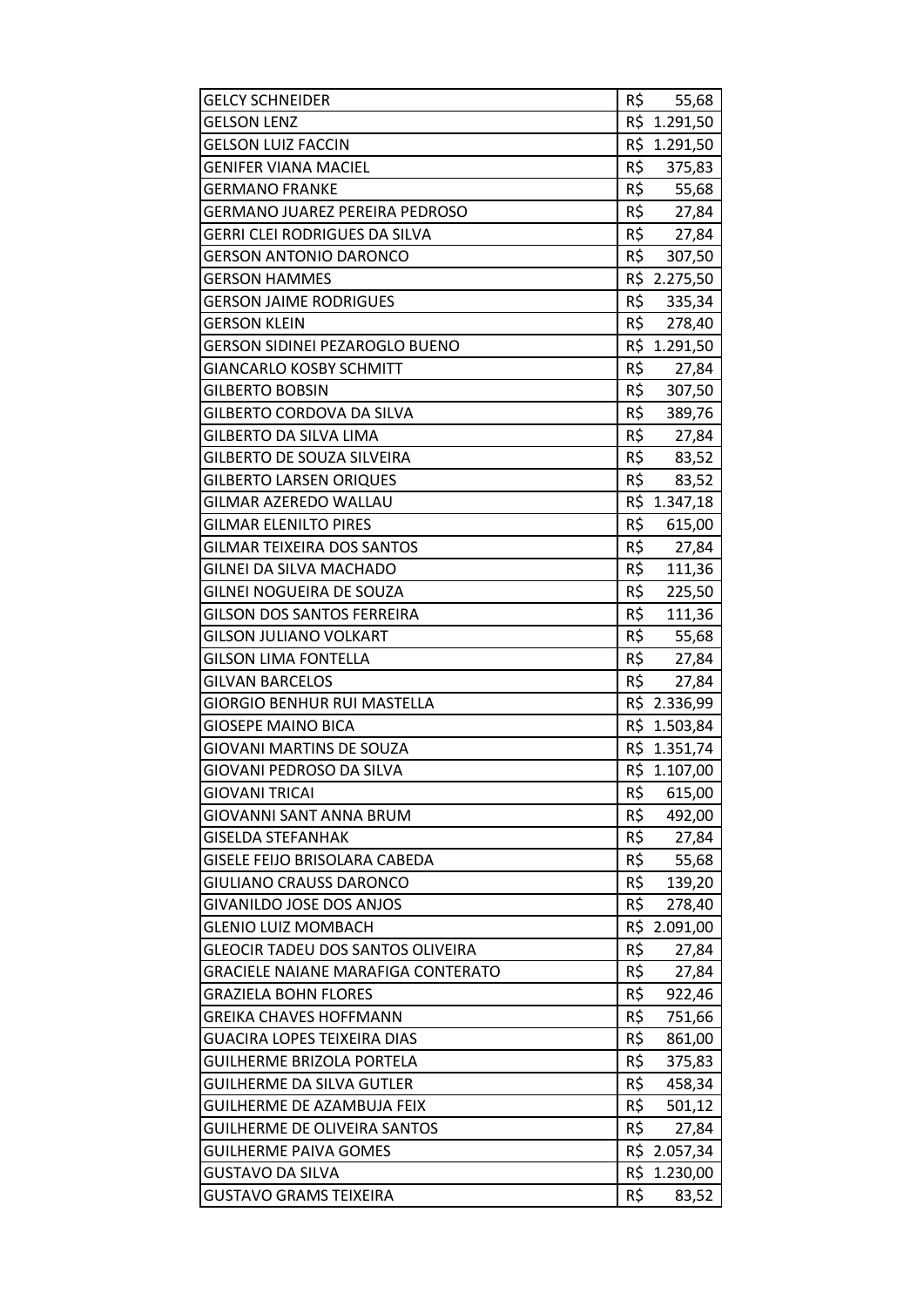| <b>GUSTAVO LARGURA BRUSCO</b>        | R\$ | 27,84        |
|--------------------------------------|-----|--------------|
| <b>GUSTAVO MACHADO OTTO</b>          | R\$ | 27,84        |
| <b>GUSTAVO ZANIOL MARSILIO</b>       | R\$ | 506,68       |
| <b>HARLEI SCHNEIDER</b>              | R\$ | 55,68        |
| HEIORAN ACLEOMAR DA SILVA CORDEIRO   | R\$ | 55,68        |
| HELENA ANACLETO DOS SANTOS           | R\$ | 184,50       |
| HELIO ALCANTARA MAGALHAES ALVAREZ    | R\$ | 281,18       |
| <b>HELIO BETIM DOS SANTOS</b>        |     | R\$ 2.767,50 |
| <b>HELIO WINKE BARTZ</b>             | R\$ | 55,68        |
| <b>HELLEN RODRIGUES ROCHA</b>        | R\$ | 83,52        |
| <b>HERBI DINEI KLEIN</b>             |     | R\$ 2.214,00 |
| HIBRAIM DORNELLES WENDLER            | R\$ | 430,50       |
| HILSON ORESTES PETER JUNIOR          | R\$ | 501,12       |
| <b>HILTON ALVES KUNZLER</b>          | R\$ | 615,00       |
| HOMERO RONALDO MARTINS DA SILVA      | R\$ | 676,49       |
| <b>HORACIO SANCHER</b>               | R\$ | 27,84        |
| HUDINI CHIARAMONTE MACIEL            |     | R\$ 139,20   |
| <b>HUGO ADRIANO OGLIARI</b>          | R\$ | 55,68        |
| HUMBERTO MACHADO MONTEIRO            | R\$ | 55,68        |
| <b>IGOR CARDOSO PEREIRA</b>          |     | R\$ 2.952,00 |
| <b>IGOR CARRARO</b>                  | R\$ | 307,50       |
| <b>IGOR VANDRE REZNER</b>            |     | R\$ 676,49   |
| <b>IGOR XAVIER DE FIGUEIREDO</b>     |     | R\$ 2.214,00 |
| <b>ILSON BRASIL BEHLING</b>          | R\$ | 751,65       |
| <b>INACIO MARTINS DA SILVA</b>       | R\$ | 184,50       |
| <b>INOCENCIO NUNES DA CUNHA</b>      | R\$ | 55,68        |
| <b>IRACEMA ROKEMBACH</b>             | R\$ | 833,66       |
| <b>IRENO LOUREIRO DORNELLES NETO</b> | R\$ | 167,04       |
| <b>ISABEL MAYER SILVA DA CUNHA</b>   | R\$ | 111,36       |
| <b>ISIS SARAIVA PINTO</b>            | R\$ | 55,68        |
| <b>ISMAEL BRAUN</b>                  | R\$ | 139,20       |
| ISMAEL DE SOUSA FUCHS                | R\$ | 83,52        |
| <b>ISMAEL LAUX GHISIO</b>            |     | R\$ 1.045,50 |
| <b>ISRAEL BAUM COELHO</b>            | R\$ | 83,52        |
| <b>ISRAEL DE OLIVEIRA BEIRO</b>      | R\$ | 27,84        |
| <b>ISRAEL DIEGO PINTO MARTINS</b>    | R\$ | 473,28       |
| <b>IURI E SILVA ULGUIM</b>           | R\$ | 225,50       |
| <b>IURI NAZARIO RIBAS</b>            | R\$ | 307,50       |
| <b>IURI SANT ANA PACICO</b>          | R\$ | 222,72       |
| <b>IVAIR PASQUALI</b>                | R\$ | 27,84        |
| <b>IVAN CARLOS PALUDO</b>            | R\$ | 111,36       |
| <b>IVAN LAUTERT OLIVEIRA</b>         | R\$ | 27,84        |
| <b>IVAN SILVA DE AGUIAR</b>          | R\$ | 27,84        |
| <b>IVANA TOSCANI CAVALHEIRO</b>      | R\$ | 492,00       |
| <b>IVANIO VARGAS DA ROSA</b>         | R\$ | 184,50       |
| <b>IVAR ANTONIO TRICHES</b>          | R\$ | 240,18       |
| <b>IVO MARIO NALIN</b>               | R\$ | 1.562,56     |
| IVO RICARDO PITZER RASIA             | R\$ | 83,52        |
| <b>JACI SCHERER RIBEIRO</b>          |     | R\$ 2.767,50 |
| JACIR ROGERIO DOS SANTOS             | R\$ | 27,84        |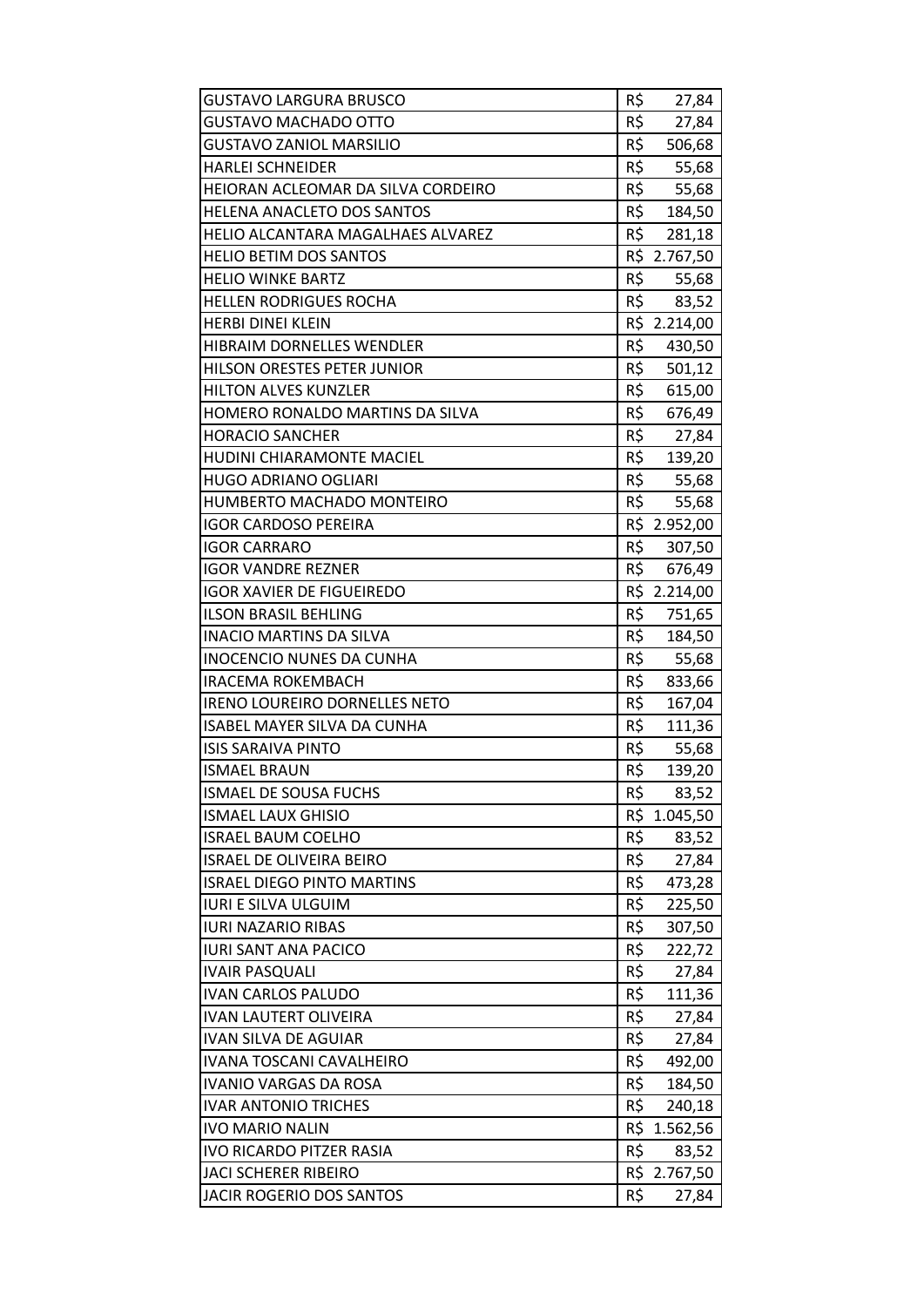| JACKSON ANDREI FLORES MACHADO     | R\$ | 83,52        |
|-----------------------------------|-----|--------------|
| <b>JACO WILLE STAUDT</b>          | R\$ | 458,34       |
| JACQUELINE DOS SANTOS RIEGEL      | R\$ | 184,50       |
| JACYARA ROSA DA CUNHA             | R\$ | 676,49       |
| JADER MAYER DA SILVA              | R\$ | 1.134,84     |
| <b>JADIR AURI RHODEN</b>          | R\$ | 569,70       |
| JAIME DOS SANTOS GONCALVES        | R\$ | 430,50       |
| JAIME LUIZ BERSCH                 | R\$ | 751,66       |
| <b>JAIR ANTONIO DRESCHER</b>      | R\$ | 616,52       |
| <b>JAIR CORSETTI MACHADO</b>      | R\$ | 501,12       |
| <b>JAIR JABLONSKI</b>             |     | R\$ 1.537,50 |
| <b>JAIR JOAO MADERS</b>           |     | R\$ 1.722,00 |
| <b>JAIR NUNES</b>                 | R\$ | 167,04       |
| <b>JAIR PREUSS</b>                | R\$ | 27,84        |
| JAIRO QUADROS VALENTI JUNIOR      | R\$ | 581,34       |
| <b>JANAINA DINIZ FERNANDES</b>    | R\$ | 738,00       |
| <b>JANAINA TORRES DUARTE</b>      | R\$ | 492,00       |
| JANETE DA ROSA SIQUEIRA           | R\$ | 225,50       |
| <b>JANICE DAUNIS GUSMAO</b>       | R\$ | 83,52        |
| <b>JAQUELINE CELLA</b>            | R\$ | 27,84        |
| <b>JAQUELINE HENRIQUES</b>        |     | R\$ 3.075,00 |
| <b>JAQUES ALEX TANSCHEIT</b>      | R\$ | 281,18       |
| <b>JAQUES DE FARIAS ULGUIM</b>    | R\$ | 459,35       |
| JAQUES DE LIMA OLIVEIRA           | R\$ | 278,40       |
| JARBAS RODRIGO SILVEIRA GOMES     | R\$ | 184,50       |
| <b>JARDEL LUCIANO FUHR</b>        | R\$ | 83,52        |
| <b>JARDEL PIZZUTI GRIEBELER</b>   | R\$ | 83,52        |
| JARGER DA ROSA SILVA              | R\$ | 184,50       |
| JAURO ROSA DO NASCIMENTO          | R\$ | 27,84        |
| JAYME SIDNEY LEMOS JUNIOR         | R\$ | 83,52        |
| JEAN CARLO FERREIRA COLOMBO       | R\$ | 1.230,00     |
| JEAN DELANJE NUNES LEAO           | R\$ | 225,50       |
| JEFERSON DA VEIGA DE OLIVEIRA     | R\$ | 738,00       |
| JEFERSON ELIAS KASPER             |     | R\$ 1.661,51 |
| JEFERSON IRIBARREM DE OLIVEIRA    | R\$ | 307,50       |
| JEFERSON MENEZES PALACIOS         |     | R\$ 2.214,00 |
| JEFERSON SILVEIRA                 | R\$ | 1.281,90     |
| <b>JEISON DA ROCHA BATISTA</b>    | R\$ | 27,84        |
| JERONIMO LOURENCO DIAS            | R\$ | 27,84        |
| <b>JERRI ANTONIO TATSCH</b>       | R\$ | 184,50       |
| <b>JERSON BARBOZA VINHAS</b>      | R\$ | 184,50       |
| <b>JESSICA HANKE BOTTEGA</b>      | R\$ | 553,50       |
| <b>JESUM CARLOS CARVALHO</b>      | R\$ | 167,04       |
| JOAO ANTONIO STEFFEN              | R\$ | 861,00       |
| JOAO ARI MOSCON                   | R\$ | 526,16       |
| JOAO BALBINO DIAS FILHO           | R\$ | 1.305,16     |
| JOAO BATISTA CORIM DA ROSA        | R\$ | 403,67       |
| <b>JOAO BATISTA FAGUNDES</b>      | R\$ | 55,68        |
| JOAO BATISTA FAGUNDES DE CARVALHO | R\$ | 27,84        |
| JOAO BATISTA PAILLO MACHADO       | R\$ | 139,20       |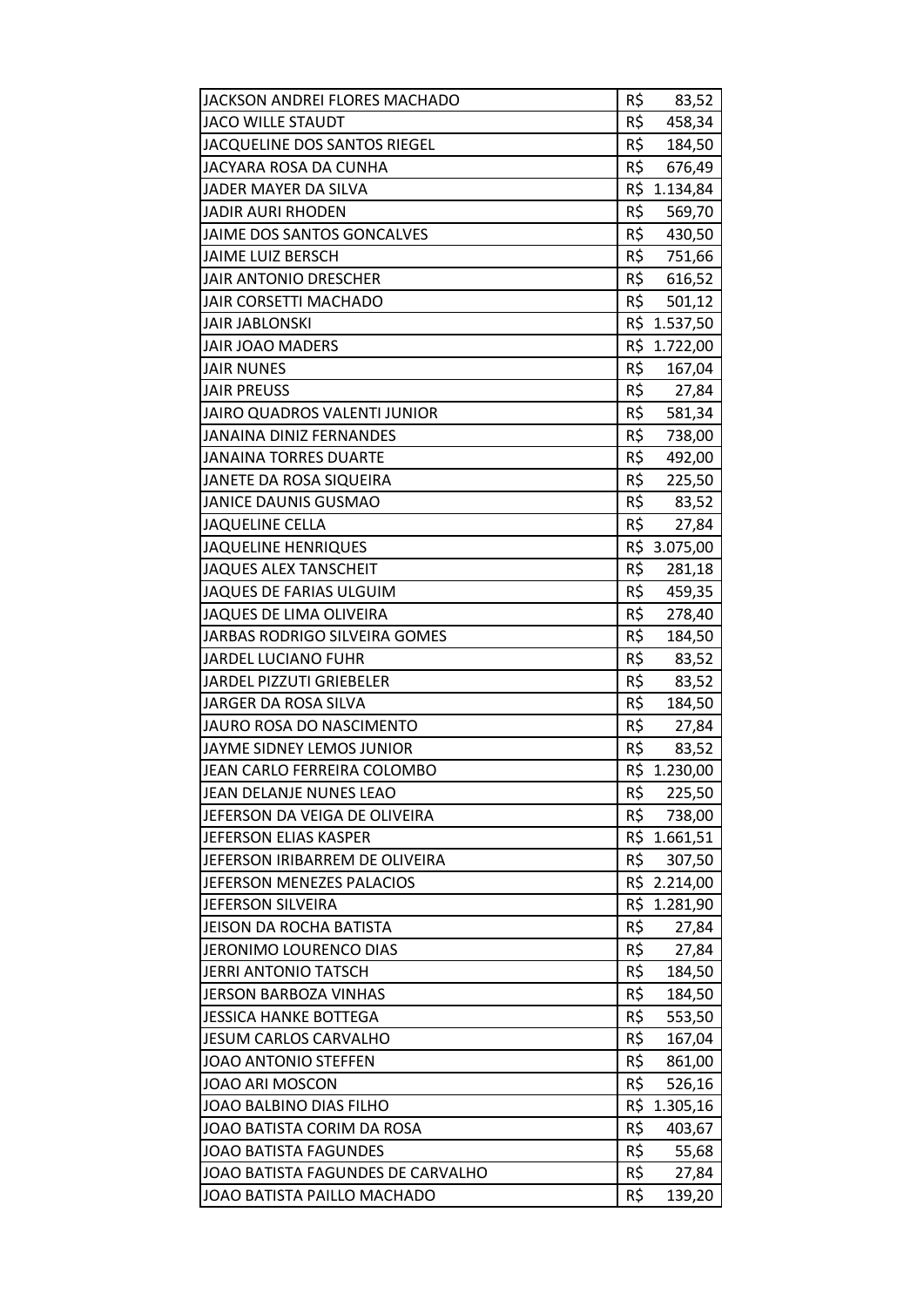| JOAO BATISTA PEREIRA                      | R\$ | 361,92       |
|-------------------------------------------|-----|--------------|
| JOAO BATISTA SOLIGO SOARES                |     | R\$ 1.052,31 |
| JOAO CARLOS DE MATTOS                     | R\$ | 281,18       |
| <b>JOAO CARLOS FLORES</b>                 | R\$ | 861,00       |
| JOAO CARLOS KONRAD JARDIM                 | R\$ | 1.722,00     |
| JOAO CARLOS MELO NORONHA                  |     | R\$ 2.433,68 |
| <b>JOAO CARLOS SCHMITZ</b>                |     | R\$ 696,00   |
| JOAO CLARO BATISTA DA SILVA               | R\$ | 27,84        |
| <b>JOAO EDIMIR DE FREITAS</b>             | R\$ | 676,49       |
| JOAO GUSTAVO DA SILVA                     | R\$ | 3.443,99     |
| <b>JOAO HENRIQUE THONES BORGES</b>        | R\$ | 410,00       |
| <b>JOAO IBERICO VILI FERREIRA</b>         | R\$ | 55,68        |
| JOAO LUIS DOS SANTOS MEDEIROS             | R\$ | 225,50       |
| <b>JOAO LUIS SCHMAEDECKE</b>              |     | R\$ 1.845,00 |
| JOAO MANOEL ARMESTO SERPA                 | R\$ | 27,84        |
| JOAO PAULO PESEGOGINSKI FLORES DOS SANTOS | R\$ | 27,84        |
| JOAO PEDRO MONTEIRO                       |     | R\$ 901,99   |
| JOAO ROGERIO OLIVEIRA                     | R\$ | 361,92       |
| JOAO VIANEI POSSER DESCOVI                | R\$ | 1.169,28     |
| <b>JOAQUIM JOSE SCHUCK</b>                | R\$ | 369,00       |
| <b>JOARES ROSALES SAN MARTINS</b>         |     | R\$ 676,49   |
| JOAREZ ADEMIR VIVIAN                      |     | R\$ 533,00   |
| <b>JOCELITO MEDEIROS</b>                  | R\$ | 55,68        |
| JOEL DE LIMA SIQUEIRA                     |     | R\$ 1.845,00 |
| <b>JOEL JUNG BONFIM</b>                   | R\$ | 55,68        |
| <b>JOEL MONTEIRO</b>                      | R\$ | 225,50       |
| <b>JOLAIR ADAO AMARAL</b>                 | R\$ | 556,80       |
| JONATAN DE GODOY DA SILVEIRA              | R\$ | 779,52       |
| <b>JONATAN JOSUE ANTON</b>                | R\$ | 27,84        |
| JONATAS MECALA MACHADO                    | R\$ | 250,56       |
| JONATAS RAFAEL DA SILVA                   | R\$ | 167,04       |
| JONATHAN DA ROSA PITA                     | R\$ | 3.443,99     |
| JONATHAN DA SILVA BROSE                   | R\$ | 55,68        |
| JONATHAN ECKERT MEYER                     |     | R\$ 1.537,50 |
| JONATHAN PERES ABREU                      | R\$ | 27,84        |
| <b>JORCELI ARAUJO NOLASCO</b>             | R\$ | 306,24       |
| JORDAN OLIVEIRA DA SILVA                  | R\$ | 334,08       |
| JORDANA DA SILVA CASTRO BIASIBETTI        | R\$ | 83,52        |
| <b>JORGE BALDUINO KAISER</b>              | R\$ | 751,66       |
| JORGE CLEDENIR LEMOS DE ABREU             | R\$ | 184,50       |
| <b>JORGE GERALDO MARTINI</b>              | R\$ | 1.057,92     |
| JORGE HENRIQUE DA ROSA SILVA              | R\$ | 250,56       |
| JORGE HENRIQUE MOURA RIGO                 | R\$ | 55,68        |
| JORGE LUIS FERNANDES PINTO                | R\$ | 111,36       |
| JORGE LUIZ COSTA MELO                     | R\$ | 27,84        |
| JORGE ODIMAR ZANDONAI DA COSTA            | R\$ | 194,88       |
| <b>JORGE TEIXEIRA</b>                     | R\$ | 55,68        |
| <b>JORGE VALMOR BENCKE</b>                | R\$ | 615,00       |
| <b>JORGE VEIMAR NUNES</b>                 | R\$ | 111,36       |
| <b>JORGE ZYMBAL</b>                       | R\$ | 27,84        |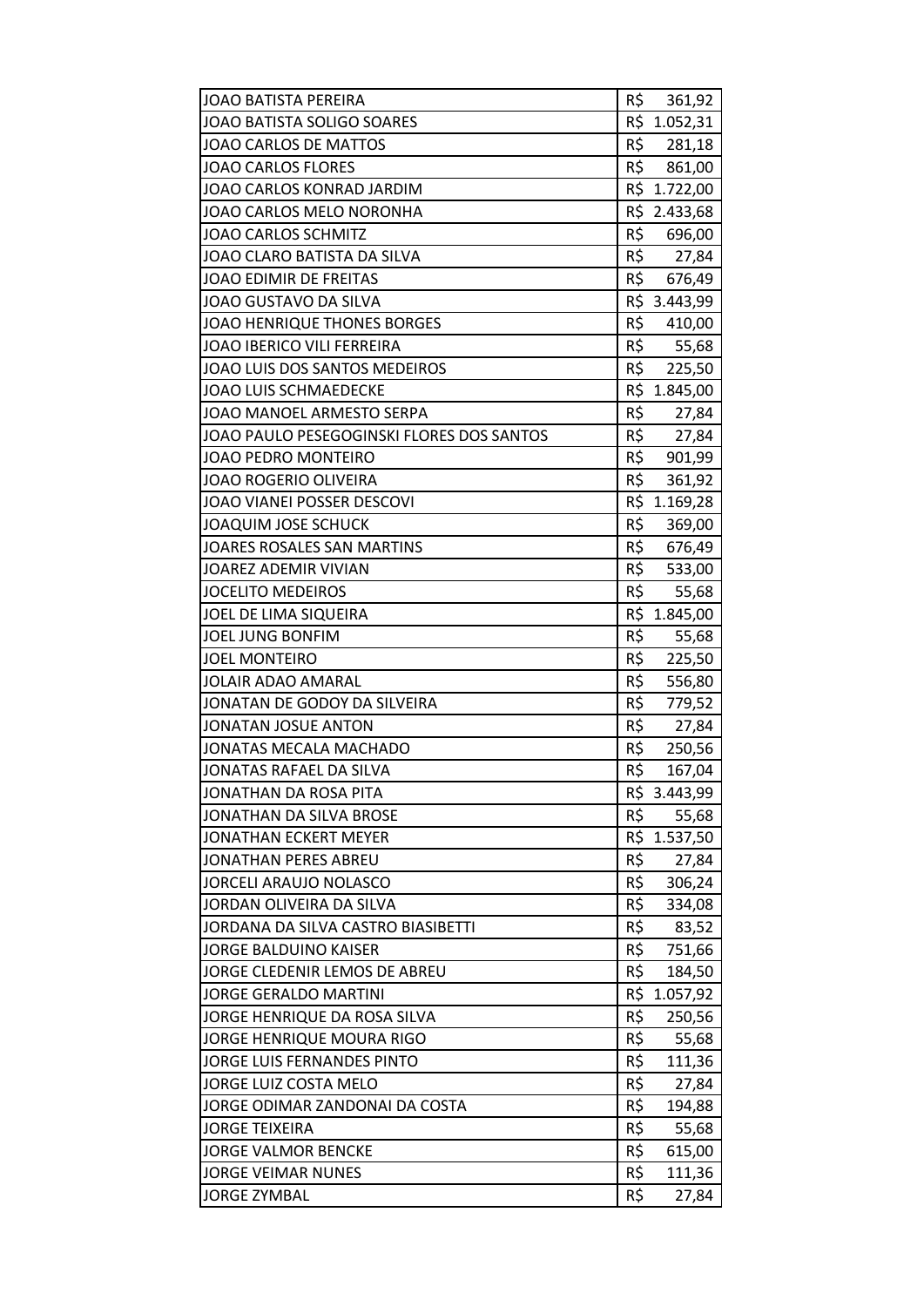| <b>JOSCELINO JOSE MIKULSKI</b>      | R\$ | 27,84        |
|-------------------------------------|-----|--------------|
| JOSE AILTON DOS PASSOS              | R\$ | 111,36       |
| JOSE AIRTON DOS SANTOS              | R\$ | 676,50       |
| <b>JOSE ALMIR VEIGA MENEZES</b>     | R\$ | 307,50       |
| <b>JOSE ANDRE FERREIRA BATISTA</b>  | R\$ | 922,50       |
| JOSE ANTONIO MARIN DE OLIVEIRA      | R\$ | 732,18       |
| JOSE AUGUSTO DE AVILA DA SILVA      | R\$ | 27,84        |
| <b>JOSE CASIMIRO CAETANO</b>        |     | R\$ 1.537,50 |
| <b>JOSE CERINEU BERGOLI</b>         |     | R\$ 3.013,50 |
| JOSE CRISTIANO SANTOS DE PAULA      | R\$ | 184,50       |
| <b>JOSE DA CAMPO</b>                |     | R\$ 584,64   |
| <b>JOSE EDUARDO LIA</b>             |     | R\$ 250,56   |
| <b>JOSE FERNANDO FERRARI</b>        | R\$ | 27,84        |
| JOSE FRANCISCO DE SOUZA             | R\$ | 3.197,99     |
| JOSE FRANCISCO SOUZA BUT            | R\$ | 253,34       |
| <b>JOSE HENRIQUE FRANCO DA CRUZ</b> | R\$ | 806,84       |
| JOSE HENRIQUE MARINHO DA SILVA      | R\$ | 835,20       |
| <b>JOSE HOMERO FINAMOR PINTO</b>    | R\$ | 27,84        |
| <b>JOSE IVAN DORNELLES MULER</b>    | R\$ | 55,68        |
| <b>JOSE LUIS VIEIRA PIETRO</b>      | R\$ | 225,50       |
| JOSE MARCELO ANTIQUEIRA DE LEMOS    | R\$ | 184,50       |
| JOSE MARCELO DA SILVA               | R\$ | 840,76       |
| <b>JOSE NILTON VIEIRA GIDIEL</b>    | R\$ | 111,36       |
| JOSE ONEIDE DA SILVA ANTUNES        | R\$ | 431,51       |
| JOSE ORTIZ MARQUES CARDOSO          | R\$ | 417,60       |
| <b>JOSE PAULO METTLER</b>           | R\$ | 222,72       |
| <b>JOSE PAULO NUNES</b>             | R\$ | 139,20       |
| <b>JOSE RAUL BRAZ</b>               | R\$ | 501,12       |
| JOSE RICARDO RODRIGUES DA SILVA     | R\$ | 306,24       |
| JOSE RODRIGUES DE SOUZA NETO        |     | R\$ 3.443,99 |
| JOSE VALDIR MACHADO DOS SANTOS      | R\$ | 184,50       |
| JOSE VICENTE SPINELLI PINTO         |     | R\$ 1.968,00 |
| <b>JOSEANE FONTANA</b>              | R\$ | 1.168,50     |
| <b>JOSELAINE BORGES DE MATTOS</b>   | R\$ | 278,40       |
| JOSELIANE BALOK DA ROSA             | R\$ | 676,49       |
| JOSELINE DOS SANTOS SOUZA           | R\$ | 922,46       |
| <b>JOSELIO SARAIVA</b>              | R\$ | 83,52        |
| <b>JOSEMARA MARIA DOS SANTOS</b>    | R\$ | 250,56       |
| JOSIEL ANTONIO PESSOA NUNES         | R\$ | 278,40       |
| JOSIELE MADEIRA DE OLIVEIRA         | R\$ | 1.653,64     |
| JOSMAR DO AMARAL VARGAS             | R\$ | 307,50       |
| <b>JOSUE EVANIO PEREIRA</b>         | R\$ | 27,84        |
| JOUBER MACHADO MEDEIROS             |     | R\$ 2.644,50 |
| <b>JOVANE SONCINI</b>               | R\$ | 55,68        |
| JOZE BARCELLOS DOS SANTOS           | R\$ | 27,84        |
| JOZIANO LUIZ DA CRUZ                | R\$ | 184,50       |
| <b>JUAREZ GONCALVES ROMAN</b>       | R\$ | 55,68        |
| JUAREZ OLAVO FAGUNDES DA ROSA       | R\$ | 111,36       |
| <b>JUAREZ PEREIRA FRANCILIO</b>     |     | R\$ 2.023,68 |
| <b>JUCELITO MISSIO</b>              | R\$ | 27,84        |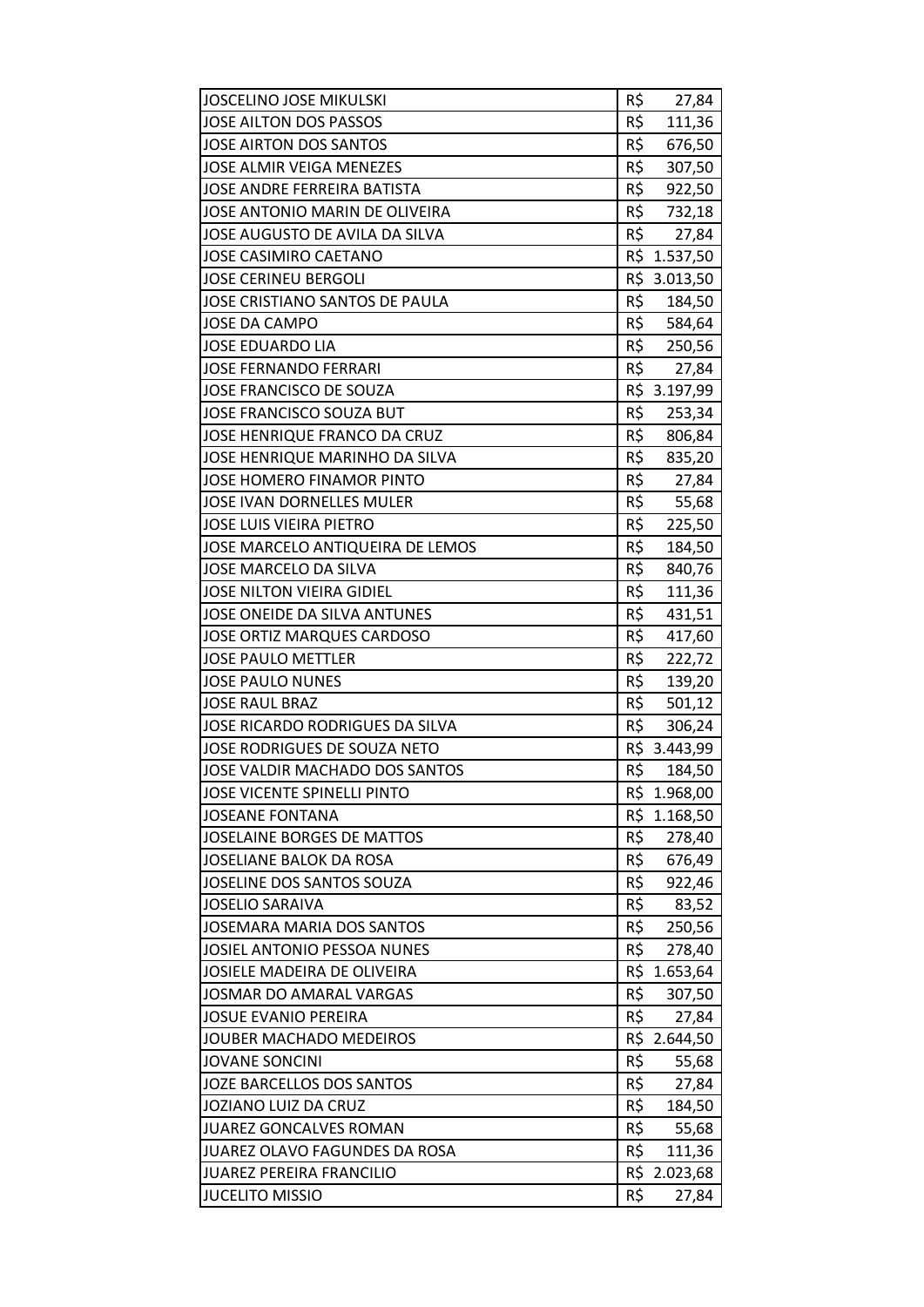| <b>JUELMIR NUNES SARAIVA</b><br>R\$<br>351,54<br>R\$<br><b>JULIA MARIA PULZ</b><br>984,00<br>R\$<br><b>JULIANA MACHADO GASPAROTTO</b><br>225,50<br>R\$<br><b>JULIANA MESQUITA INACIO</b><br>478,84<br>R\$<br>JULIANA SOARES BORBA<br>55,68<br>R\$<br><b>JULIANO BRIAO TATSCH</b><br>27,84<br>JULIANO CEZAR SIQUEIRA DO NASCIMENTO<br>R\$<br>240,18<br>R\$<br><b>JULIANO DELESKI NAIBERT</b><br>250,56<br>R\$<br><b>JULIANO DOS PASSOS</b><br>167,04<br>R\$<br>222,72<br><b>JULIANO DOS SANTOS TORRES</b><br><b>JULIANO GOULART</b><br>R\$<br>765,84<br>R\$ 1.722,00<br>JULIANO MOREIRA DOS SANTOS<br>R\$<br><b>JULIANO MULLING</b><br>27,84<br><b>JULIANO PEGORINI BRAZ</b><br>R\$ 1.660,50<br>R\$<br><b>JULIANO PEREIRA DE MELO</b><br>676,49<br>R\$<br><b>JULIANO WENDT</b><br>184,50<br>R\$<br><b>JULINE PAES DO AMARAL GULARTE</b><br>27,84<br>R\$<br><b>JULIO CESAR ANDRES</b><br>676,49<br>R\$<br><b>JULIO CESAR TAVARES RIBEIRO</b><br>27,84<br>R\$<br>JULLION NICOLAS SPEROTTO<br>450,99<br>R\$<br>JUNIOR CESAR DA SILVA<br>278,40<br>R\$<br>JUNIOR CEZAR CONTER VENTURA<br>83,52<br>R\$<br>KAREN JOSIANE HAETINGER<br>1.476,00<br>R\$<br>KARINA CASARIN BORGES<br>225,50<br>R\$<br>KARINA GRANDO TOLEDO<br>676,49<br>R\$<br>KARLA FRANCO MUNHOZ<br>27,84<br>R\$<br><b>KARLA LEAL COZZA</b><br>55,68<br>R\$<br>KATIA DANIELLE LIESENFELD<br>83,52<br>R\$<br>KELI SILVEIRA DA SILVA<br>27,84<br>R\$<br><b>KELLEN CASTRO VIANA</b><br>139,20<br><b>LAIRTON SILVESTRINI</b><br>R\$<br>27,84<br>R\$<br>LAURA PEREIRA GARCIA<br>1.141,44<br>R\$<br>LAURITA DOS SANTOS TEIXEIRA VOLKWEIS<br>225,50<br>R\$<br>LAURO BOHNEMBERGER<br>225,50<br>R\$ 2.214,00<br>LAURO DE FREITAS FLORES<br>R\$<br>LAZIE DA COSTA DE OLIVEIRA<br>27,84<br>R\$<br>LEA PATRICIA PINHEIRO BASEI<br>83,52<br>R\$ 3.320,99<br>LEANDRO ARAGON CALDEIRA<br>R\$<br>LEANDRO BIZOTTO PADILHA<br>501,12<br>R\$ 2.091,00<br>LEANDRO BRANDAO DE AZEVEDO<br>R\$<br>LEANDRO CAPITAO ROCA<br>222,72<br>R\$<br><b>LEANDRO DOS SANTOS MENDES</b><br>111,36<br>R\$<br>LEANDRO FIORENZA CANTERLE<br>55,68<br>R\$<br>LEANDRO GOMES FERREIRA DE AZEVEDO<br>139,20<br>R\$<br>LEANDRO GONCALVES VIEIRA<br>184,50<br>R\$<br>LEANDRO LUIS CANEPPELE JAHN<br>27,84<br>R\$<br><b>LEANDRO MENEZES LOPES</b><br>307,50<br>R\$ 2.214,00<br><b>LEANDRO MINUSCOLI</b><br>R\$<br>LEANDRO MOREIRA EUFRAZIO<br>501,12 | JUCEMAR JOSE KINAST LEAL | R\$ | 676,49 |
|-----------------------------------------------------------------------------------------------------------------------------------------------------------------------------------------------------------------------------------------------------------------------------------------------------------------------------------------------------------------------------------------------------------------------------------------------------------------------------------------------------------------------------------------------------------------------------------------------------------------------------------------------------------------------------------------------------------------------------------------------------------------------------------------------------------------------------------------------------------------------------------------------------------------------------------------------------------------------------------------------------------------------------------------------------------------------------------------------------------------------------------------------------------------------------------------------------------------------------------------------------------------------------------------------------------------------------------------------------------------------------------------------------------------------------------------------------------------------------------------------------------------------------------------------------------------------------------------------------------------------------------------------------------------------------------------------------------------------------------------------------------------------------------------------------------------------------------------------------------------------------------------------------------------------------------------------------------------------------------------------------------------------------------------------------------------------------------------------------------------------------------------------------------------------------------------------------------------------------------------------------------------------------------------------------------------------------------------------------------------|--------------------------|-----|--------|
|                                                                                                                                                                                                                                                                                                                                                                                                                                                                                                                                                                                                                                                                                                                                                                                                                                                                                                                                                                                                                                                                                                                                                                                                                                                                                                                                                                                                                                                                                                                                                                                                                                                                                                                                                                                                                                                                                                                                                                                                                                                                                                                                                                                                                                                                                                                                                                 |                          |     |        |
|                                                                                                                                                                                                                                                                                                                                                                                                                                                                                                                                                                                                                                                                                                                                                                                                                                                                                                                                                                                                                                                                                                                                                                                                                                                                                                                                                                                                                                                                                                                                                                                                                                                                                                                                                                                                                                                                                                                                                                                                                                                                                                                                                                                                                                                                                                                                                                 |                          |     |        |
|                                                                                                                                                                                                                                                                                                                                                                                                                                                                                                                                                                                                                                                                                                                                                                                                                                                                                                                                                                                                                                                                                                                                                                                                                                                                                                                                                                                                                                                                                                                                                                                                                                                                                                                                                                                                                                                                                                                                                                                                                                                                                                                                                                                                                                                                                                                                                                 |                          |     |        |
|                                                                                                                                                                                                                                                                                                                                                                                                                                                                                                                                                                                                                                                                                                                                                                                                                                                                                                                                                                                                                                                                                                                                                                                                                                                                                                                                                                                                                                                                                                                                                                                                                                                                                                                                                                                                                                                                                                                                                                                                                                                                                                                                                                                                                                                                                                                                                                 |                          |     |        |
|                                                                                                                                                                                                                                                                                                                                                                                                                                                                                                                                                                                                                                                                                                                                                                                                                                                                                                                                                                                                                                                                                                                                                                                                                                                                                                                                                                                                                                                                                                                                                                                                                                                                                                                                                                                                                                                                                                                                                                                                                                                                                                                                                                                                                                                                                                                                                                 |                          |     |        |
|                                                                                                                                                                                                                                                                                                                                                                                                                                                                                                                                                                                                                                                                                                                                                                                                                                                                                                                                                                                                                                                                                                                                                                                                                                                                                                                                                                                                                                                                                                                                                                                                                                                                                                                                                                                                                                                                                                                                                                                                                                                                                                                                                                                                                                                                                                                                                                 |                          |     |        |
|                                                                                                                                                                                                                                                                                                                                                                                                                                                                                                                                                                                                                                                                                                                                                                                                                                                                                                                                                                                                                                                                                                                                                                                                                                                                                                                                                                                                                                                                                                                                                                                                                                                                                                                                                                                                                                                                                                                                                                                                                                                                                                                                                                                                                                                                                                                                                                 |                          |     |        |
|                                                                                                                                                                                                                                                                                                                                                                                                                                                                                                                                                                                                                                                                                                                                                                                                                                                                                                                                                                                                                                                                                                                                                                                                                                                                                                                                                                                                                                                                                                                                                                                                                                                                                                                                                                                                                                                                                                                                                                                                                                                                                                                                                                                                                                                                                                                                                                 |                          |     |        |
|                                                                                                                                                                                                                                                                                                                                                                                                                                                                                                                                                                                                                                                                                                                                                                                                                                                                                                                                                                                                                                                                                                                                                                                                                                                                                                                                                                                                                                                                                                                                                                                                                                                                                                                                                                                                                                                                                                                                                                                                                                                                                                                                                                                                                                                                                                                                                                 |                          |     |        |
|                                                                                                                                                                                                                                                                                                                                                                                                                                                                                                                                                                                                                                                                                                                                                                                                                                                                                                                                                                                                                                                                                                                                                                                                                                                                                                                                                                                                                                                                                                                                                                                                                                                                                                                                                                                                                                                                                                                                                                                                                                                                                                                                                                                                                                                                                                                                                                 |                          |     |        |
|                                                                                                                                                                                                                                                                                                                                                                                                                                                                                                                                                                                                                                                                                                                                                                                                                                                                                                                                                                                                                                                                                                                                                                                                                                                                                                                                                                                                                                                                                                                                                                                                                                                                                                                                                                                                                                                                                                                                                                                                                                                                                                                                                                                                                                                                                                                                                                 |                          |     |        |
|                                                                                                                                                                                                                                                                                                                                                                                                                                                                                                                                                                                                                                                                                                                                                                                                                                                                                                                                                                                                                                                                                                                                                                                                                                                                                                                                                                                                                                                                                                                                                                                                                                                                                                                                                                                                                                                                                                                                                                                                                                                                                                                                                                                                                                                                                                                                                                 |                          |     |        |
|                                                                                                                                                                                                                                                                                                                                                                                                                                                                                                                                                                                                                                                                                                                                                                                                                                                                                                                                                                                                                                                                                                                                                                                                                                                                                                                                                                                                                                                                                                                                                                                                                                                                                                                                                                                                                                                                                                                                                                                                                                                                                                                                                                                                                                                                                                                                                                 |                          |     |        |
|                                                                                                                                                                                                                                                                                                                                                                                                                                                                                                                                                                                                                                                                                                                                                                                                                                                                                                                                                                                                                                                                                                                                                                                                                                                                                                                                                                                                                                                                                                                                                                                                                                                                                                                                                                                                                                                                                                                                                                                                                                                                                                                                                                                                                                                                                                                                                                 |                          |     |        |
|                                                                                                                                                                                                                                                                                                                                                                                                                                                                                                                                                                                                                                                                                                                                                                                                                                                                                                                                                                                                                                                                                                                                                                                                                                                                                                                                                                                                                                                                                                                                                                                                                                                                                                                                                                                                                                                                                                                                                                                                                                                                                                                                                                                                                                                                                                                                                                 |                          |     |        |
|                                                                                                                                                                                                                                                                                                                                                                                                                                                                                                                                                                                                                                                                                                                                                                                                                                                                                                                                                                                                                                                                                                                                                                                                                                                                                                                                                                                                                                                                                                                                                                                                                                                                                                                                                                                                                                                                                                                                                                                                                                                                                                                                                                                                                                                                                                                                                                 |                          |     |        |
|                                                                                                                                                                                                                                                                                                                                                                                                                                                                                                                                                                                                                                                                                                                                                                                                                                                                                                                                                                                                                                                                                                                                                                                                                                                                                                                                                                                                                                                                                                                                                                                                                                                                                                                                                                                                                                                                                                                                                                                                                                                                                                                                                                                                                                                                                                                                                                 |                          |     |        |
|                                                                                                                                                                                                                                                                                                                                                                                                                                                                                                                                                                                                                                                                                                                                                                                                                                                                                                                                                                                                                                                                                                                                                                                                                                                                                                                                                                                                                                                                                                                                                                                                                                                                                                                                                                                                                                                                                                                                                                                                                                                                                                                                                                                                                                                                                                                                                                 |                          |     |        |
|                                                                                                                                                                                                                                                                                                                                                                                                                                                                                                                                                                                                                                                                                                                                                                                                                                                                                                                                                                                                                                                                                                                                                                                                                                                                                                                                                                                                                                                                                                                                                                                                                                                                                                                                                                                                                                                                                                                                                                                                                                                                                                                                                                                                                                                                                                                                                                 |                          |     |        |
|                                                                                                                                                                                                                                                                                                                                                                                                                                                                                                                                                                                                                                                                                                                                                                                                                                                                                                                                                                                                                                                                                                                                                                                                                                                                                                                                                                                                                                                                                                                                                                                                                                                                                                                                                                                                                                                                                                                                                                                                                                                                                                                                                                                                                                                                                                                                                                 |                          |     |        |
|                                                                                                                                                                                                                                                                                                                                                                                                                                                                                                                                                                                                                                                                                                                                                                                                                                                                                                                                                                                                                                                                                                                                                                                                                                                                                                                                                                                                                                                                                                                                                                                                                                                                                                                                                                                                                                                                                                                                                                                                                                                                                                                                                                                                                                                                                                                                                                 |                          |     |        |
|                                                                                                                                                                                                                                                                                                                                                                                                                                                                                                                                                                                                                                                                                                                                                                                                                                                                                                                                                                                                                                                                                                                                                                                                                                                                                                                                                                                                                                                                                                                                                                                                                                                                                                                                                                                                                                                                                                                                                                                                                                                                                                                                                                                                                                                                                                                                                                 |                          |     |        |
|                                                                                                                                                                                                                                                                                                                                                                                                                                                                                                                                                                                                                                                                                                                                                                                                                                                                                                                                                                                                                                                                                                                                                                                                                                                                                                                                                                                                                                                                                                                                                                                                                                                                                                                                                                                                                                                                                                                                                                                                                                                                                                                                                                                                                                                                                                                                                                 |                          |     |        |
|                                                                                                                                                                                                                                                                                                                                                                                                                                                                                                                                                                                                                                                                                                                                                                                                                                                                                                                                                                                                                                                                                                                                                                                                                                                                                                                                                                                                                                                                                                                                                                                                                                                                                                                                                                                                                                                                                                                                                                                                                                                                                                                                                                                                                                                                                                                                                                 |                          |     |        |
|                                                                                                                                                                                                                                                                                                                                                                                                                                                                                                                                                                                                                                                                                                                                                                                                                                                                                                                                                                                                                                                                                                                                                                                                                                                                                                                                                                                                                                                                                                                                                                                                                                                                                                                                                                                                                                                                                                                                                                                                                                                                                                                                                                                                                                                                                                                                                                 |                          |     |        |
|                                                                                                                                                                                                                                                                                                                                                                                                                                                                                                                                                                                                                                                                                                                                                                                                                                                                                                                                                                                                                                                                                                                                                                                                                                                                                                                                                                                                                                                                                                                                                                                                                                                                                                                                                                                                                                                                                                                                                                                                                                                                                                                                                                                                                                                                                                                                                                 |                          |     |        |
|                                                                                                                                                                                                                                                                                                                                                                                                                                                                                                                                                                                                                                                                                                                                                                                                                                                                                                                                                                                                                                                                                                                                                                                                                                                                                                                                                                                                                                                                                                                                                                                                                                                                                                                                                                                                                                                                                                                                                                                                                                                                                                                                                                                                                                                                                                                                                                 |                          |     |        |
|                                                                                                                                                                                                                                                                                                                                                                                                                                                                                                                                                                                                                                                                                                                                                                                                                                                                                                                                                                                                                                                                                                                                                                                                                                                                                                                                                                                                                                                                                                                                                                                                                                                                                                                                                                                                                                                                                                                                                                                                                                                                                                                                                                                                                                                                                                                                                                 |                          |     |        |
|                                                                                                                                                                                                                                                                                                                                                                                                                                                                                                                                                                                                                                                                                                                                                                                                                                                                                                                                                                                                                                                                                                                                                                                                                                                                                                                                                                                                                                                                                                                                                                                                                                                                                                                                                                                                                                                                                                                                                                                                                                                                                                                                                                                                                                                                                                                                                                 |                          |     |        |
|                                                                                                                                                                                                                                                                                                                                                                                                                                                                                                                                                                                                                                                                                                                                                                                                                                                                                                                                                                                                                                                                                                                                                                                                                                                                                                                                                                                                                                                                                                                                                                                                                                                                                                                                                                                                                                                                                                                                                                                                                                                                                                                                                                                                                                                                                                                                                                 |                          |     |        |
|                                                                                                                                                                                                                                                                                                                                                                                                                                                                                                                                                                                                                                                                                                                                                                                                                                                                                                                                                                                                                                                                                                                                                                                                                                                                                                                                                                                                                                                                                                                                                                                                                                                                                                                                                                                                                                                                                                                                                                                                                                                                                                                                                                                                                                                                                                                                                                 |                          |     |        |
|                                                                                                                                                                                                                                                                                                                                                                                                                                                                                                                                                                                                                                                                                                                                                                                                                                                                                                                                                                                                                                                                                                                                                                                                                                                                                                                                                                                                                                                                                                                                                                                                                                                                                                                                                                                                                                                                                                                                                                                                                                                                                                                                                                                                                                                                                                                                                                 |                          |     |        |
|                                                                                                                                                                                                                                                                                                                                                                                                                                                                                                                                                                                                                                                                                                                                                                                                                                                                                                                                                                                                                                                                                                                                                                                                                                                                                                                                                                                                                                                                                                                                                                                                                                                                                                                                                                                                                                                                                                                                                                                                                                                                                                                                                                                                                                                                                                                                                                 |                          |     |        |
|                                                                                                                                                                                                                                                                                                                                                                                                                                                                                                                                                                                                                                                                                                                                                                                                                                                                                                                                                                                                                                                                                                                                                                                                                                                                                                                                                                                                                                                                                                                                                                                                                                                                                                                                                                                                                                                                                                                                                                                                                                                                                                                                                                                                                                                                                                                                                                 |                          |     |        |
|                                                                                                                                                                                                                                                                                                                                                                                                                                                                                                                                                                                                                                                                                                                                                                                                                                                                                                                                                                                                                                                                                                                                                                                                                                                                                                                                                                                                                                                                                                                                                                                                                                                                                                                                                                                                                                                                                                                                                                                                                                                                                                                                                                                                                                                                                                                                                                 |                          |     |        |
|                                                                                                                                                                                                                                                                                                                                                                                                                                                                                                                                                                                                                                                                                                                                                                                                                                                                                                                                                                                                                                                                                                                                                                                                                                                                                                                                                                                                                                                                                                                                                                                                                                                                                                                                                                                                                                                                                                                                                                                                                                                                                                                                                                                                                                                                                                                                                                 |                          |     |        |
|                                                                                                                                                                                                                                                                                                                                                                                                                                                                                                                                                                                                                                                                                                                                                                                                                                                                                                                                                                                                                                                                                                                                                                                                                                                                                                                                                                                                                                                                                                                                                                                                                                                                                                                                                                                                                                                                                                                                                                                                                                                                                                                                                                                                                                                                                                                                                                 |                          |     |        |
|                                                                                                                                                                                                                                                                                                                                                                                                                                                                                                                                                                                                                                                                                                                                                                                                                                                                                                                                                                                                                                                                                                                                                                                                                                                                                                                                                                                                                                                                                                                                                                                                                                                                                                                                                                                                                                                                                                                                                                                                                                                                                                                                                                                                                                                                                                                                                                 |                          |     |        |
|                                                                                                                                                                                                                                                                                                                                                                                                                                                                                                                                                                                                                                                                                                                                                                                                                                                                                                                                                                                                                                                                                                                                                                                                                                                                                                                                                                                                                                                                                                                                                                                                                                                                                                                                                                                                                                                                                                                                                                                                                                                                                                                                                                                                                                                                                                                                                                 |                          |     |        |
|                                                                                                                                                                                                                                                                                                                                                                                                                                                                                                                                                                                                                                                                                                                                                                                                                                                                                                                                                                                                                                                                                                                                                                                                                                                                                                                                                                                                                                                                                                                                                                                                                                                                                                                                                                                                                                                                                                                                                                                                                                                                                                                                                                                                                                                                                                                                                                 |                          |     |        |
|                                                                                                                                                                                                                                                                                                                                                                                                                                                                                                                                                                                                                                                                                                                                                                                                                                                                                                                                                                                                                                                                                                                                                                                                                                                                                                                                                                                                                                                                                                                                                                                                                                                                                                                                                                                                                                                                                                                                                                                                                                                                                                                                                                                                                                                                                                                                                                 |                          |     |        |
|                                                                                                                                                                                                                                                                                                                                                                                                                                                                                                                                                                                                                                                                                                                                                                                                                                                                                                                                                                                                                                                                                                                                                                                                                                                                                                                                                                                                                                                                                                                                                                                                                                                                                                                                                                                                                                                                                                                                                                                                                                                                                                                                                                                                                                                                                                                                                                 |                          |     |        |
|                                                                                                                                                                                                                                                                                                                                                                                                                                                                                                                                                                                                                                                                                                                                                                                                                                                                                                                                                                                                                                                                                                                                                                                                                                                                                                                                                                                                                                                                                                                                                                                                                                                                                                                                                                                                                                                                                                                                                                                                                                                                                                                                                                                                                                                                                                                                                                 |                          |     |        |
|                                                                                                                                                                                                                                                                                                                                                                                                                                                                                                                                                                                                                                                                                                                                                                                                                                                                                                                                                                                                                                                                                                                                                                                                                                                                                                                                                                                                                                                                                                                                                                                                                                                                                                                                                                                                                                                                                                                                                                                                                                                                                                                                                                                                                                                                                                                                                                 |                          |     |        |
|                                                                                                                                                                                                                                                                                                                                                                                                                                                                                                                                                                                                                                                                                                                                                                                                                                                                                                                                                                                                                                                                                                                                                                                                                                                                                                                                                                                                                                                                                                                                                                                                                                                                                                                                                                                                                                                                                                                                                                                                                                                                                                                                                                                                                                                                                                                                                                 |                          |     |        |
|                                                                                                                                                                                                                                                                                                                                                                                                                                                                                                                                                                                                                                                                                                                                                                                                                                                                                                                                                                                                                                                                                                                                                                                                                                                                                                                                                                                                                                                                                                                                                                                                                                                                                                                                                                                                                                                                                                                                                                                                                                                                                                                                                                                                                                                                                                                                                                 |                          |     |        |
|                                                                                                                                                                                                                                                                                                                                                                                                                                                                                                                                                                                                                                                                                                                                                                                                                                                                                                                                                                                                                                                                                                                                                                                                                                                                                                                                                                                                                                                                                                                                                                                                                                                                                                                                                                                                                                                                                                                                                                                                                                                                                                                                                                                                                                                                                                                                                                 |                          |     |        |
|                                                                                                                                                                                                                                                                                                                                                                                                                                                                                                                                                                                                                                                                                                                                                                                                                                                                                                                                                                                                                                                                                                                                                                                                                                                                                                                                                                                                                                                                                                                                                                                                                                                                                                                                                                                                                                                                                                                                                                                                                                                                                                                                                                                                                                                                                                                                                                 |                          |     |        |
|                                                                                                                                                                                                                                                                                                                                                                                                                                                                                                                                                                                                                                                                                                                                                                                                                                                                                                                                                                                                                                                                                                                                                                                                                                                                                                                                                                                                                                                                                                                                                                                                                                                                                                                                                                                                                                                                                                                                                                                                                                                                                                                                                                                                                                                                                                                                                                 |                          |     |        |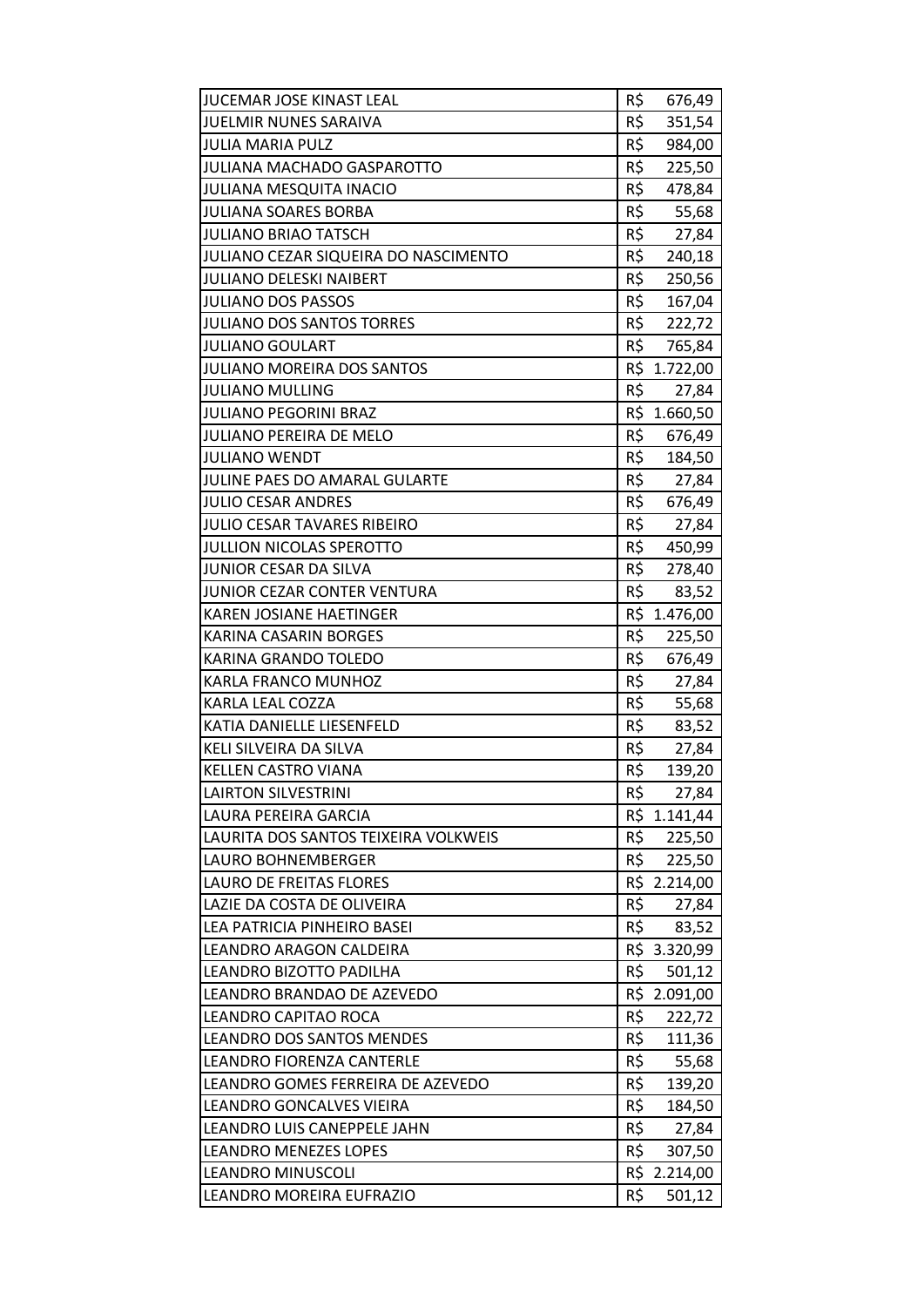| LEANDRO RAMOS VELLOZO            | R\$ | 225,50       |
|----------------------------------|-----|--------------|
| LEANDRO RIBAS DE SOUZA           | R\$ | 27,84        |
| LEANDRO ROBERTO SILVA DE AZEVEDO | R\$ | 194,88       |
| <b>LEANDRO RODRIGUES DOYLE</b>   |     | R\$ 2.275,50 |
| LEANDRO SILVA MENEZES            |     | R\$ 1.845,00 |
| LEANDRO SOUSTRUZNIK AGUILAR      |     | R\$ 1.599,00 |
| LEDA OLIVEIRA PEDROSO            | R\$ | 27,84        |
| LEDOEL SILVA DA SILVA            | R\$ | 55,68        |
| LELIO DA SILVA COSTA             | R\$ | 111,36       |
| LENARA TEIXEIRA RODRIGUES        | R\$ | 278,40       |
| LEO AUGUSTO DA SILVA             | R\$ | 668,16       |
| LEO AURELIO PERALTA DA SILVA     | R\$ | 111,36       |
| <b>LEONARA MISZEVSKI</b>         | R\$ | 83,52        |
| LEONARDO AZAMBUJA FARIAS         | R\$ | 835,20       |
| LEONARDO BOROWSKI PINHEIRO       | R\$ | 27,84        |
| <b>LEONARDO COSTA ALVES</b>      | R\$ | 83,52        |
| LEONARDO DAITX DE BITENCOURT     | R\$ | 556,80       |
| LEONARDO FERREIRA DE ALMEIDA     | R\$ | 55,68        |
| <b>LEONARDO GORGEN</b>           | R\$ | 389,76       |
| LEONARDO JULIO MARTINS           | R\$ | 822,02       |
| LEONARDO PEDROZO CORREA          | R\$ | 835,20       |
| LEONARDO REIS DE SOUZA           | R\$ | 27,84        |
| LEONARDO SANTOS HUZALO           | R\$ | 167,04       |
| LEONARDO SILVA DE MARINS         | R\$ | 668,16       |
| LEONARDO SOZIN RUFINO            | R\$ | 306,24       |
| <b>LEONARDO STUMPF</b>           |     | R\$ 1.107,00 |
| LEONEL JAIME LOPES               | R\$ | 27,84        |
| LEONIDA CORREA DOS SANTOS        | R\$ | 55,68        |
| LEONIDAS ESSVEIN SOUZA           | R\$ | 835,20       |
| <b>LEONILSE MENON GRISON</b>     | R\$ | 375,83       |
| <b>LEONIR BRITZKE</b>            | R\$ | 1.660,50     |
| LERIO RODRIGUES DA FONSECA       | R\$ | 615,00       |
| LETICIA DE FREITAS VELOSO        |     | R\$ 2.214,00 |
| LETICIA HERNANDES ALVES          |     | R\$ 3.443,99 |
| LETICIA LETTNIN ROLL             | R\$ | 799,50       |
| LETICIA PASTERNAK KRAMM          |     | R\$ 1.107,00 |
| LIA DENISE TIMANN                | R\$ | 635,49       |
| <b>LIDIANE RADTKE</b>            | R\$ | 55,68        |
| LINDONES FRANCISCO PAGANELLA     | R\$ | 27,84        |
| LINDONES LISBOA PEREIRA          | R\$ | 27,84        |
| LISANDRO NUNES TEIXEIRA          | R\$ | 676,49       |
| <b>LISETE ZECHIN</b>             | R\$ | 250,56       |
| LISIANE VIDAL LIMA               | R\$ | 139,20       |
| LIZIANE PADZIOVA PINTO           | R\$ | 27,84        |
| LOICI MARIA CAMERA DE MELLO      | R\$ | 521,36       |
| <b>LOIR KRUGER BRAHM</b>         | R\$ | 55,68        |
| LOIVO DA SILVA GONCALVES         | R\$ | 901,99       |
| <b>LORENCO DE NARDI</b>          | R\$ | 184,50       |
| LOUISE DA ROSA CARDOSO           | R\$ | 417,60       |
| LUCAS AUGUSTO DA SILVA ZOLET     | R\$ | 676,49       |
|                                  |     |              |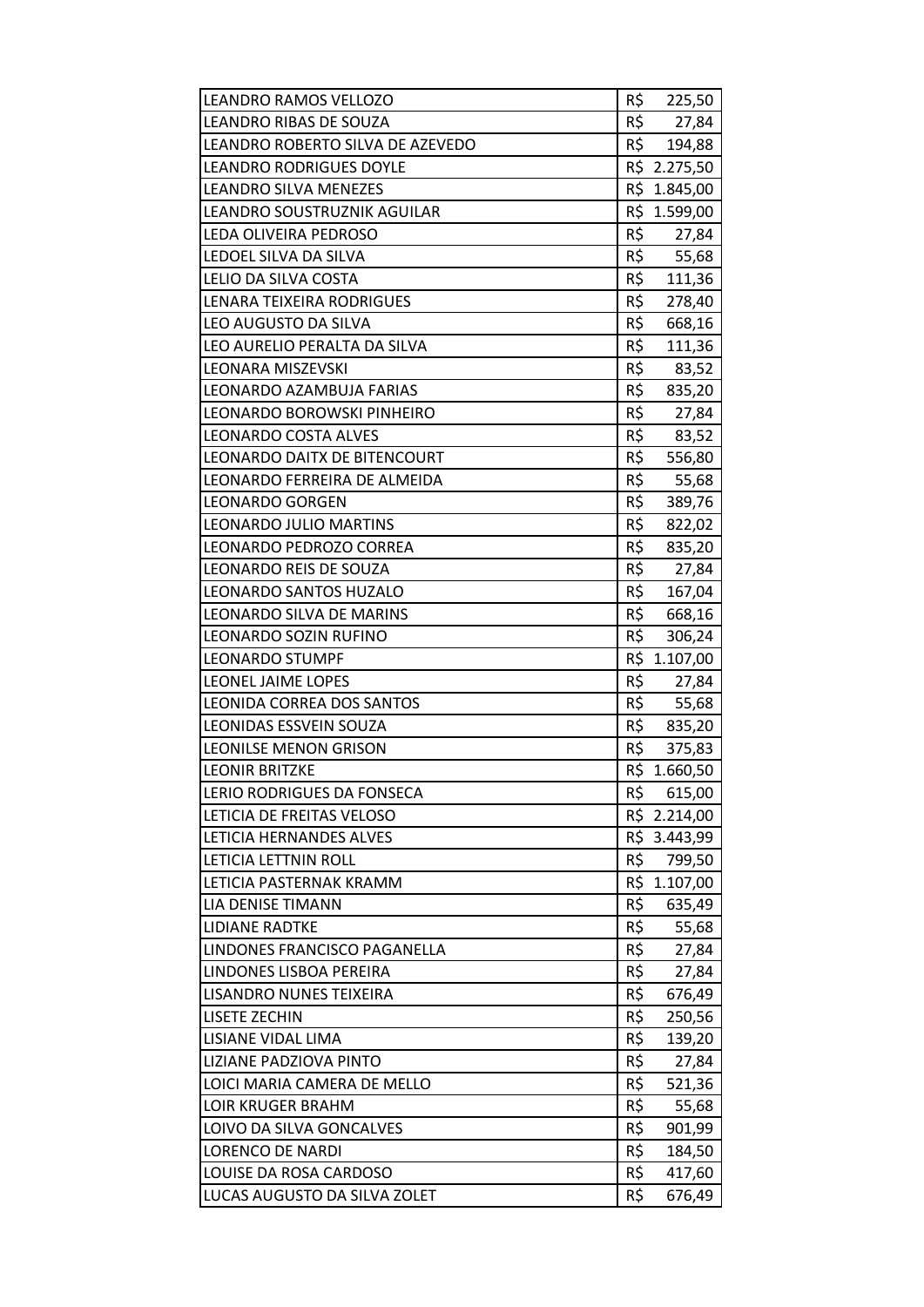| <b>LUCAS BRAVO CADORE</b>        | R\$ | 307,50       |
|----------------------------------|-----|--------------|
| LUCAS CARVALHO HUBNER            |     | R\$ 3.443,99 |
| LUCAS EDUARDO WALLAU DE JESUS    | R\$ | 526,16       |
| LUCAS MARCHI DA MOTTA            | R\$ | 547,68       |
| <b>LUCAS PACZEK FRANTZ</b>       | R\$ | 27,84        |
| <b>LUCAS PERSSON</b>             | R\$ | 27,84        |
| LUCAS SOUZA DE FARIAS            | R\$ | 111,36       |
| LUCAS SULZBACH RILHO             | R\$ | 139,20       |
| <b>LUCENA DIAS RODRIGUEZ</b>     | R\$ | 27,84        |
| LUCIANA FRONZA CASTAMAN          | R\$ | 307,50       |
| LUCIANE SANTOS NASCIMENTO        | R\$ | 27,84        |
| LUCIANO DA SILVA                 | R\$ | 268,02       |
| LUCIANO DA SILVA LIMA            | R\$ | 835,20       |
| LUCIANO DAVILA LOPES             | R\$ | 225,50       |
| LUCIANO DOTTE                    | R\$ | 55,68        |
| <b>LUCIANO ELI MARTIN</b>        |     | R\$ 1.326,18 |
| LUCIANO PONCIANO VITT            | R\$ | 584,64       |
| LUCIANO RIBEIRO DOS SANTOS       | R\$ | 676,49       |
| LUCIANO RODRIGUES CARVALHO       | R\$ | 430,50       |
| LUCIANO SANT ANNA                | R\$ | 139,20       |
| LUCIANO VINICUS DALBERTO         |     | R\$ 83,52    |
| <b>LUCIDIO NERI CORREA</b>       | R\$ | 27,84        |
| LUCIMAR ARAUJO DE ARAUJO         | R\$ | 27,84        |
| LUCIMARA DOS SANTOS JAPPE        |     | R\$ 2.644,50 |
| LUCIO SERGIO MESQUITA CAMPBELL   | R\$ | 27,84        |
| LUIS ANDRE DE ALMEIDA MACIEL     | R\$ | 83,52        |
| <b>LUIS CARLOS GIROLETI</b>      | R\$ | 27,84        |
| LUIS CARLOS MALYSZ MICHELIN      | R\$ | 27,84        |
| LUIS CESAR RAMBOR DA SILVA       | R\$ | 139,20       |
| LUIS CLAUDIO PEDROSO             | R\$ | 27,84        |
| <b>LUIS DANIEL BRITES</b>        |     | R\$ 1.230,00 |
| <b>LUIS EDUARDO MENDES</b>       | R\$ | 278,40       |
| LUIS ERASMO DE FREITAS CAMPOS    | R\$ | 27,84        |
| LUIS FELIPE ALVES DOS SANTOS     |     | R\$ 1.107,00 |
| LUIS FELIPE FALLAVENA DA ROSA    | R\$ | 27,84        |
| LUIS FERNANDO CLARO LONGARAY     | R\$ | 984,00       |
| LUIS FERNANDO DA ROZA VIEIRA     | R\$ | 861,00       |
| LUIS FERNANDO DE ASSIS ALONSO    | R\$ | 27,84        |
| LUIS FERNANDO GOMES MIRON        | R\$ | 27,84        |
| LUIS FERNANDO PRUCIANO           | R\$ | 631,20       |
| LUIS FERNANDO RODRIGUES BORGES   | R\$ | 184,50       |
| LUIS FERNANDO ROSINSKI SKIERESZ  | R\$ | 335,34       |
| LUIS FERNANDO TRINDADE GOULART   | R\$ | 307,50       |
| LUIS HENRIQUE CAMPOS DA LUZ      | R\$ | 27,84        |
| <b>LUIS HENRIQUE SCHERER</b>     | R\$ | 27,84        |
| LUIS JERONIMO DORNELLES DA CUNHA | R\$ | 922,50       |
| LUIS MATHEUS FERREIRA            | R\$ | 369,00       |
| LUIS SERGIO BARCELOS             | R\$ | 55,68        |
| LUIZ AUGUSTO SCHMIDT             |     | R\$ 1.107,00 |
| LUIZ CARLOS CRUZ DE MELO SERENO  | R\$ | 375,83       |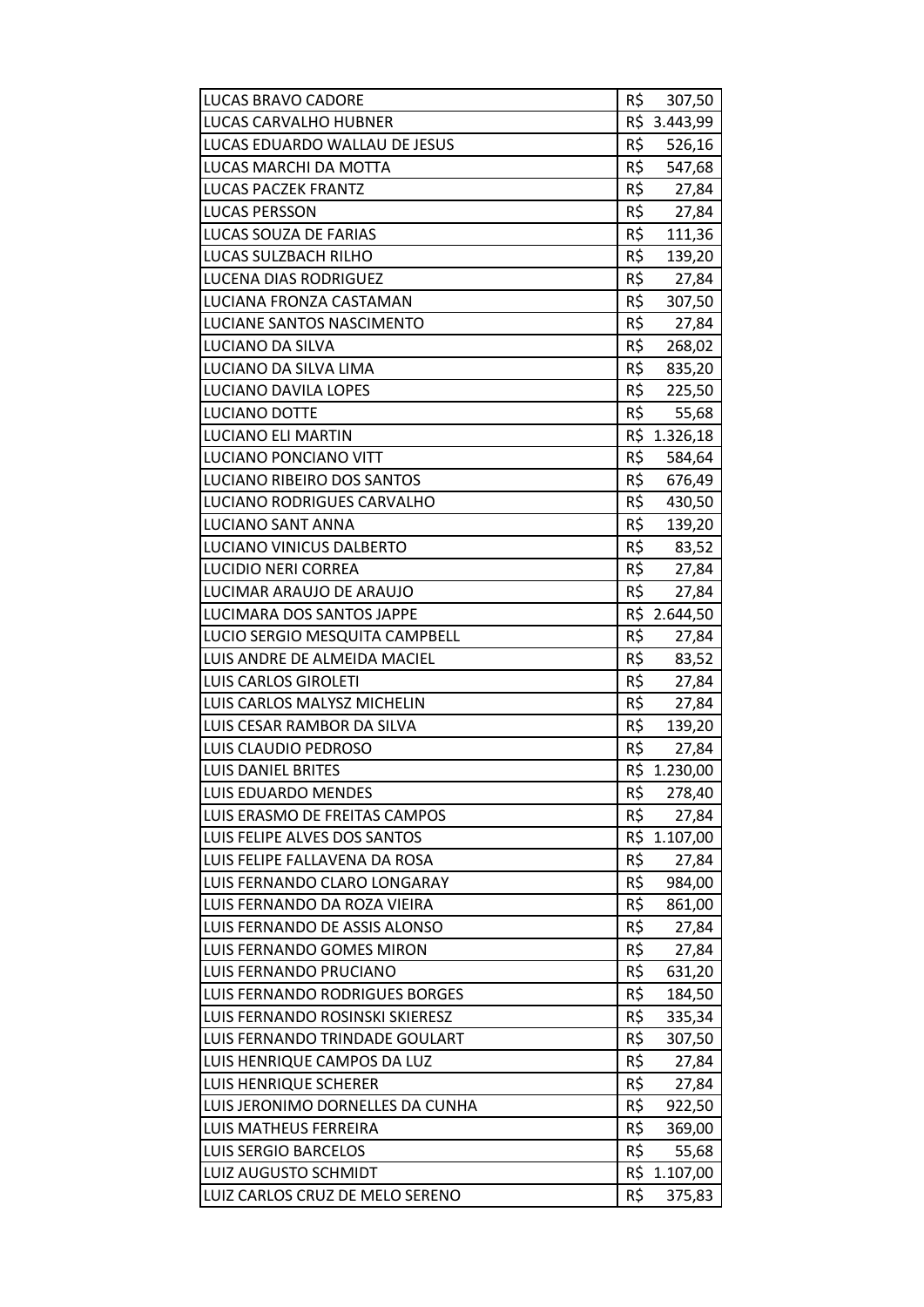| LUIZ CARLOS KLUSENER FILHO               | R\$ | 55,68        |
|------------------------------------------|-----|--------------|
| <b>LUIZ CARLOS SANTOS</b>                | R\$ | 676,49       |
| LUIZ CARLOS XAVIER CASTRO                | R\$ | 83,52        |
| <b>LUIZ CESAR PEDRO</b>                  | R\$ | 1.660,50     |
| LUIZ CRISTOVAO DO AMARAL BRABO           | R\$ | 375,83       |
| LUIZ ERNESTO FERRARETTO                  | R\$ | 278,40       |
| LUIZ FELIPE ZIMMERMANN ODY               | R\$ | 27,84        |
| LUIZ FERNANDO FIGUEIREDO DORNELES JUNIOR | R\$ | 446,70       |
| <b>LUIZ GILMAR DOS SANTOS</b>            | R\$ | 55,68        |
| LUIZ GUSTAVO MEDEIROS RICALDE            | R\$ | 553,50       |
| LUIZ HENRIQUE DE CARVALHO LEVY           | R\$ | 27,84        |
| LUIZ INACIO SEIMETZ                      |     | R\$ 2.336,99 |
| LUIZ JUNIOR SOARES DA PAIXAO             | R\$ | 55,68        |
| LUIZ NEIRTON SOARES CORREA               | R\$ | 225,50       |
| LUSARDO BALDIATI PARIZI                  |     | R\$ 1.845,00 |
| <b>MADERSON ANDRE DA SILVA SANTOS</b>    | R\$ | 676,49       |
| <b>MAGLIANE FIN MARTINI</b>              | R\$ | 83,52        |
| <b>MAGNUS MARCELO FREDRICH</b>           |     | R\$ 1.660,50 |
| <b>MAICO OLIVEIRA DOS SANTOS</b>         | R\$ | 676,49       |
| <b>MAICON ASSIS VALIM BOEIRA</b>         | R\$ | 240,18       |
| <b>MAICON ENIO ELSENBACH</b>             | R\$ | 111,36       |
| <b>MAIKE BENITES PAIVA</b>               | R\$ | 111,36       |
| MAIQUEL KOCHHANN LUNKES                  | R\$ | 240,18       |
| <b>MAIR ROQUE BARASUOL</b>               | R\$ | 55,68        |
| MAIRA ALINE WEBER KREWER                 | R\$ | 375,83       |
| <b>MALTA MARIA FLUCK</b>                 | R\$ | 27,84        |
| MANOEL JOAQUIM VIEIRA CARVALHO           | R\$ | 375,83       |
| MANOEL PADAO PALMEIRA                    | R\$ | 83,52        |
| <b>MARCEL BITTENCOURT LOPES</b>          | R\$ | 253,34       |
| MARCEL DOS SANTOS VILANTE                | R\$ | 212,34       |
| MARCELA RIBAS CAMPANHA                   | R\$ | 268,02       |
| MARCELINO BLACENE SELLA                  | R\$ | 364,70       |
| <b>MARCELINO JEK</b>                     | R\$ | 27,84        |
| <b>MARCELINO JOSE HOSS BECKER</b>        | R\$ | 55,68        |
| MARCELO ALTENBERND VARGAS DA SILVA       | R\$ | 27,84        |
| MARCELO GOMES SCHMACHTENBERG             | R\$ | 111,36       |
| MARCELO NUNES DA SILVA                   |     | R\$ 2.214,00 |
| MARCELO PEREIRA KRAUSPENHAR              | R\$ | 1.722,00     |
| <b>MARCELO PINTO KLINGER</b>             | R\$ | 27,84        |
| MARCELO RAMALHO DE JESUS                 | R\$ | 194,88       |
| <b>MARCELO SANTOS FIORIN</b>             | R\$ | 584,64       |
| <b>MARCELO SCHUSTER</b>                  | R\$ | 184,50       |
| <b>MARCELO SCHWEIGHOFER</b>              | R\$ | 363,18       |
| MARCIA BERGENTHAL SCHOMMER               | R\$ | 55,68        |
| MARCIA BRODT DAMM                        | R\$ | 225,50       |
| MARCIA LEMOS DOS SANTOS RAMOS            | R\$ | 167,04       |
| <b>MARCIA PERES BITENCOURT</b>           | R\$ | 676,49       |
| MARCIA VIANA DA ROSA                     | R\$ | 225,50       |
| MARCIANO DAL PIZZOL                      | R\$ | 225,50       |
| <b>MARCIANO HENRIQUE DOS SANTOS</b>      | R\$ | 139,20       |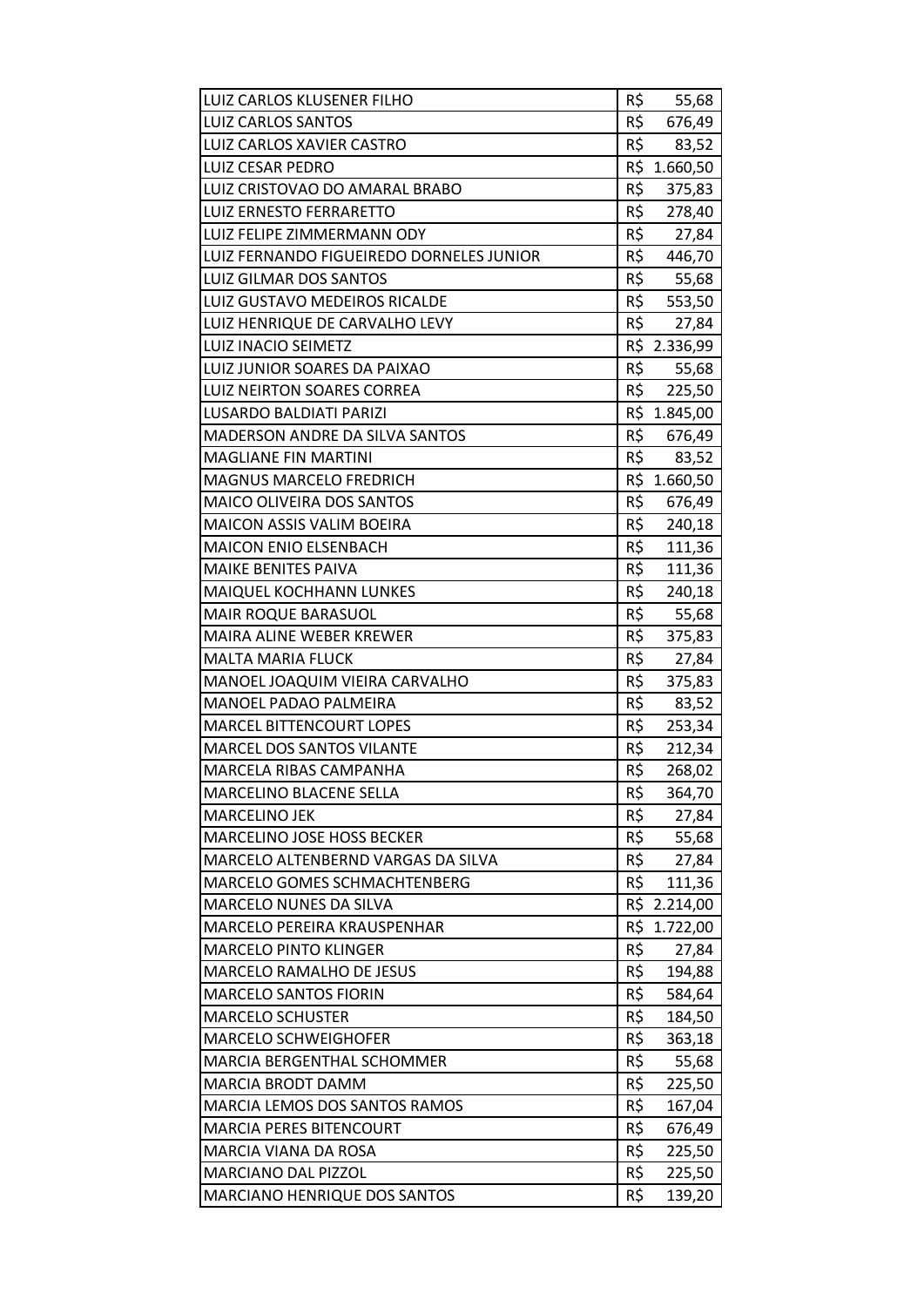| <b>MARCIO ALAOR CASAGRANDE FRANCO</b>      | R\$ | 553,50       |
|--------------------------------------------|-----|--------------|
| <b>MARCIO ANDRE RAMBO</b>                  | R\$ | 55,68        |
| MARCIO CRISTIANO DOS SANTOS CORDEIRO       | R\$ | 139,20       |
| <b>MARCIO DA SILVA CANIELAS</b>            | R\$ | 184,50       |
| MARCIO DE AVILA SILVEIRA                   | R\$ | 55,68        |
| MARCIO FORMOSO SAMPAIO                     | R\$ | 278,40       |
| MARCIO GIOVANI DOS SANTOS CARVALHO         | R\$ | 222,72       |
| MARCIO JOSE GIACOMIN                       | R\$ | 55,68        |
| <b>MARCIO MACHADO RODRIGUES</b>            | R\$ | 696,00       |
| <b>MARCIO MEIRA PILAU</b>                  | R\$ | 2.398,50     |
| <b>MARCIO MIREK</b>                        | R\$ | 815,70       |
| <b>MARCIO REBESCHINI</b>                   | R\$ | 369,00       |
| MARCIO RICARDO DE OLIVEIRA                 | R\$ | 306,24       |
| MARCIO ROBERTO MADRI MACHADO               | R\$ | 55,68        |
| MARCIO RONILDO BORGES MOREIRA              | R\$ | 306,24       |
| <b>MARCIO ROSA VARGAS</b>                  | R\$ | 184,50       |
| <b>MARCIO ROSALES NUNES</b>                | R\$ | 863,04       |
| MARCIO SOUZA DE OLIVEIRA                   | R\$ | 521,36       |
| <b>MARCIO ZOTTI PITAGORAS</b>              | R\$ | 307,50       |
| <b>MARCO ANTONIO ULLMANN</b>               | R\$ | 27,84        |
| MARCO ORGEL DA SILVEIRA                    | R\$ | 27,84        |
| <b>MARCOS ALBERTO ARENHART</b>             | R\$ | 184,50       |
| <b>MARCOS ALBERTO LEIDENS</b>              | R\$ | 55,68        |
| MARCOS ALEXANDRE DE AZEVEDO                | R\$ | 1.783,49     |
| MARCOS ALEXANDRE DE OLIVEIRA               | R\$ | 27,84        |
| MARCOS ALFREDO LEITE SIQUEIRA              | R\$ | 111,36       |
| <b>MARCOS ANDRE LAUSCHNER</b>              | R\$ | 738,00       |
| MARCOS ANTONIO DA ROCHA ROSA               | R\$ | 55,68        |
| <b>MARCOS ANTONIO JULIANOTTI</b>           | R\$ | 139,20       |
| MARCOS CRISTIANO SEVERO                    | R\$ | 375,83       |
| <b>MARCOS DOS SANTOS BELOUS</b>            | R\$ | 553,50       |
| <b>MARCOS IVAN STEFFENS</b>                | R\$ | 526,16       |
| <b>MARCOS LISANDRO VIDAL PAZ</b>           |     | R\$ 3.690,00 |
| MARCOS ODAIR WYZYKOWSKI                    | R\$ | 615,00       |
| <b>MARCOS RENATO FRANCK DA ROCHA</b>       | R\$ | 430,50       |
| MARCOS RICARDO MADER DA COSTA              | R\$ | 950,34       |
| <b>MARCOS ROSALINO DOS PASSOS</b>          | R\$ | 581,34       |
| <b>MARCOS SCHNEIDER</b>                    |     | R\$ 2.214,00 |
| <b>MARCOS TODORO SROCHINSKI</b>            | R\$ | 55,68        |
| <b>MARCOS VENICIO PRESTES</b>              | R\$ | 3.813,00     |
| <b>MARCOS VINICIUS RODRIGUES SIFUENTES</b> | R\$ | 55,68        |
| <b>MARCUS SILVA DE MATOS</b>               | R\$ | 27,84        |
| <b>MARCUS VINICIUS CABERLON</b>            | R\$ | 605,86       |
| <b>MARFIZA INACIO GARCIA</b>               | R\$ | 1.414,50     |
| MARIA ELIANE LIMA MARCOS                   | R\$ | 27,84        |
| MARIA HELENA PORTAL DE ALMEIDA             | R\$ | 526,16       |
| MARIA WICHRESTINK ZOZULA                   | R\$ | 27,84        |
| MARIEL DE PAULA CHAVES                     | R\$ | 55,68        |
| MARILENE MACHADO CUNHA                     | R\$ | 27,84        |
| <b>MARILENE PACINI SELAU</b>               | R\$ | 55,68        |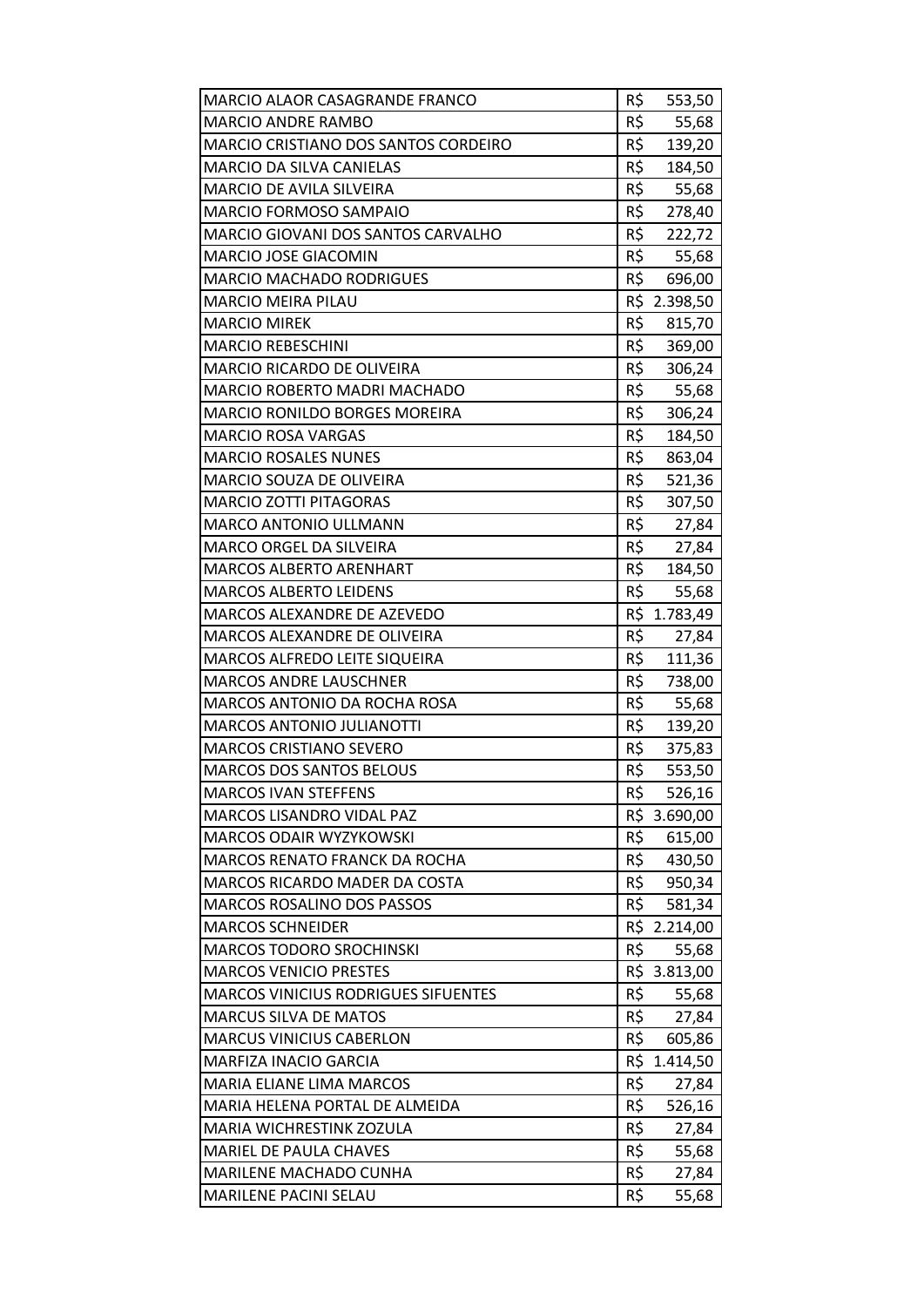| MARILU ARAUJO DA SILVA             | R\$ | 27,84        |
|------------------------------------|-----|--------------|
| <b>MARINO PIRES IBALDO</b>         |     | R\$ 1.660,50 |
| <b>MARIO ADILON BORGES VIANA</b>   | R\$ | 139,20       |
| MARIO FERNANDO SCHMIDT DA SILVA    |     | R\$ 2.214,00 |
| MARIO GONCALVES DA SILVEIRA        | R\$ | 27,84        |
| MARIO RENAN BUONOCORE DO PRADO     |     | R\$ 1.107,00 |
| MARIO ROBERTO DA SILVA MARIN       |     | R\$ 635,50   |
| MARISA JANETE RAMOS NACHTIGALL     | R\$ | 184,50       |
| <b>MARISTELA SEHN</b>              | R\$ | 2.091,00     |
| MARLENE DE OLIVEIRA BREMM          | R\$ | 526,16       |
| MARLI TERESINHA SILVA DA SILVA     |     | R\$ 184,50   |
| <b>MARLO VORLEI REX</b>            |     | R\$ 27,84    |
| MARLON RICARDO MARCHESAN           | R\$ | 486,18       |
| <b>MARLOS MARTINS DA SILVEIRA</b>  | R\$ | 1.230,00     |
| <b>MARTA BITENCOURT DOS SANTOS</b> | R\$ | 83,52        |
| <b>MATEUS ARDENGHI</b>             | R\$ | 27,84        |
| <b>MATHEUS PERIN HEFLER</b>        |     | R\$ 1.503,84 |
| MATHEUS SOARES DE SOUZA            | R\$ | 139,20       |
| <b>MATHIAS AUGUSTO RAUBER</b>      | R\$ | 55,68        |
| <b>MAURICIO BOITO BARTH</b>        | R\$ | 27,84        |
| <b>MAURICIO DOS SANTOS</b>         | R\$ | 676,49       |
| <b>MAURICIO JURGINA ALVES</b>      |     | R\$ 704,33   |
| MAURICIO OLIVEIRA DE SOUSA         | R\$ | 375,83       |
| <b>MAURICIO PAULO HECKLER</b>      | R\$ | 2.336,99     |
| <b>MAURICIO SILVA LEITES</b>       | R\$ | 278,40       |
| MAURO ANTONIO DE ANDRADE           | R\$ | 55,68        |
| MAURO DA SILVA DE CASTRO           | R\$ | 410,00       |
| <b>MAURO DA SILVA SANTOS</b>       | R\$ | 27,84        |
| <b>MAURO LUIZ BORTOLINI</b>        | R\$ | 27,84        |
| MAURO ROBERTO DE MORAES ADOLFO     | R\$ | 225,50       |
| <b>MAX FREDERICO GRAEBIN</b>       | R\$ | 1.073,34     |
| MAXIMILIANO ALVES DE MORAES        | R\$ | 281,18       |
| MAXIMILIANO DA SILVA               | R\$ | 250,56       |
| MAXIMILIANO SILVA DE SOUSA         | R\$ | 222,72       |
| <b>MELANA CAMPOS LOPES</b>         | R\$ | 3.075,00     |
| MERCIA MARLIZE ZIMMERMANN FEISTEL  | R\$ | 1.325,64     |
| <b>MICAEL TOME</b>                 | R\$ | 250,56       |
| MICHELE EDYALA WEGLER              | R\$ | 27,84        |
| MIGUEL ANGELO BRAYER MARTINS       | R\$ | 430,50       |
| MIGUEL LUGOCH                      | R\$ | 1.086,49     |
| <b>MIGUEL MORAIS NUNES</b>         | R\$ | 184,50       |
| MILTON DO NASCIMENTO ANTES         | R\$ | 1.135,34     |
| <b>MILTON GAMBINI PIRES</b>        | R\$ | 676,49       |
| MILTON PAULO HICKMANN              | R\$ | 139,20       |
| MILTON RODRIGO DE OLIVEIRA         | R\$ | 696,00       |
| <b>MILTON ROGERIO RAMOS</b>        | R\$ | 27,84        |
| MIRIAM DA COSTA CRUZ               | R\$ | 250,56       |
| MIRIAN LEITZKE MACKEDANZ           | R\$ | 591,72       |
| <b>MOACIR ROBSON KARKOW</b>        | R\$ | 430,50       |
| MOISES ANTONIO BENVEGNU            | R\$ | 27,84        |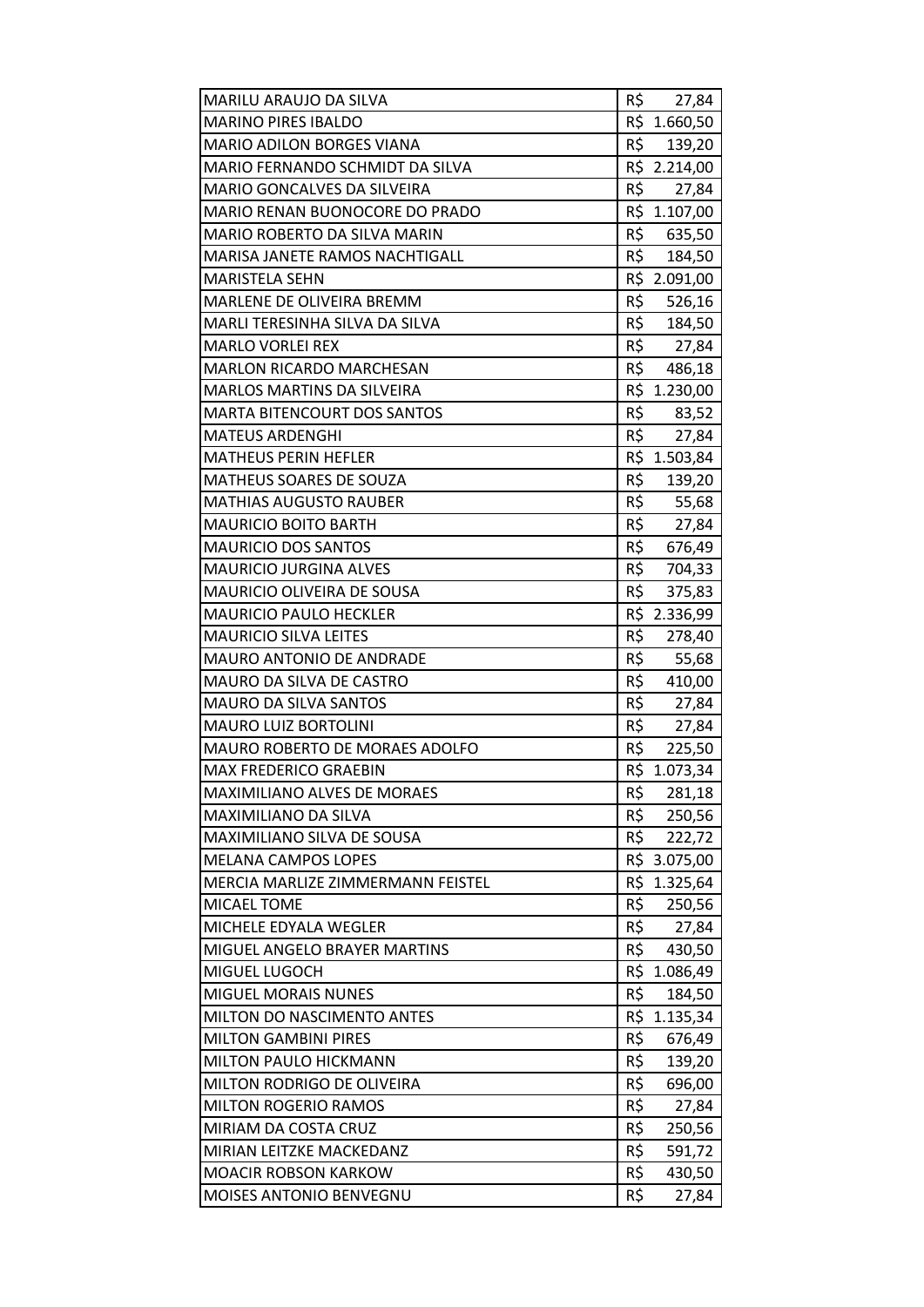| MOISES FANTINELI CALEGARI            | R\$ | 27,84        |
|--------------------------------------|-----|--------------|
| MONIA MASOCHI FRIZON                 |     | R\$ 3.081,78 |
| <b>MONICA MARTHA MALLMANN JUNGES</b> | R\$ | 601,33       |
| MORRISALBERT DA SILVA JARDIM         | R\$ | 27,84        |
| NADIR ALBINO BECKER KONRATH          | R\$ | 55,68        |
| NAIDA DA COSTA MACHADO               | R\$ | 184,50       |
| <b>NAIRTON JOAO PIOTROVSKI</b>       | R\$ | 323,70       |
| NATALIA DA COSTA PASSOS              | R\$ | 369,00       |
| <b>NEEMIAS GONCALVES ALVES</b>       | R\$ | 27,84        |
| <b>NEI KLUSENER GARCIA</b>           | R\$ | 240,18       |
| NEILMO MOREIRA DE MENDONCA           | R\$ | 361,92       |
| <b>NELSON CARVALHO</b>               | R\$ | 389,76       |
| <b>NELSON JACO BONIATTI</b>          | R\$ | 27,84        |
| <b>NELSON MARQUES VIEIRA</b>         | R\$ | 27,84        |
| <b>NELSON PAULO GERHARD</b>          |     | R\$ 3.813,00 |
| <b>NELSON SALDANHA NUNES</b>         | R\$ | 918,72       |
| <b>NELSON SILVEIRA</b>               | R\$ | 835,20       |
| <b>NELSON VARONI</b>                 | R\$ | 27,84        |
| <b>NELSON WEBER FILHO</b>            |     | R\$ 1.660,50 |
| <b>NEOCIR RICARDO RIZZATTO</b>       | R\$ | 676,49       |
| NERI IVANDO SCORTEGAGNA              | R\$ | 526,16       |
| <b>NERY LIMA FONTES JUNIOR</b>       | R\$ | 369,00       |
| NEWTON JOSE ROSSO TREVISAN           | R\$ | 375,83       |
| <b>NILMAR BACCHI</b>                 | R\$ | 815,69       |
| NILSON OLAIR QUEIROZ COLBEK          | R\$ | 676,49       |
| NIVALDO SOUZA MORAIS                 |     | R\$ 1.116,12 |
| <b>NOEL DA SILVA SANTOS</b>          |     | R\$ 1.578,50 |
| <b>NOIMAR MARCOS TELOKEN</b>         | R\$ | 184,50       |
| NORBERTO FERNANDES PINTO DIAS FILHO  | R\$ | 820,50       |
| OCIMARA CRISTINA TESSARO BLASZAK     | R\$ | 225,50       |
| OCLEIDI PAZ DA SILVA                 | R\$ | 250,56       |
| <b>ODAIR FIORENTIN</b>               | R\$ | 553,50       |
| <b>ODECIO IRIO HAUPT</b>             | R\$ | 351,54       |
| ODIR ALVES DA SILVA                  |     | R\$ 1.503,84 |
| ODIR FERNANDO VIDAL COUTO            | R\$ | 184,50       |
| <b>OLI GINDRI JUNIOR</b>             | R\$ | 27,84        |
| OLIVO DE VARGAS SIMOES               | R\$ | 167,04       |
| <b>OLVEDO SANTOS NETTO</b>           | R\$ | 27,84        |
| OMAR DE CARVALHO GARCIA              | R\$ | 27,84        |
| ONEIDE ADEL DA SILVA CASTRO          | R\$ | 55,68        |
| <b>ONEIDE MARCELO ZIMMERMANN</b>     | R\$ | 676,49       |
| <b>ORION FLORES PASSINI</b>          |     | R\$ 1.107,00 |
| ORLANDO ELIBIA PEREIRA               | R\$ | 139,20       |
| OSMAR DE JESUS BUENO DE BAIRROS      | R\$ | 55,68        |
| OSMAR DE VARGAS DORNELLES            |     | R\$ 1.107,00 |
| <b>OSMAR MICHEL</b>                  | R\$ | 83,52        |
| <b>OTAVIO CARLOS SOUZA EGGRES</b>    | R\$ | 676,49       |
| <b>OTO SCHNEIDER</b>                 |     | R\$ 1.107,00 |
| <b>OVIDIO GUZZO</b>                  | R\$ | 55,68        |
| PABLO DA COSTA AFONSO                | R\$ | 3.443,99     |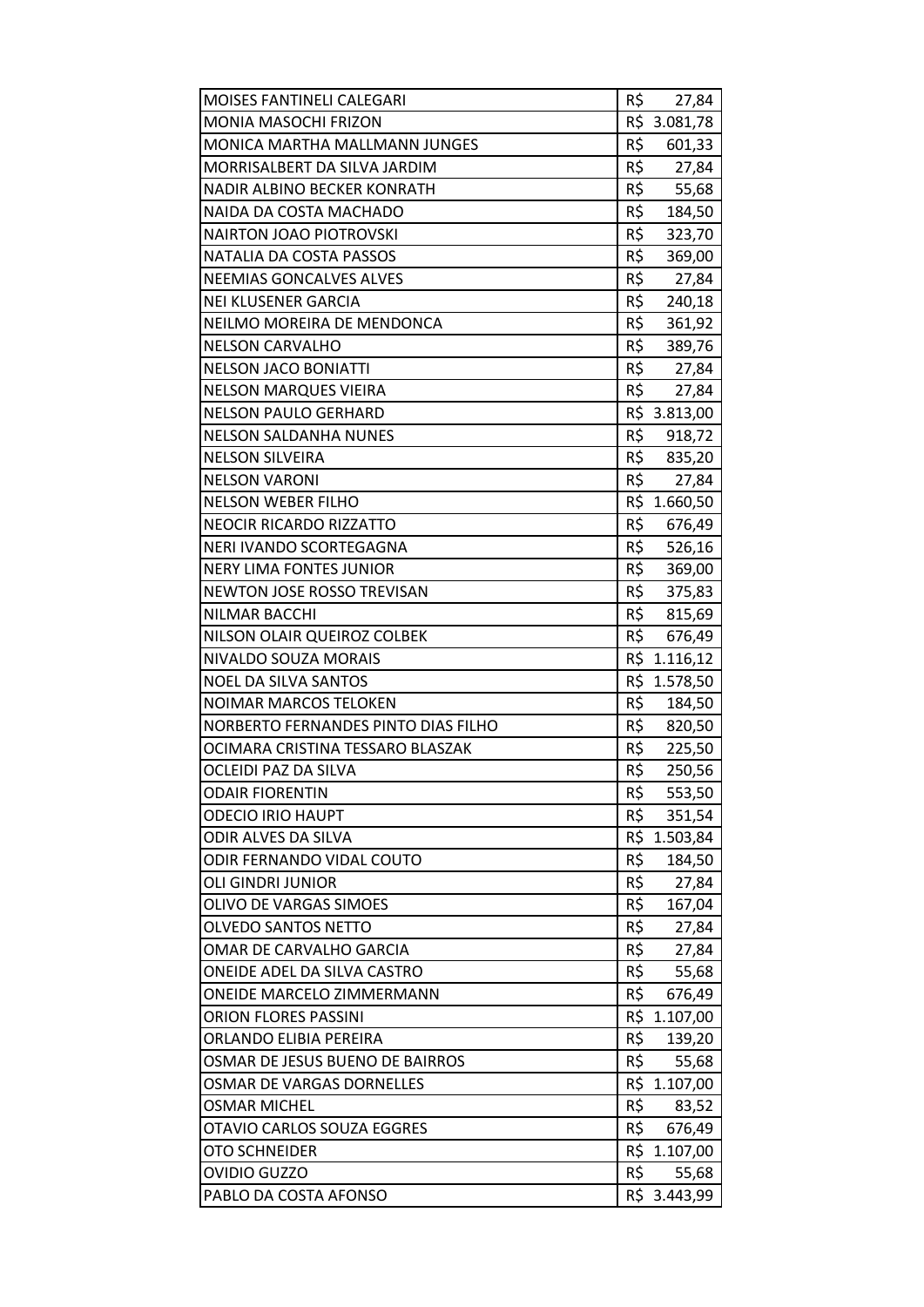| PAMELA MACHADO BORBA                        | R\$ | 55,68        |
|---------------------------------------------|-----|--------------|
| PATRICIA BONATTO DOS SANTOS                 | R\$ | 27,84        |
| PATRICIA GRAZZIOTIN BAVARESCO TOSCAN        | R\$ | 375,83       |
| PATRICIA MAROZO ARDENGHI DE LIMA            | R\$ | 27,84        |
| PATRICIA PEREIRA RODRIGUES CATTO            | R\$ | 676,49       |
| PATRICIA ROSEANE DUARTE DE PAULA            |     | R\$ 3.443,99 |
| PAULO ALEXANDRE LAUX DONAY                  | R\$ | 27,84        |
| PAULO ANTONIO SOARES DA SILVA               | R\$ | 27,84        |
| PAULO CELSO HALWACKS JUNIOR                 | R\$ | 843,53       |
| PAULO CESAR DA ROSA LUCAS                   | R\$ | 83,52        |
| PAULO CESAR DA SILVA HIDER                  | R\$ | 111,36       |
| PAULO CESAR DOS SANTOS MARQUES              | R\$ | 139,20       |
| PAULO CESAR GOMES TEIXEIRA                  | R\$ | 738,00       |
| PAULO CESAR MORAES PIMENTEL                 | R\$ | 250,56       |
| PAULO CESAR OLIVEIRA DOS SANTOS             | R\$ | 640,32       |
| PAULO CEZAR PORTOLON                        | R\$ | 462,90       |
| PAULO DE MATEU                              | R\$ | 250,56       |
| PAULO DE TARSO MELLO PINHO                  | R\$ | 83,52        |
| PAULO EDUARDO TONETTO DE ARAUJO FILHO       | R\$ | 278,40       |
| PAULO ERENI LOCATELLI                       | R\$ | 307,50       |
| PAULO ERONI DOS SANTOS MEDEIROS             |     | R\$ 55,68    |
| PAULO FABIANO DA SILVEIRA CIOCHETA          |     | R\$ 1.728,80 |
| PAULO FERNANDO FERREIRA DE ALENCASTRO BRAGA | R\$ | 250,56       |
| PAULO FLAVIO DOLEJAL CONCEICAO              | R\$ | 250,56       |
| PAULO HENRIQUE BRAGA MARENGO                | R\$ | 83,52        |
| PAULO LISANDRO MACHADO                      | R\$ | 27,84        |
| PAULO MATEUS FEEBURG                        | R\$ | 584,64       |
| PAULO RENAN BROSE                           | R\$ | 826,82       |
| PAULO RICARDO DA S DE SOUZA                 | R\$ | 83,52        |
| PAULO RICARDO DA SILVA                      | R\$ | 55,68        |
| PAULO RICARDO DE ARAUJO                     | R\$ | 473,28       |
| PAULO RICARDO FARINHA DE OLIVEIRA           | R\$ | 139,20       |
| PAULO RICARDO GARCIA FRAGA                  | R\$ | 250,56       |
| PAULO RICARDO MENEZES FUMAGALLI             | R\$ | 526,16       |
| PAULO RICARDO RODRIGUES DE FREITAS          | R\$ | 278,40       |
| PAULO RICARDO SIQUEIRA DA SILVA             | R\$ | 55,68        |
| PAULO ROBERTO CANDIDO DA SILVA              | R\$ | 55,68        |
| PAULO ROBERTO DA S FIGUEIREDO               | R\$ | 335,34       |
| PAULO ROBERTO GARCIA DOS SANTOS             |     | R\$ 2.152,50 |
| PAULO ROBERTO MACEDO CIDADE                 | R\$ | 1.107,00     |
| PAULO ROBERTO MARTINS DE OLIVEIRA           | R\$ | 861,00       |
| PAULO ROBERTO RODRIGUES CASTILHO            | R\$ | 250,56       |
| PAULO ROBERTO STAUDT                        | R\$ | 212,34       |
| PAULO RODRIGO PEREIRA VIEIRA                | R\$ | 553,50       |
| PAULO ROGERIO BOTELHO CAETANO               | R\$ | 1.688,34     |
| PAULO ROGERIO DA SILVA PAULON               | R\$ | 111,36       |
| PAULO ROGERIO RODRIGUES DO CARMO            | R\$ | 55,68        |
| PAULO SERGIO LANFERMANN                     | R\$ | 27,84        |
| <b>PAULO SERGIO PIRES</b>                   |     | R\$ 1.190,52 |
| PAULO SIDINEI MINUZZO                       | R\$ | 240,18       |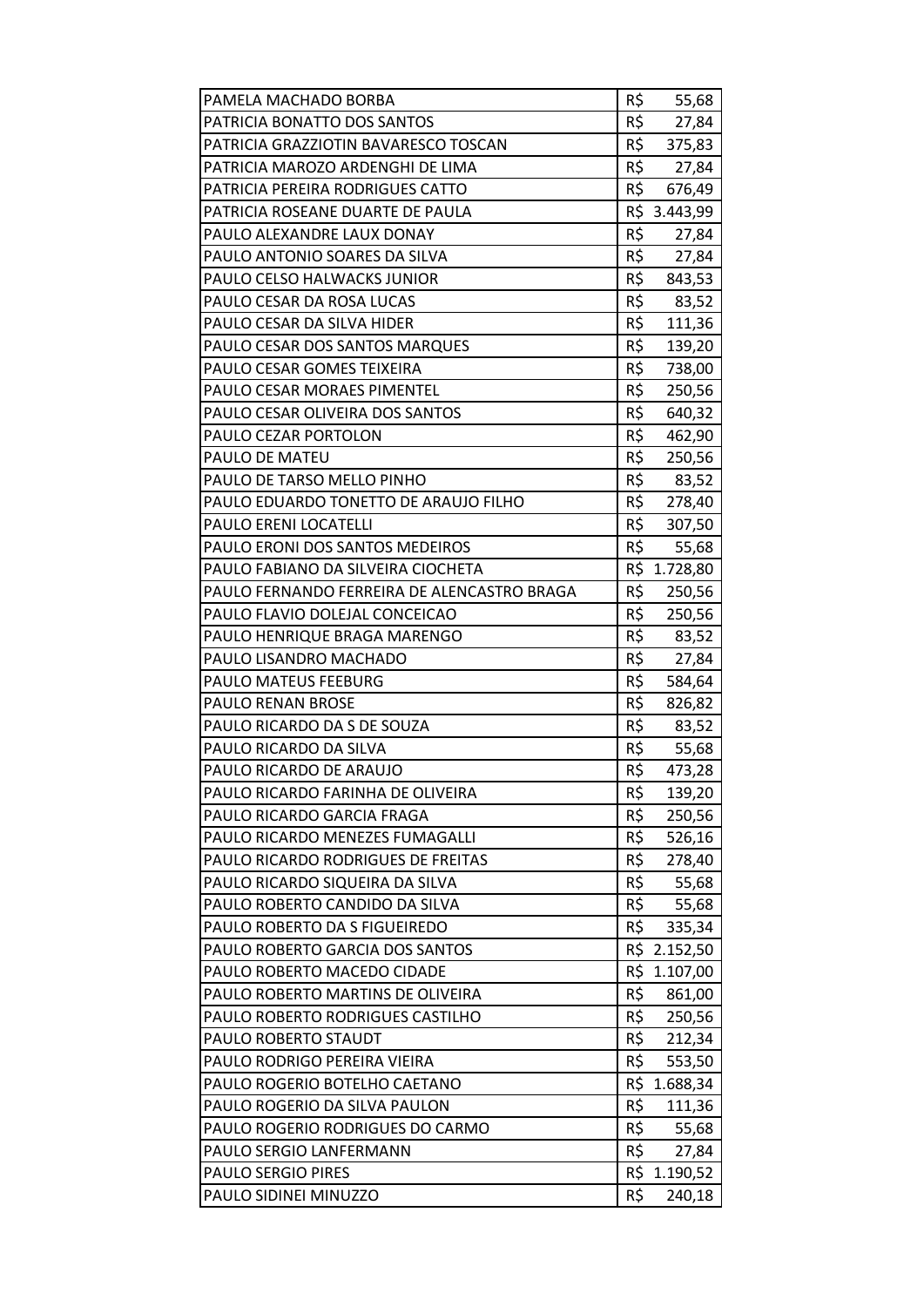| PAULO TIGGEMANN                           | R\$        | 240,18       |
|-------------------------------------------|------------|--------------|
| PAULO VOLMES MARQUES DE MACEDO            | R\$        | 391,02       |
| PEDRO FLECK DE BEM                        | R\$        | 27,84        |
| PEDRO LEANDRO BREMM                       | R\$        | 184,50       |
| PEDRO LUIS BONGIORNO                      | R\$        | 435,06       |
| PEDRO MANOEL DA SILVA BRANDAO             | R\$        | 139,20       |
| PEDRO RAIMUNDO POMMER                     |            | R\$ 922,50   |
| PEDRO ROBERTO CANTELE                     |            | R\$ 1.783,50 |
| PEDRO VILMAR DA SILVA                     | R\$        | 27,84        |
| PEDRO WALDIR AMES                         | R\$        | 184,50       |
| PERCIO DA SILVA                           |            | R\$ 1.845,00 |
| PERCIO SILVA DA SILVA                     |            | R\$ 1.107,00 |
| PLUTARCO ARISTIDES GERMANO SOARES MARQUES |            | R\$ 1.783,50 |
| PRISCILA CHAIANE ZAMBRZYCKI CAMARGO       | R\$        | 27,84        |
| RAFAEL AYRES FARIAS                       | R\$        | 225,50       |
| RAFAEL BRANDAO                            | $R\hat{S}$ | 55,68        |
| RAFAEL CAMARGO MORAIS                     | R\$        | 553,50       |
| RAFAEL COMPANHONI MACHADO                 | R\$        | 139,20       |
| RAFAEL DIEL SCHENKEL                      | R\$        | 375,83       |
| RAFAEL FABIANO PALMA                      | R\$        | 27,84        |
| RAFAEL FRIEDRICH HAUBERT                  | R\$        | 139,20       |
| RAFAEL GABIATTI                           | R\$        | 55,68        |
| RAFAEL GAMBIM KRUMMENAUER                 | R\$        | 835,20       |
| RAFAEL JOSE RIBEIRO                       | R\$        | 492,00       |
| RAFAEL LIMA GARCIA                        | R\$        | 222,72       |
| RAFAEL MUMBACH                            | R\$        | 751,68       |
| RAFAEL SOARES DOMINGUES                   | R\$        | 403,67       |
| <b>RAFAEL TOLLER POLL</b>                 | R\$        | 27,84        |
| RAFAEL VIEIRA TORRES                      | R\$        | 225,50       |
| RAISSA ZORTEA                             | R\$        | 27,84        |
| RAMOS VOLNEI MODINGER                     | R\$        | 27,84        |
| RAONI LEIVAS MOREIRA                      | R\$        | 1.168,50     |
| RAPHAELA BASSO                            | R\$        | 55,68        |
| RAQUEL DELAI CELANT                       | R\$        | 111,36       |
| RAUL FERNANDO RODRIGUES RAMOS             | R\$        | 1.811,34     |
| <b>RAUL WEDIG</b>                         | R\$        | 222,72       |
| RAVEL DA SILVA VIEIRA                     | R\$        | 27,84        |
| <b>REGES DE DAVID</b>                     | R\$        | 375,83       |
| REGINALDO ROCHA DE CASTRO                 |            | R\$ 1.414,50 |
| <b>REGIS ARTHUR BUGS DORR</b>             | R\$        | 268,02       |
| RENA SILVEIRA DE MIRANDA                  | R\$        | 55,68        |
| RENAN ANTONIO GRZEBIELUCKA                | R\$        | 27,84        |
| RENATA BARBOSA VALIM                      | R\$        | 492,00       |
| RENATA DA ROSA MACHADO VARGAS             | R\$        | 676,49       |
| RENATO MACHADO                            | R\$        | 27,84        |
| <b>RENATO RIBEIRO</b>                     | R\$        | 55,68        |
| RENATO SCHERER MELLEU                     | R\$        | 549,20       |
| RENI CAMPOS FARIAS                        | R\$        | 27,84        |
| RICARDO ALEXANDRE WUSTRO                  | R\$        | 553,50       |
| RICARDO ALOISIO NIENOV                    | R\$        | 27,84        |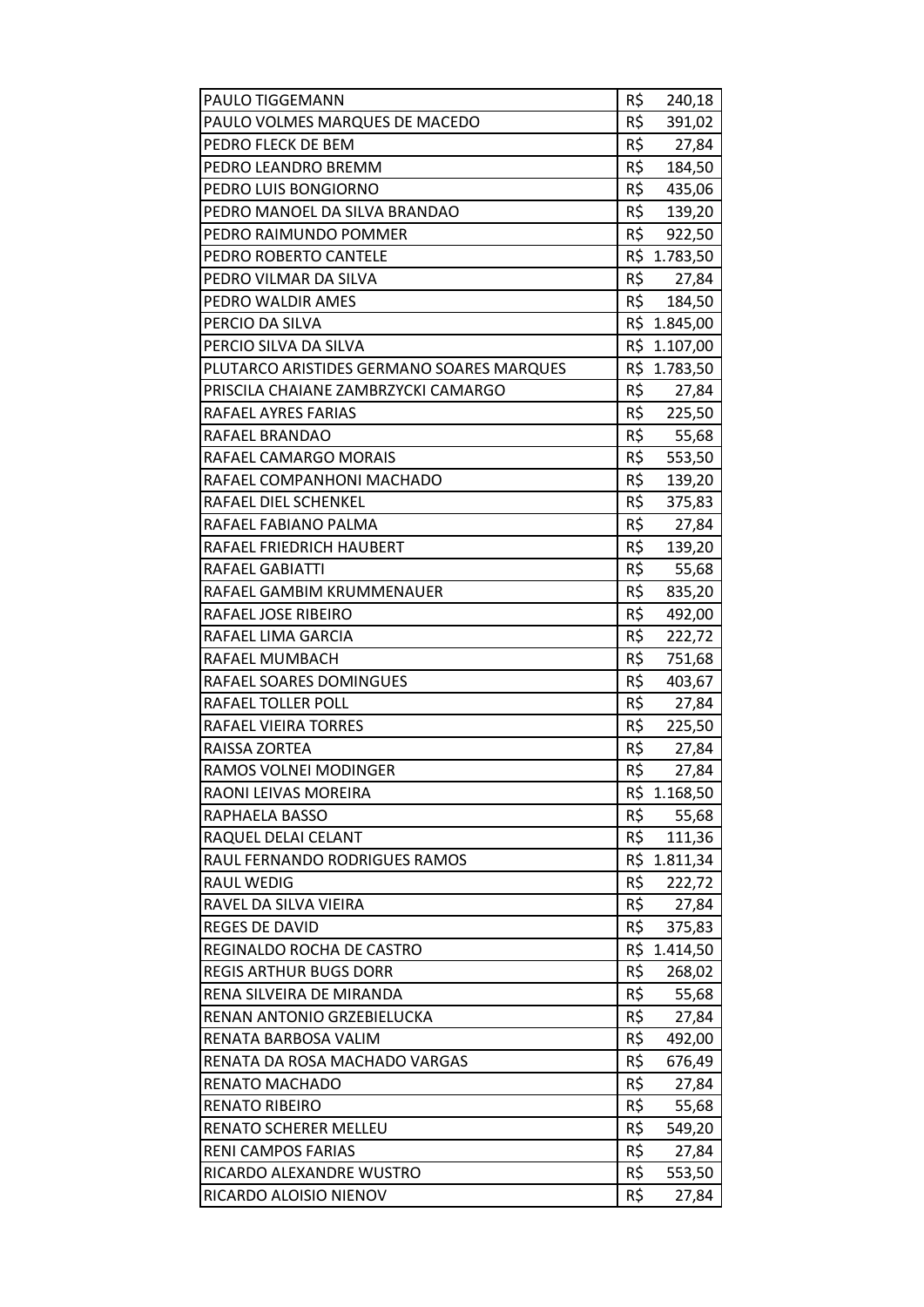| RICARDO FILLMANN LEGUISAMO          | R\$ | 225,50       |
|-------------------------------------|-----|--------------|
| RICARDO GLADIMIR DE FREITAS         | R\$ | 27,84        |
| RICARDO MAROSTICA                   | R\$ | 732,18       |
| RICARDO MONTEIRO MAZOT              | R\$ | 250,56       |
| RICARDO MOURA FAGUNDES              | R\$ | 27,84        |
| RICARDO ROBALO DE SOUZA             | R\$ | 27,84        |
| RICARDO SIMOES DA SILVA             |     | R\$ 430,50   |
| RINALDO PEREIRA DE LIMA             | R\$ | 55,68        |
| RITA DE CASSIA FIGUEIREDO MACHADO   |     | R\$ 3.751,49 |
| RITA DE CASSIA GOMES DE OLIVEIRA    | R\$ | 1.107,00     |
| RITA DE CASSIA PIRES KERSCHNER      | R\$ | 250,56       |
| RIVELINO STEINMETZ                  | R\$ | 799,50       |
| ROBERLEI VERRI                      | R\$ | 212,34       |
| ROBERTA FALLER VIANNA               | R\$ | 83,52        |
| ROBERTA LIRA SILVA DE MARINS        | R\$ | 55,68        |
| ROBERTA VIEIRA MARTINS              | R\$ | 225,50       |
| ROBERTO DE CASTRO                   | R\$ | 526,16       |
| ROBERTO ILO HORST DA SILVA          | R\$ | 184,50       |
| <b>ROBERTO PERIN</b>                | R\$ | 83,52        |
| ROBERTO PINTO DA SILVA              | R\$ | 835,20       |
| ROBERTO SIDINEI JUNG                |     | R\$ 2.344,34 |
| ROBINSON LUIS STURMER               |     | R\$ 519,84   |
| ROBISON BODE TEIXEIRA               |     | R\$ 2.357,50 |
| ROBSON COSTA BOLESTA                | R\$ | 139,20       |
| ROBSON DA SILVA RESENDE             | R\$ | 83,52        |
| <b>ROBSON MORAES MEIRELES</b>       | R\$ | 253,34       |
| RODINEI COSTA VITORIA               |     | R\$ 2.214,00 |
| RODOLFO GOBI DIAS                   | R\$ | 111,36       |
| RODRIGO ALEXANDRE MAESTRI COLARES   | R\$ | 278,40       |
| RODRIGO BRITTES DA SILVEIRA         | R\$ | 240,18       |
| RODRIGO DA SILVA ALVEAR             | R\$ | 83,52        |
| RODRIGO DE SENNA MACHADO            | R\$ | 696,00       |
| RODRIGO DO CARMO DE ALMEIDA         |     | R\$ 3.813,00 |
| <b>RODRIGO GIOVENARDI</b>           | R\$ | 1.845,00     |
| RODRIGO JOSE GOMES                  | R\$ | 27,84        |
| RODRIGO LUIZ CUNDA                  | R\$ | 307,50       |
| RODRIGO LUPIM FERNANDES             | R\$ | 361,92       |
| RODRIGO MENDONCA GUERIM             | R\$ | 83,52        |
| RODRIGO ROSA DA SILVA               |     | R\$ 2.214,00 |
| RODRIGO SOMENSI TROMBINI            | R\$ | 27,84        |
| RODRIGO SOUZA DA SILVA SCHWALM      | R\$ | 139,20       |
| RODRIGO VIANA SOARES                | R\$ | 27,84        |
| <b>ROGER CARLOS TORRES</b>          |     | R\$ 1.107,00 |
| ROGER FERNANDO FAGAN VIECELI        | R\$ | 194,88       |
| ROGER MUSCOPE                       | R\$ | 1.503,31     |
| ROGER RODRIGO DE OLIVEIRA LOPES     |     | R\$ 1.073,34 |
| ROGERIO BATISTA DOS SANTOS          | R\$ | 553,50       |
| ROGERIO ESTANISLAU MEDEIROS DA ROSA | R\$ | 225,50       |
| ROGERIO GOULART ZOTTI               | R\$ | 27,84        |
| ROGERIO LITAROVICZ MACEDO           | R\$ | 55,68        |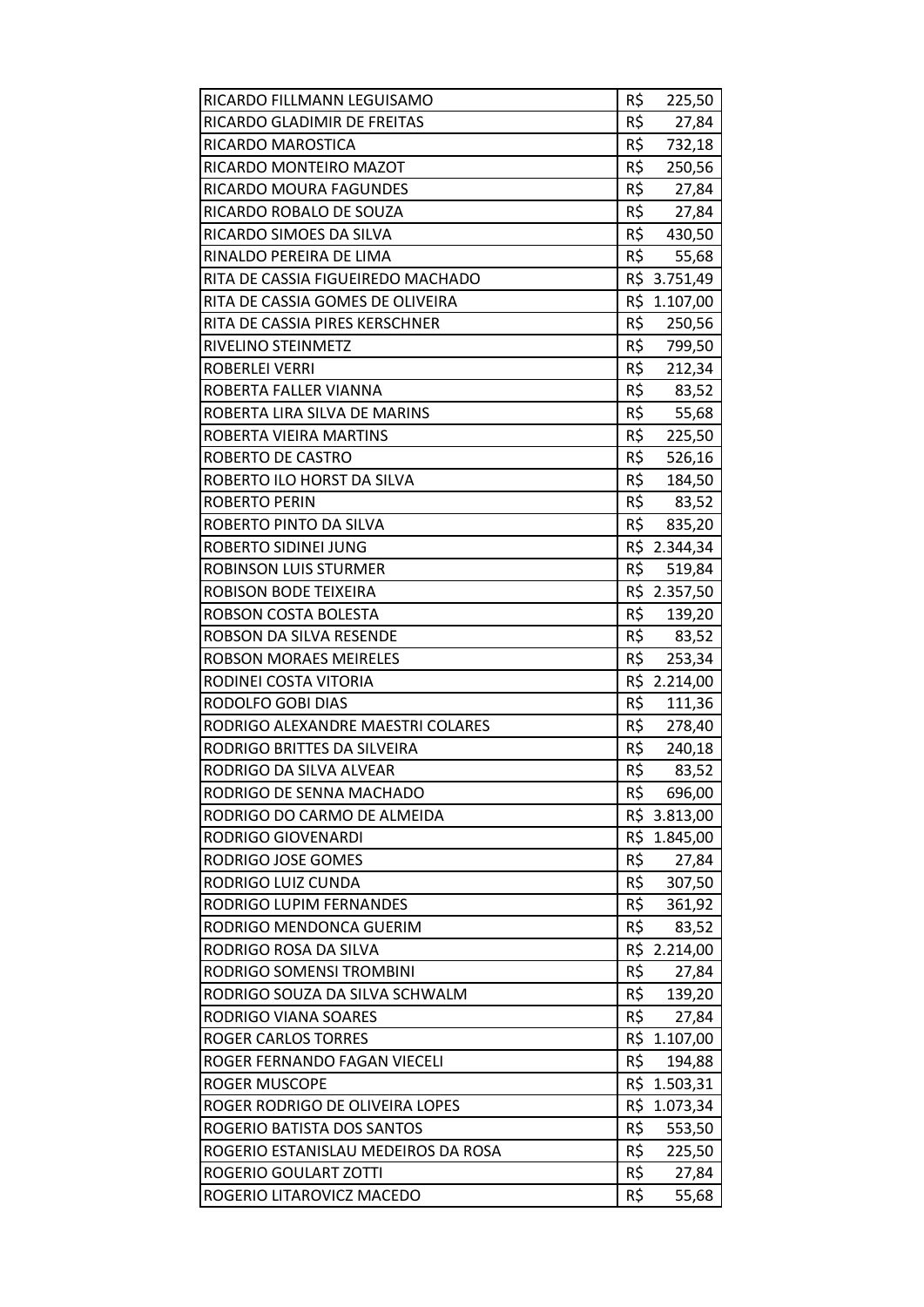| ROGERIO LUCIO                  | R\$ | 922,50       |
|--------------------------------|-----|--------------|
| ROGERIO MARTINS VARGAS         | R\$ | 27,84        |
| <b>ROGERIO NUNES LOPES</b>     |     | R\$ 1.019,68 |
| ROGERIO SCHWARZBACH            | R\$ | 27,84        |
| RONALDO KESSLER PONTES         | R\$ | 55,68        |
| RONALDO RODRIGUES DENGO        | R\$ | 83,52        |
| RONAN XAVIER COUTINHO          |     | R\$ 1.722,00 |
| RONEI BARREIRO FLORES          |     | R\$ 2.084,67 |
| RONER LUIS DA SILVA FONTOURA   | R\$ | 375,83       |
| RONIE FINGER BARBOSA           | R\$ | 751,66       |
| ROQUE ANDRE WIEBELING          | R\$ | 111,36       |
| ROQUE DANIEL GAUER CABRAL      | R\$ | 710,66       |
| ROSALVO ELIAS GOETTEMS         | R\$ | 27,84        |
| ROSANDRO DE ALMEIDA GARSKE     | R\$ | 111,36       |
| ROSANE SOARES DE QUADROS       | R\$ | 27,84        |
| ROSANGELA HARTMANN             | R\$ | 55,68        |
| ROSELI DIAS PERALTA            | R\$ | 458,34       |
| RUAN PATRICK MARTINS MORAES    | R\$ | 27,84        |
| <b>RUBENS NUNES MACIEL</b>     | R\$ | 560,33       |
| RUDIMAR BIESEKI                | R\$ | 222,72       |
| <b>RUDINEI POST</b>            | R\$ | 55,68        |
| <b>RUDNEY CRACCO</b>           | R\$ | 379,38       |
| RUI LEANDRO VARGAS             | R\$ | 1.660,50     |
| RUI SIDNEI MOTTA CERVEIRA      | R\$ | 27,84        |
| RUTIANI ANTUNES MELLO SANTONI  | R\$ | 225,50       |
| SABRINA DE MOURA RIBEIRO       | R\$ | 27,84        |
| SADI ANTONIO DAL PIVA          | R\$ | 27,84        |
| <b>SADI TESSARO</b>            | R\$ | 212,34       |
| SADI ZIMMERMANN                | R\$ | 27,84        |
| <b>SAMUEL BASSO</b>            | R\$ | 492,00       |
| SAMUEL DE SOUZA MATTIODA       | R\$ | 1.196,34     |
| SAMUEL KARPSS ROTA             | R\$ | 83,52        |
| SANDRA LISE DA ROSA BORBA      | R\$ | 55,68        |
| SANDRO ALEX GONCALVES VIEIRA   | R\$ | 683,33       |
| SANDRO EMILIO RIFFEL           | R\$ | 2.336,99     |
| <b>SANDRO GEOVANI RADAELLI</b> | R\$ | 307,50       |
| SANDRO JOCELITO KLEIN          | R\$ | 1.783,50     |
| SANDRO LUIS DE OLIVEIRA        | R\$ | 676,49       |
| SANDRO MARQUES DA SILVA        | R\$ | 27,84        |
| <b>SANDRO REIS PERUZZO</b>     | R\$ | 278,40       |
| <b>SANDRO REOLON ZANELLA</b>   | R\$ | 785,82       |
| SANDRO ROGERIO BUZATA MACIEL   | R\$ | 307,50       |
| SARA BERENICE VIEIRA GRASSEL   | R\$ | 184,50       |
| SAULO CORTEZ DE ANDRADE        |     | R\$ 1.189,00 |
| SAULO RODRIGO GHYSIO SOUZA     | R\$ | 1.291,50     |
| SEBASTIAO FRANCISCO PASTORIO   | R\$ | 55,68        |
| SECUNDINO VOLNEI SOARES DA LUZ |     | R\$ 3.628,50 |
| SERGIO ARTHUR JARDIM DA SILVA  | R\$ | 27,84        |
| SERGIO AUGUSTO PACHECO MENDES  | R\$ | 861,50       |
| SERGIO DA SILVA                | R\$ | 1.776,42     |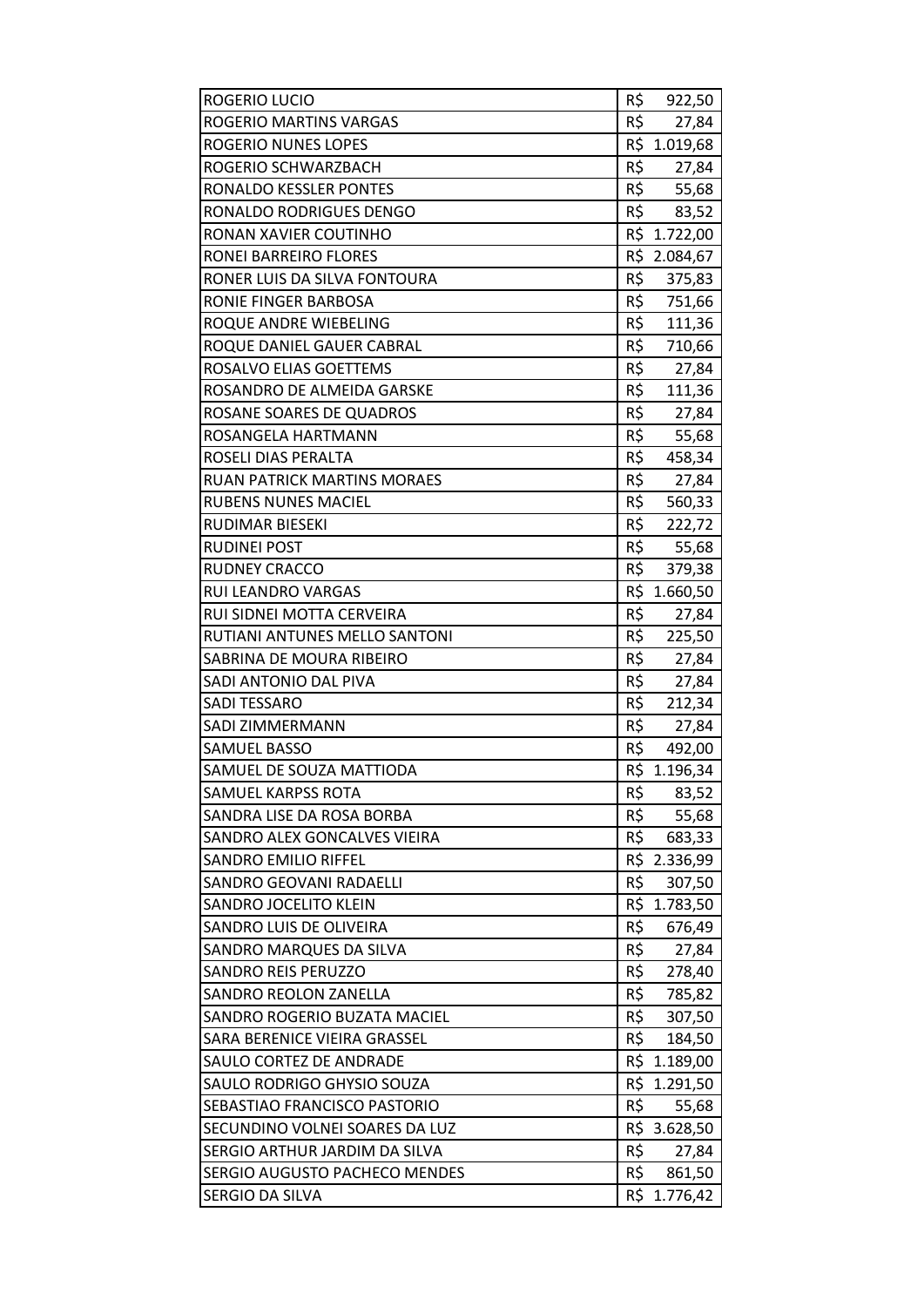| R\$<br>SERGIO GONCALVES MACHADO<br>27,84<br>R\$<br><b>SERGIO LORENZI</b><br>27,84<br>R\$<br><b>SERGIO LUIS BONETTE</b><br>83,52<br>R\$<br>SERGIO LUIS DA ROCHA MONTEZANO<br>738,00<br>R\$<br>SERGIO LUIZ MALLMANN<br>55,68<br>R\$<br><b>SERGIO ORENGO CORREA</b><br>27,84<br>R\$<br>732,17<br>SERGIO RICARDO DAVILA KRUG<br>R\$<br><b>SERGIO ROCHA CORREA</b><br>306,24<br>R\$<br><b>SERGIO VALETA JUNIOR</b><br>501,12<br>R\$ 3.321,00<br>SHARLY PATRICIA SIMIONATO<br>SHEILA DENISE SULZBACH<br>R\$ 1.783,50<br>R\$<br>SIDIMAR CASTELI<br>676,49<br>R\$<br>SIDINEI LUIS CAYE<br>184,50<br>R\$<br>SIDNEI FAERMANN BARTH<br>27,84<br>R\$ 27,84<br>SIDNEI FERNANDO TIBOLA<br>SIDNEI LUIZ PEDROTTI JUNIOR<br>R\$ 1.845,00<br>R\$<br>212,34<br>SIDNEI XISTO FRUETTI<br><b>SILMAR KREMER</b><br>R\$ 2.214,00<br>R\$ 2.152,50<br><b>SILVANA RISSI</b><br>R\$ 403,67<br>SILVANI INES SCHEID<br>SILVANO PRATAVIERA<br>R\$ 225,50<br>R\$ 1.599,00<br>SILVIA FACHINI CAMARGO<br>R\$ 2.214,00<br>SILVIO GAVIAO<br>R\$<br>SIMAO PEDRO ORQUIZ MACIEL<br>27,84<br>R\$<br>SIMONE DA SILVA SOARES<br>281,18<br><b>SIMONE LIMBERGER</b><br>R\$<br>55,68<br>R\$<br><b>SIMONE WOSCHINSKI</b><br>111,36<br>R\$<br><b>SINAIR CARGNINO</b><br>27,84<br>R\$ 2.152,50<br><b>SINARA PADOVANI</b><br>R\$<br>SOLANE DA ROSA AZAMBUJA<br>55,68<br>SOLENI MACHADO DE QUADROS<br>R\$<br>1.162,68<br>R\$<br>SORIENE ROEHRS BORDIGNON<br>184,50<br><b>STEPHAN HUND PRATES</b><br>R\$<br>27,84<br>R\$<br>STIVEN RHEINLANDER BARROS LUSANI<br>27,84<br>R\$<br><b>SUELEN SEVERO SOUTO</b><br>375,83<br>R\$<br><b>SUSANE GUNTHER HEEMANN</b><br>1.872,33<br>R\$<br><b>SUZY LIMA ARAUJO</b><br>922,46<br>R\$<br><b>TADEU ANTONIO RORIG</b><br>55,68<br>R\$<br><b>TAIGORO MARTINS VESSOZI</b><br>375,83<br>R\$<br>TAINA BERNARDI BESSA<br>278,40<br>R\$<br>TAIS REGINA BORGES DA SILVA<br>1.168,50<br>R\$<br>TAISLENI DOS SANTOS SANCHES<br>526,16<br>R\$<br><b>TALES FALCAO GUEDES</b><br>554,00<br>R\$<br>815,70<br><b>TALVIRONE KRETSCHMER</b><br>R\$<br>TANIA MARIA BICA PARAIBA<br>1.476,00<br>R\$<br>TANIA TEREZINHA BORDIM KNEBEL<br>83,52<br>R\$<br>TARCIZO CESAR BISPO<br>194,88<br>R\$<br><b>TASSENAN BECK WILDE</b><br>212,34<br>R\$<br>984,00<br><b>TERESINHA MARIA STEFFEN</b> | SERGIO DE MEIRA MELO | R\$<br>111,36 |
|--------------------------------------------------------------------------------------------------------------------------------------------------------------------------------------------------------------------------------------------------------------------------------------------------------------------------------------------------------------------------------------------------------------------------------------------------------------------------------------------------------------------------------------------------------------------------------------------------------------------------------------------------------------------------------------------------------------------------------------------------------------------------------------------------------------------------------------------------------------------------------------------------------------------------------------------------------------------------------------------------------------------------------------------------------------------------------------------------------------------------------------------------------------------------------------------------------------------------------------------------------------------------------------------------------------------------------------------------------------------------------------------------------------------------------------------------------------------------------------------------------------------------------------------------------------------------------------------------------------------------------------------------------------------------------------------------------------------------------------------------------------------------------------------------------------------------------------------------------------------------------------------------------------------------------------------------------------------------------------------------------------------------------------------------------------------------------------------------------------------------------------------------------------------------------------------------------------------------------------------------------|----------------------|---------------|
|                                                                                                                                                                                                                                                                                                                                                                                                                                                                                                                                                                                                                                                                                                                                                                                                                                                                                                                                                                                                                                                                                                                                                                                                                                                                                                                                                                                                                                                                                                                                                                                                                                                                                                                                                                                                                                                                                                                                                                                                                                                                                                                                                                                                                                                        |                      |               |
|                                                                                                                                                                                                                                                                                                                                                                                                                                                                                                                                                                                                                                                                                                                                                                                                                                                                                                                                                                                                                                                                                                                                                                                                                                                                                                                                                                                                                                                                                                                                                                                                                                                                                                                                                                                                                                                                                                                                                                                                                                                                                                                                                                                                                                                        |                      |               |
|                                                                                                                                                                                                                                                                                                                                                                                                                                                                                                                                                                                                                                                                                                                                                                                                                                                                                                                                                                                                                                                                                                                                                                                                                                                                                                                                                                                                                                                                                                                                                                                                                                                                                                                                                                                                                                                                                                                                                                                                                                                                                                                                                                                                                                                        |                      |               |
|                                                                                                                                                                                                                                                                                                                                                                                                                                                                                                                                                                                                                                                                                                                                                                                                                                                                                                                                                                                                                                                                                                                                                                                                                                                                                                                                                                                                                                                                                                                                                                                                                                                                                                                                                                                                                                                                                                                                                                                                                                                                                                                                                                                                                                                        |                      |               |
|                                                                                                                                                                                                                                                                                                                                                                                                                                                                                                                                                                                                                                                                                                                                                                                                                                                                                                                                                                                                                                                                                                                                                                                                                                                                                                                                                                                                                                                                                                                                                                                                                                                                                                                                                                                                                                                                                                                                                                                                                                                                                                                                                                                                                                                        |                      |               |
|                                                                                                                                                                                                                                                                                                                                                                                                                                                                                                                                                                                                                                                                                                                                                                                                                                                                                                                                                                                                                                                                                                                                                                                                                                                                                                                                                                                                                                                                                                                                                                                                                                                                                                                                                                                                                                                                                                                                                                                                                                                                                                                                                                                                                                                        |                      |               |
|                                                                                                                                                                                                                                                                                                                                                                                                                                                                                                                                                                                                                                                                                                                                                                                                                                                                                                                                                                                                                                                                                                                                                                                                                                                                                                                                                                                                                                                                                                                                                                                                                                                                                                                                                                                                                                                                                                                                                                                                                                                                                                                                                                                                                                                        |                      |               |
|                                                                                                                                                                                                                                                                                                                                                                                                                                                                                                                                                                                                                                                                                                                                                                                                                                                                                                                                                                                                                                                                                                                                                                                                                                                                                                                                                                                                                                                                                                                                                                                                                                                                                                                                                                                                                                                                                                                                                                                                                                                                                                                                                                                                                                                        |                      |               |
|                                                                                                                                                                                                                                                                                                                                                                                                                                                                                                                                                                                                                                                                                                                                                                                                                                                                                                                                                                                                                                                                                                                                                                                                                                                                                                                                                                                                                                                                                                                                                                                                                                                                                                                                                                                                                                                                                                                                                                                                                                                                                                                                                                                                                                                        |                      |               |
|                                                                                                                                                                                                                                                                                                                                                                                                                                                                                                                                                                                                                                                                                                                                                                                                                                                                                                                                                                                                                                                                                                                                                                                                                                                                                                                                                                                                                                                                                                                                                                                                                                                                                                                                                                                                                                                                                                                                                                                                                                                                                                                                                                                                                                                        |                      |               |
|                                                                                                                                                                                                                                                                                                                                                                                                                                                                                                                                                                                                                                                                                                                                                                                                                                                                                                                                                                                                                                                                                                                                                                                                                                                                                                                                                                                                                                                                                                                                                                                                                                                                                                                                                                                                                                                                                                                                                                                                                                                                                                                                                                                                                                                        |                      |               |
|                                                                                                                                                                                                                                                                                                                                                                                                                                                                                                                                                                                                                                                                                                                                                                                                                                                                                                                                                                                                                                                                                                                                                                                                                                                                                                                                                                                                                                                                                                                                                                                                                                                                                                                                                                                                                                                                                                                                                                                                                                                                                                                                                                                                                                                        |                      |               |
|                                                                                                                                                                                                                                                                                                                                                                                                                                                                                                                                                                                                                                                                                                                                                                                                                                                                                                                                                                                                                                                                                                                                                                                                                                                                                                                                                                                                                                                                                                                                                                                                                                                                                                                                                                                                                                                                                                                                                                                                                                                                                                                                                                                                                                                        |                      |               |
|                                                                                                                                                                                                                                                                                                                                                                                                                                                                                                                                                                                                                                                                                                                                                                                                                                                                                                                                                                                                                                                                                                                                                                                                                                                                                                                                                                                                                                                                                                                                                                                                                                                                                                                                                                                                                                                                                                                                                                                                                                                                                                                                                                                                                                                        |                      |               |
|                                                                                                                                                                                                                                                                                                                                                                                                                                                                                                                                                                                                                                                                                                                                                                                                                                                                                                                                                                                                                                                                                                                                                                                                                                                                                                                                                                                                                                                                                                                                                                                                                                                                                                                                                                                                                                                                                                                                                                                                                                                                                                                                                                                                                                                        |                      |               |
|                                                                                                                                                                                                                                                                                                                                                                                                                                                                                                                                                                                                                                                                                                                                                                                                                                                                                                                                                                                                                                                                                                                                                                                                                                                                                                                                                                                                                                                                                                                                                                                                                                                                                                                                                                                                                                                                                                                                                                                                                                                                                                                                                                                                                                                        |                      |               |
|                                                                                                                                                                                                                                                                                                                                                                                                                                                                                                                                                                                                                                                                                                                                                                                                                                                                                                                                                                                                                                                                                                                                                                                                                                                                                                                                                                                                                                                                                                                                                                                                                                                                                                                                                                                                                                                                                                                                                                                                                                                                                                                                                                                                                                                        |                      |               |
|                                                                                                                                                                                                                                                                                                                                                                                                                                                                                                                                                                                                                                                                                                                                                                                                                                                                                                                                                                                                                                                                                                                                                                                                                                                                                                                                                                                                                                                                                                                                                                                                                                                                                                                                                                                                                                                                                                                                                                                                                                                                                                                                                                                                                                                        |                      |               |
|                                                                                                                                                                                                                                                                                                                                                                                                                                                                                                                                                                                                                                                                                                                                                                                                                                                                                                                                                                                                                                                                                                                                                                                                                                                                                                                                                                                                                                                                                                                                                                                                                                                                                                                                                                                                                                                                                                                                                                                                                                                                                                                                                                                                                                                        |                      |               |
|                                                                                                                                                                                                                                                                                                                                                                                                                                                                                                                                                                                                                                                                                                                                                                                                                                                                                                                                                                                                                                                                                                                                                                                                                                                                                                                                                                                                                                                                                                                                                                                                                                                                                                                                                                                                                                                                                                                                                                                                                                                                                                                                                                                                                                                        |                      |               |
|                                                                                                                                                                                                                                                                                                                                                                                                                                                                                                                                                                                                                                                                                                                                                                                                                                                                                                                                                                                                                                                                                                                                                                                                                                                                                                                                                                                                                                                                                                                                                                                                                                                                                                                                                                                                                                                                                                                                                                                                                                                                                                                                                                                                                                                        |                      |               |
|                                                                                                                                                                                                                                                                                                                                                                                                                                                                                                                                                                                                                                                                                                                                                                                                                                                                                                                                                                                                                                                                                                                                                                                                                                                                                                                                                                                                                                                                                                                                                                                                                                                                                                                                                                                                                                                                                                                                                                                                                                                                                                                                                                                                                                                        |                      |               |
|                                                                                                                                                                                                                                                                                                                                                                                                                                                                                                                                                                                                                                                                                                                                                                                                                                                                                                                                                                                                                                                                                                                                                                                                                                                                                                                                                                                                                                                                                                                                                                                                                                                                                                                                                                                                                                                                                                                                                                                                                                                                                                                                                                                                                                                        |                      |               |
|                                                                                                                                                                                                                                                                                                                                                                                                                                                                                                                                                                                                                                                                                                                                                                                                                                                                                                                                                                                                                                                                                                                                                                                                                                                                                                                                                                                                                                                                                                                                                                                                                                                                                                                                                                                                                                                                                                                                                                                                                                                                                                                                                                                                                                                        |                      |               |
|                                                                                                                                                                                                                                                                                                                                                                                                                                                                                                                                                                                                                                                                                                                                                                                                                                                                                                                                                                                                                                                                                                                                                                                                                                                                                                                                                                                                                                                                                                                                                                                                                                                                                                                                                                                                                                                                                                                                                                                                                                                                                                                                                                                                                                                        |                      |               |
|                                                                                                                                                                                                                                                                                                                                                                                                                                                                                                                                                                                                                                                                                                                                                                                                                                                                                                                                                                                                                                                                                                                                                                                                                                                                                                                                                                                                                                                                                                                                                                                                                                                                                                                                                                                                                                                                                                                                                                                                                                                                                                                                                                                                                                                        |                      |               |
|                                                                                                                                                                                                                                                                                                                                                                                                                                                                                                                                                                                                                                                                                                                                                                                                                                                                                                                                                                                                                                                                                                                                                                                                                                                                                                                                                                                                                                                                                                                                                                                                                                                                                                                                                                                                                                                                                                                                                                                                                                                                                                                                                                                                                                                        |                      |               |
|                                                                                                                                                                                                                                                                                                                                                                                                                                                                                                                                                                                                                                                                                                                                                                                                                                                                                                                                                                                                                                                                                                                                                                                                                                                                                                                                                                                                                                                                                                                                                                                                                                                                                                                                                                                                                                                                                                                                                                                                                                                                                                                                                                                                                                                        |                      |               |
|                                                                                                                                                                                                                                                                                                                                                                                                                                                                                                                                                                                                                                                                                                                                                                                                                                                                                                                                                                                                                                                                                                                                                                                                                                                                                                                                                                                                                                                                                                                                                                                                                                                                                                                                                                                                                                                                                                                                                                                                                                                                                                                                                                                                                                                        |                      |               |
|                                                                                                                                                                                                                                                                                                                                                                                                                                                                                                                                                                                                                                                                                                                                                                                                                                                                                                                                                                                                                                                                                                                                                                                                                                                                                                                                                                                                                                                                                                                                                                                                                                                                                                                                                                                                                                                                                                                                                                                                                                                                                                                                                                                                                                                        |                      |               |
|                                                                                                                                                                                                                                                                                                                                                                                                                                                                                                                                                                                                                                                                                                                                                                                                                                                                                                                                                                                                                                                                                                                                                                                                                                                                                                                                                                                                                                                                                                                                                                                                                                                                                                                                                                                                                                                                                                                                                                                                                                                                                                                                                                                                                                                        |                      |               |
|                                                                                                                                                                                                                                                                                                                                                                                                                                                                                                                                                                                                                                                                                                                                                                                                                                                                                                                                                                                                                                                                                                                                                                                                                                                                                                                                                                                                                                                                                                                                                                                                                                                                                                                                                                                                                                                                                                                                                                                                                                                                                                                                                                                                                                                        |                      |               |
|                                                                                                                                                                                                                                                                                                                                                                                                                                                                                                                                                                                                                                                                                                                                                                                                                                                                                                                                                                                                                                                                                                                                                                                                                                                                                                                                                                                                                                                                                                                                                                                                                                                                                                                                                                                                                                                                                                                                                                                                                                                                                                                                                                                                                                                        |                      |               |
|                                                                                                                                                                                                                                                                                                                                                                                                                                                                                                                                                                                                                                                                                                                                                                                                                                                                                                                                                                                                                                                                                                                                                                                                                                                                                                                                                                                                                                                                                                                                                                                                                                                                                                                                                                                                                                                                                                                                                                                                                                                                                                                                                                                                                                                        |                      |               |
|                                                                                                                                                                                                                                                                                                                                                                                                                                                                                                                                                                                                                                                                                                                                                                                                                                                                                                                                                                                                                                                                                                                                                                                                                                                                                                                                                                                                                                                                                                                                                                                                                                                                                                                                                                                                                                                                                                                                                                                                                                                                                                                                                                                                                                                        |                      |               |
|                                                                                                                                                                                                                                                                                                                                                                                                                                                                                                                                                                                                                                                                                                                                                                                                                                                                                                                                                                                                                                                                                                                                                                                                                                                                                                                                                                                                                                                                                                                                                                                                                                                                                                                                                                                                                                                                                                                                                                                                                                                                                                                                                                                                                                                        |                      |               |
|                                                                                                                                                                                                                                                                                                                                                                                                                                                                                                                                                                                                                                                                                                                                                                                                                                                                                                                                                                                                                                                                                                                                                                                                                                                                                                                                                                                                                                                                                                                                                                                                                                                                                                                                                                                                                                                                                                                                                                                                                                                                                                                                                                                                                                                        |                      |               |
|                                                                                                                                                                                                                                                                                                                                                                                                                                                                                                                                                                                                                                                                                                                                                                                                                                                                                                                                                                                                                                                                                                                                                                                                                                                                                                                                                                                                                                                                                                                                                                                                                                                                                                                                                                                                                                                                                                                                                                                                                                                                                                                                                                                                                                                        |                      |               |
|                                                                                                                                                                                                                                                                                                                                                                                                                                                                                                                                                                                                                                                                                                                                                                                                                                                                                                                                                                                                                                                                                                                                                                                                                                                                                                                                                                                                                                                                                                                                                                                                                                                                                                                                                                                                                                                                                                                                                                                                                                                                                                                                                                                                                                                        |                      |               |
|                                                                                                                                                                                                                                                                                                                                                                                                                                                                                                                                                                                                                                                                                                                                                                                                                                                                                                                                                                                                                                                                                                                                                                                                                                                                                                                                                                                                                                                                                                                                                                                                                                                                                                                                                                                                                                                                                                                                                                                                                                                                                                                                                                                                                                                        |                      |               |
|                                                                                                                                                                                                                                                                                                                                                                                                                                                                                                                                                                                                                                                                                                                                                                                                                                                                                                                                                                                                                                                                                                                                                                                                                                                                                                                                                                                                                                                                                                                                                                                                                                                                                                                                                                                                                                                                                                                                                                                                                                                                                                                                                                                                                                                        |                      |               |
|                                                                                                                                                                                                                                                                                                                                                                                                                                                                                                                                                                                                                                                                                                                                                                                                                                                                                                                                                                                                                                                                                                                                                                                                                                                                                                                                                                                                                                                                                                                                                                                                                                                                                                                                                                                                                                                                                                                                                                                                                                                                                                                                                                                                                                                        |                      |               |
|                                                                                                                                                                                                                                                                                                                                                                                                                                                                                                                                                                                                                                                                                                                                                                                                                                                                                                                                                                                                                                                                                                                                                                                                                                                                                                                                                                                                                                                                                                                                                                                                                                                                                                                                                                                                                                                                                                                                                                                                                                                                                                                                                                                                                                                        |                      |               |
|                                                                                                                                                                                                                                                                                                                                                                                                                                                                                                                                                                                                                                                                                                                                                                                                                                                                                                                                                                                                                                                                                                                                                                                                                                                                                                                                                                                                                                                                                                                                                                                                                                                                                                                                                                                                                                                                                                                                                                                                                                                                                                                                                                                                                                                        |                      |               |
|                                                                                                                                                                                                                                                                                                                                                                                                                                                                                                                                                                                                                                                                                                                                                                                                                                                                                                                                                                                                                                                                                                                                                                                                                                                                                                                                                                                                                                                                                                                                                                                                                                                                                                                                                                                                                                                                                                                                                                                                                                                                                                                                                                                                                                                        |                      |               |
|                                                                                                                                                                                                                                                                                                                                                                                                                                                                                                                                                                                                                                                                                                                                                                                                                                                                                                                                                                                                                                                                                                                                                                                                                                                                                                                                                                                                                                                                                                                                                                                                                                                                                                                                                                                                                                                                                                                                                                                                                                                                                                                                                                                                                                                        |                      |               |
|                                                                                                                                                                                                                                                                                                                                                                                                                                                                                                                                                                                                                                                                                                                                                                                                                                                                                                                                                                                                                                                                                                                                                                                                                                                                                                                                                                                                                                                                                                                                                                                                                                                                                                                                                                                                                                                                                                                                                                                                                                                                                                                                                                                                                                                        |                      |               |
|                                                                                                                                                                                                                                                                                                                                                                                                                                                                                                                                                                                                                                                                                                                                                                                                                                                                                                                                                                                                                                                                                                                                                                                                                                                                                                                                                                                                                                                                                                                                                                                                                                                                                                                                                                                                                                                                                                                                                                                                                                                                                                                                                                                                                                                        |                      |               |
|                                                                                                                                                                                                                                                                                                                                                                                                                                                                                                                                                                                                                                                                                                                                                                                                                                                                                                                                                                                                                                                                                                                                                                                                                                                                                                                                                                                                                                                                                                                                                                                                                                                                                                                                                                                                                                                                                                                                                                                                                                                                                                                                                                                                                                                        |                      |               |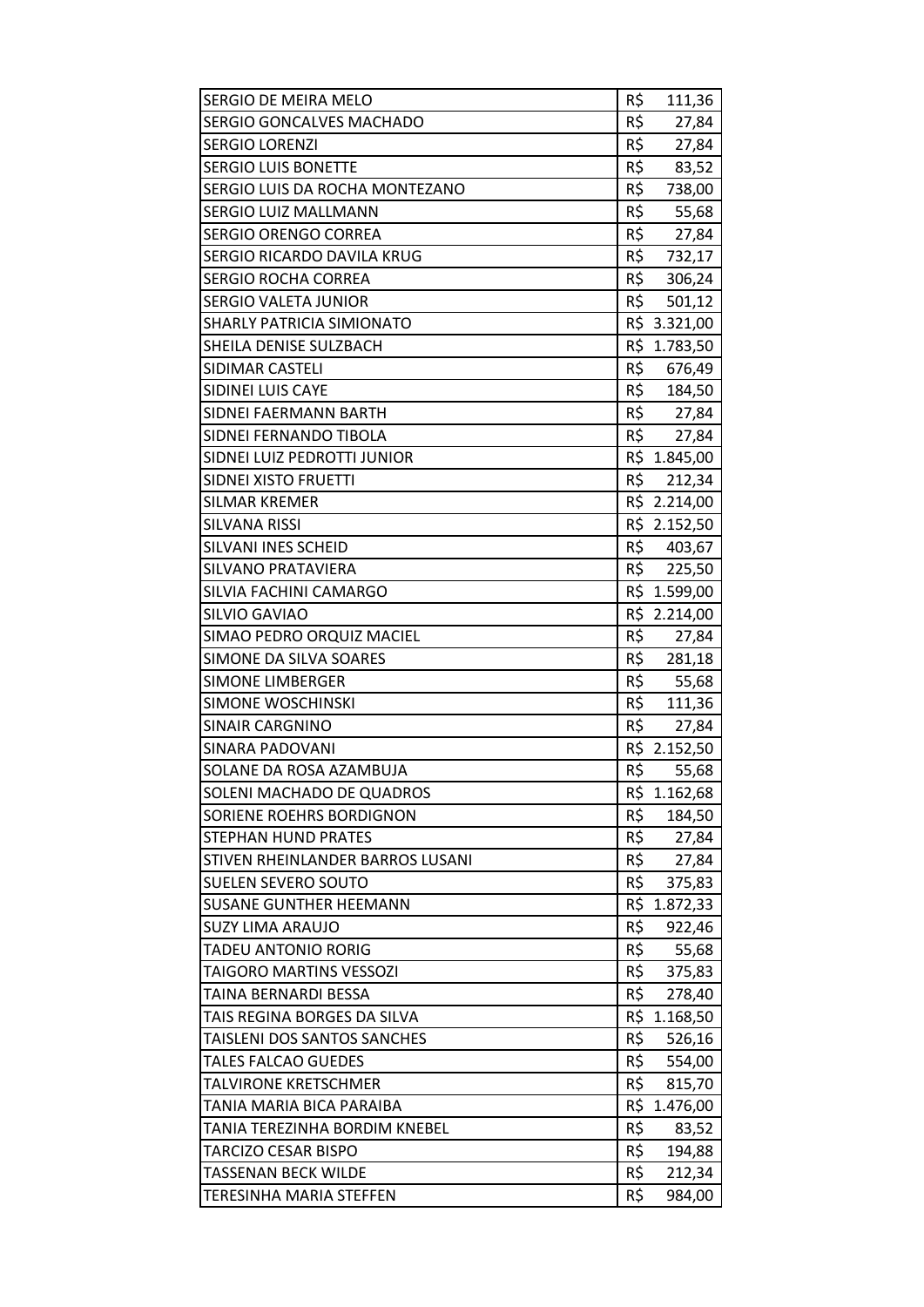| THAIS CANTARELLI CASARIN             |     | R\$ 3.443,99 |
|--------------------------------------|-----|--------------|
| THAMIRES RAFAELA MOURA DA SILVA      | R\$ | 27,84        |
| THIAGO BAVARESCO NUNES               | R\$ | 27,84        |
| THIAGO DE HERMANN PRESTES            | R\$ | 307,50       |
| THIAGO MENEZES DA SILVEIRA           | R\$ | 55,68        |
| THIAGO PINTO DA CUNHA                |     | R\$ 2.214,00 |
| THIAGO PRATES COVALESKY              |     | R\$ 3.443,99 |
| THIAGO VILANOVA                      | R\$ | 588,68       |
| TIAGO AMARAL KELBOUSCAS              | R\$ | 403,67       |
| <b>TIAGO BORGES SILVA</b>            | R\$ | 751,66       |
| TIAGO DA SILVA                       |     | R\$ 3.443,99 |
| TIAGO DA SILVA PACHECO               | R\$ | 391,02       |
| TIAGO LEMOS DA SILVA                 | R\$ | 501,12       |
| TIAGO LIMA DA SILVA                  | R\$ | 676,49       |
| <b>TIAGO LUIS MEDINA</b>             | R\$ | 668,16       |
| TIAGO MACHACHESKI MARCHI             | R\$ | 27,84        |
| <b>TIAGO MORAES DELLANHESE</b>       | R\$ | 835,18       |
| TIAGO PERES DA SILVA                 | R\$ | 936,16       |
| <b>TIAGO PICH GARCIA</b>             | R\$ | 167,04       |
| TIAGO ROSA DOS SANTOS SCHARDOSIM     | R\$ | 55,68        |
| TOMAS MARQUES PEREIRA                | R\$ | 27,84        |
| TULIO BORGES FLORISBAL               | R\$ | 27,84        |
| UBAIAR BARBOSA ALVES                 | R\$ | 250,56       |
| UBIRAJARA JUSTO MENDONCA             |     | R\$ 1.660,50 |
| <b>UBIRATAN DA CUNHA GUILHERME</b>   | R\$ | 27,84        |
| UGLAIR MORAES MACHADO                | R\$ | 278,40       |
| VAGNER FERREIRA COSTA                |     | R\$ 2.460,00 |
| VAGNER FRANCISCO DE AZEVEDO          | R\$ | 111,36       |
| VAGNER MACHADO DE FREITAS            |     | R\$ 1.134,84 |
| VAINER DE BARROS ASEVEDO             | R\$ | 27,84        |
| VALCIR DE OLIVEIRA                   | R\$ | 526,16       |
| <b>VALDAIR PASTORIO</b>              | R\$ | 922,50       |
| VALDAIR VIEGAS FERREIRA              | R\$ | 501,12       |
| VALDECI ADILIO PACHECO               | R\$ | 55,68        |
| VALDEMAR DA SILVA OLIVEIRA           | R\$ | 27,84        |
| VALDEMIR CREMONINI                   | R\$ | 55,68        |
| <b>VALDEMIR ROBERTO ZALESKI</b>      | R\$ | 111,36       |
| VALDEMIR VIERA                       | R\$ | 139,20       |
| VALDENI ARIOVALDO LACERDA DE QUADROS | R\$ | 55,68        |
| VALDIR PEREIRA                       |     | R\$ 1.168,50 |
| VALDUIR TAMIOSSO BUENO               | R\$ | 278,40       |
| <b>VALERIA LEMOS PRESTES</b>         |     | R\$ 1.045,50 |
| VALERIO MOREIRA DOS SANTOS           | R\$ | 83,52        |
| VALMIR DOS SANTOS FERREIRA           | R\$ | 167,04       |
| VALMOR JORGE ARNOLD                  | R\$ | 184,50       |
| VALMOR WEIRICH                       | R\$ | 150,33       |
| VALNERI ARAUJO DA SILVA JUNIOR       | R\$ | 55,68        |
| VALTAIR TURELA DOS SANTOS            | R\$ | 184,50       |
| VALTER BARBOSA JUNIOR                | R\$ | 194,88       |
| VANDER BERNARDI                      | R\$ | 27,84        |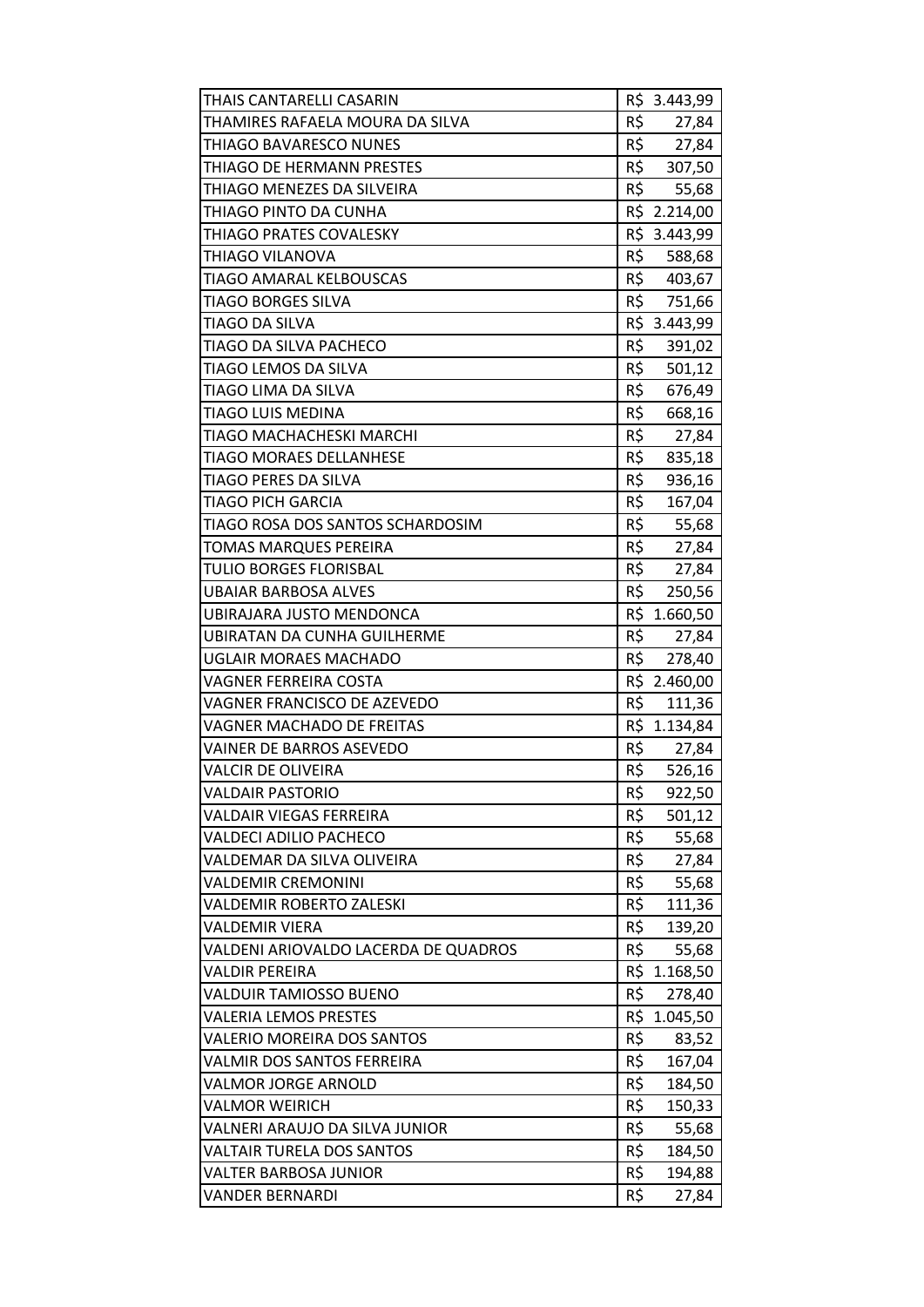| VANDERLEI DALTRI ICKERT                  |     | R\$ 3.443,99 |
|------------------------------------------|-----|--------------|
| VANDERLEI MOREIRA DA SILVA               | R\$ | 27,84        |
| <b>VANDERLEI VANAZZI</b>                 | R\$ | 27,84        |
| VANDERLI DOS SANTOS ALVES                | R\$ | 27,84        |
| <b>VANDERSON RATCZ BORGES</b>            | R\$ | 83,52        |
| VANESSA BARRETO ALVES HOPPERDIZEL        | R\$ | 27,84        |
| VANESSA DA COSTA VIEIRA KLUSENER         |     | R\$ 323,70   |
| VANESSA DE VARGAS BUZATTO KUPKA          | R\$ | 222,72       |
| VANESSA MELLER                           | R\$ | 83,52        |
| VANESSA PIRES DA SILVA                   |     | R\$ 2.152,50 |
| VANESSA ROSA DA SILVA MACHADO            | R\$ | 55,68        |
| VANIR TEREZINHA TEIXEIRA CASTRO          |     | R\$ 184,50   |
| VERA LUCIA SILVEIRA SOARES               | R\$ | 27,84        |
| VERIDIANA FLESCH                         | R\$ | 139,20       |
| VICENTE MARIANO BERTAZZO                 | R\$ | 184,50       |
| VICTOR HUGO CAMPOS FERRUGEM              | R\$ | 184,50       |
| VICTOR JOSE DOS REIS RAMIRES             |     | R\$ 212,34   |
| VILMAR KOERBES                           | R\$ | 27,84        |
| VILMAR SIRINEU MORAES DOS SANTOS         | R\$ | 139,20       |
| VILSON ALEXANDRE GAYGER VAZ              | R\$ | 184,50       |
| VILSON DA SILVA ESCOBAR                  | R\$ | 335,34       |
| VILSON DE CAMARGO RIBEIRO                | R\$ | 55,68        |
| <b>VILSON JOSE KUHN</b>                  | R\$ | 55,68        |
| VILSON MORAES DA COSTA                   | R\$ | 184,50       |
| VILSON PIMENTEL CARVALHO NETO            | R\$ | 27,84        |
| <b>VINCENZO BERARDI</b>                  | R\$ | 55,68        |
| VINICIUS DE SOUZA JORGE                  | R\$ | 184,50       |
| <b>VINICIUS ROSSI</b>                    | R\$ | 83,52        |
| VINICIUS SILVA CALIERON                  | R\$ | 55,68        |
| VINICIUS VASCONCELOS SAMPAIO             | R\$ | 111,36       |
| VITOR CESAR SARAIVA PORTO                | R\$ | 222,72       |
| VITOR CRISTIANO REZENDE QUEIROZ          | R\$ | 27,84        |
| <b>VITOR HUGO BOESCHE</b>                | R\$ | 27,84        |
| <b>VITOR LUIS BRINKHUS</b>               | R\$ | 534,51       |
| VITOR TIAGO DOS SANTOS GOTTSCHEFSKI      | R\$ | 27,84        |
| VIVIANE JUNQUEIRA DE MORAES              |     | R\$ 1.107,00 |
| VIVIANI PINHEIRO DA FONTOURA             | R\$ | 3.813,00     |
| VIVIANI STROGULSKI FLORES                | R\$ | 27,84        |
| VLADIMIR PRYTOLUK                        | R\$ | 295,86       |
| VLADIMIR SIMAS OLIVEIRA                  | R\$ | 445,44       |
| <b>VOLMIR DE FREITAS COELHO</b>          | R\$ | 676,50       |
| <b>VOLMIR JOSE DE CASTRO</b>             | R\$ | 351,54       |
| VOLNEI CARVALHO SALLES                   | R\$ | 222,72       |
| <b>WAGNER DUPONT</b>                     | R\$ | 55,68        |
| WAGNER LUIZ ROLAND                       | R\$ | 111,36       |
| WALDEMYR ANTONIO RIBEIRO                 | R\$ | 430,50       |
| WALEWSKA DA SILVA COSTA                  |     | R\$ 2.890,50 |
| <b>WANDERLEI LUIZ PIRES</b>              | R\$ | 1.107,00     |
| <b>WELLINGTON ABIANTO DE SOUZA NEVES</b> | R\$ | 717,50       |
| WILLIAM ZANETTI THEIL                    | R\$ | 27,84        |